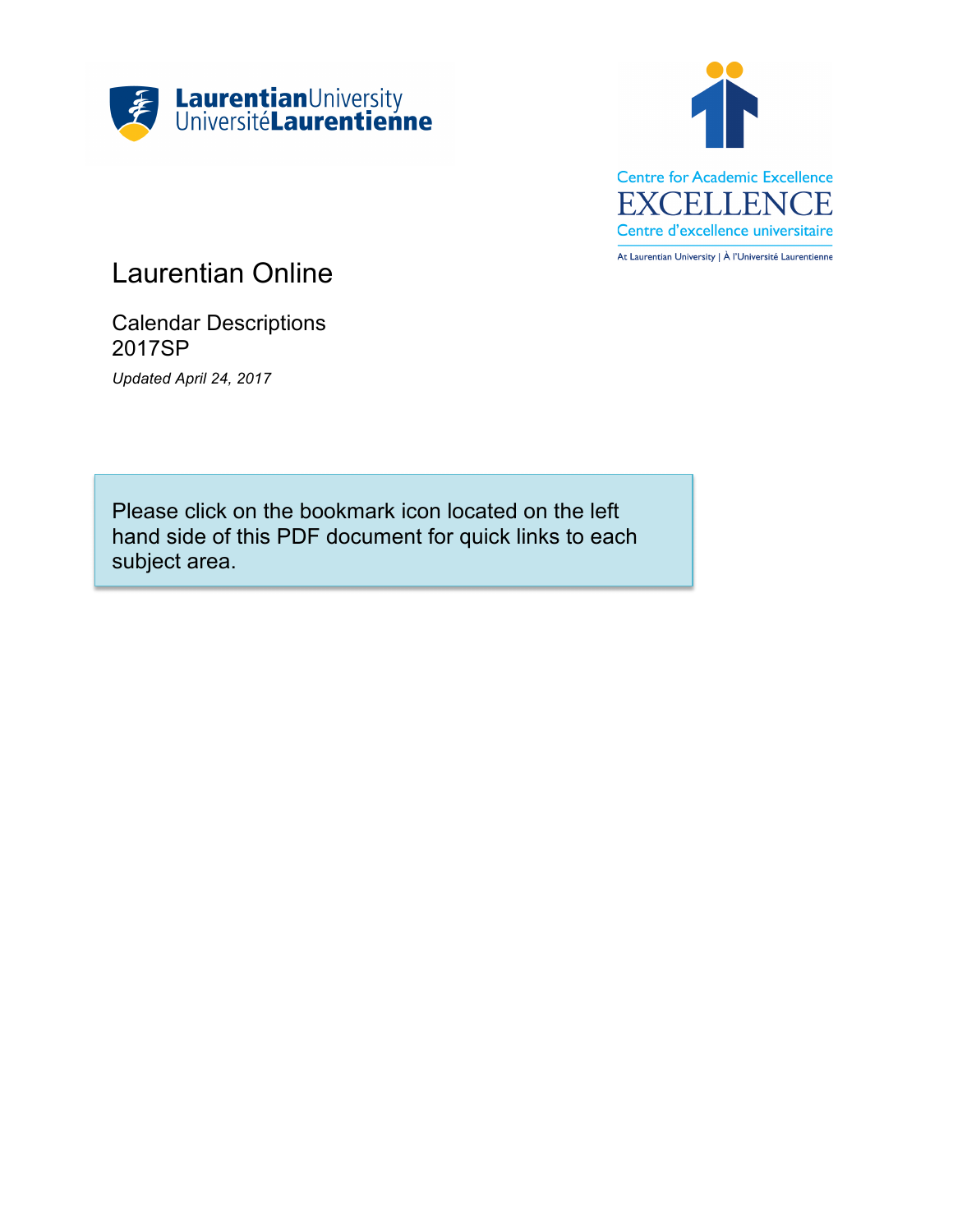# **ACCOUNTING**

# **ACCT 1001EL 13**

# **Understanding and Using Financial Information**

This course will provide students with an overview of the role of financial information in society and in their own lives. It will increase awareness of ethical and public policy issues. Content includes an exploration of the uses of financial information in decision making from the perspectives of managers, owners, creditors, governments, and other users. This is followed by an examination, in more detail, of issues involving income, cash flow, and economic resources from either management or owners' and creditors' points of view. The focus is "learning to learn" based on an interactive environment as well as individual efforts. Integral to this approach is the extensive use of real financial statement data. Throughout the course students will use excerpts from annual reports of corporations, reprinted as they originally appeared. Students will have ample opportunity to develop analytical and problem-solving skills as well as communication skills. Cross-listed with ADMN 1126. *Enrolment limited to 45***.** Students cannot retain credit for both COMM 1106 and ACCT 1001. (3 cr)

#### **Method of evaluation** - tba

#### **Required text**

Burnley, C.D., Hoskin, R.E., Fizzell, M.R., and Cherry, D.C., *Understanding Financial Accounting* (with WileyPLUS) (Canadian ed.) 2015

# **ACCT 3011EL 13**

 $(1<sup>st</sup>$  term: May 1 - June 10)

#### **Intermediate Financial Accounting I**

The objective of the course is to examine the objectives of the Canadian financial reporting environment and the conceptual framework underlying accounting. The course focuses on developing skills in how to use accounting facts and procedures in various business contexts and understanding the how as well as the why of accounting. Detailed coverage will include the issues related to measurement, recording and reporting of assets and revenue recognition. Cross-listed with ADMN 2106. Students cannot retain credit for both COMM 3016 and ACCT 3011. *Enrolment limited to 65***.**  Prerequisite: COMM 1107/ACCT 2001 (minimum 60%). (3 cr)

#### **Method of evaluation**

| participation  | 10% |
|----------------|-----|
| online quizzes | 10% |
| 3 case studies | 35% |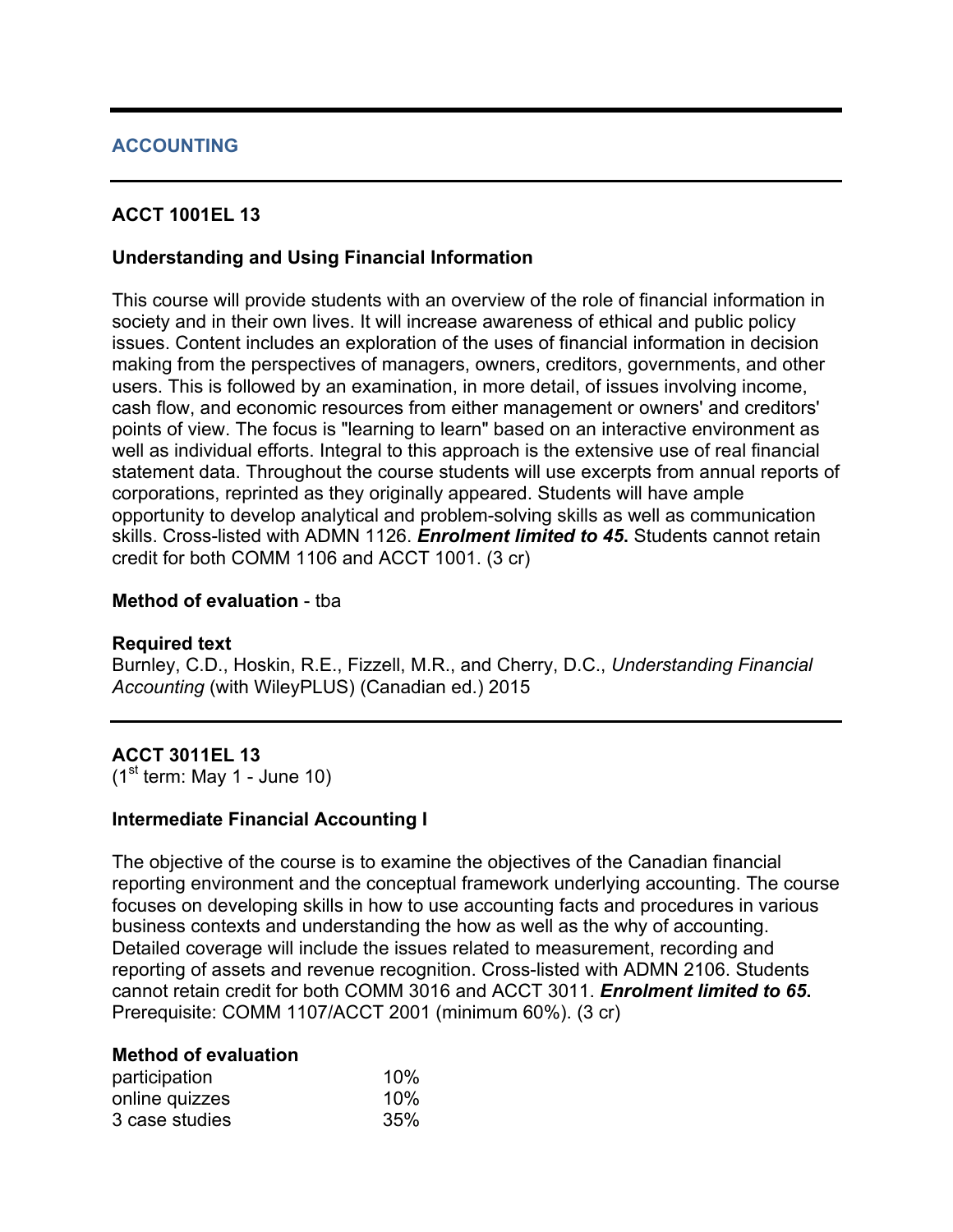| group assignment | 15% |
|------------------|-----|
| final exam       | 30% |

### **Required texts**

Kieso, D.E., Weygahdt, J.J., Warfield, T.D., Young, N.M., Wiecek, I.M. and McConomy, B.J., *Intermediate Accounting, Volume 1* (with WileyPLUS) (11<sup>th</sup> Canadian ed.) 2016

Ebook access: www.wilehyplus.com/class/572815 Course ID 572815

Lento, C. and Ryan, J., *Canadian Financial Accounting Cases* (2<sup>nd</sup> ed.) 2016

# **ACCT 3021EL 13**

 $(2<sup>nd</sup>$  term: June 12 - July 29)

### **Intermediate Financial Accounting II**

A continuation of Intermediate Financial Accounting I, this course continues to develop skills and strives to achieve a balanced discussion of conceptual and procedural elements. Detailed coverage will include the issues related to measurement, recording and reporting of liabilities and equity, accounting for taxes, pensions, and leases. Crosslisted with ADMN 2107. Students cannot retain credit for both COMM 3017 and ACCT 3021. *Enrolment limited to 65***.** Prerequisite: COMM 3016/ACCT 3011 (minimum 60%). (3 cr)

#### **Method of evaluation**

| 10% |
|-----|
| 10% |
| 10% |
| 30% |
| 40% |
|     |

#### **Required texts**

Kieso, D.E., Weygahdt, J.J., Warfield, T.D., Young, N.M., Wiecek, I.M. and McConomy, B.J., *Intermediate Accounting, Volume 2* (with WileyPLUS) (11<sup>th</sup> Canadian ed.) 2016

Ebook access: www.wilehyplus.com/class/572817 Course ID 572817

Lento, C. and Ryan, J., *Canadian Financial Accounting Cases* (2<sup>nd</sup> ed.) 2016

#### **ACCT 5906EL 13**

#### **Management Accounting for Strategic Decision Making**

Designed to meet the needs of students and faculty in dealing with subject areas not covered in other courses, this allows the flexibility essential in the exploration of emerging management concepts. Prerequisite: permission of instructor. Students cannot retain credits for both COMM 6016 and MGMT 5906. (3 cr)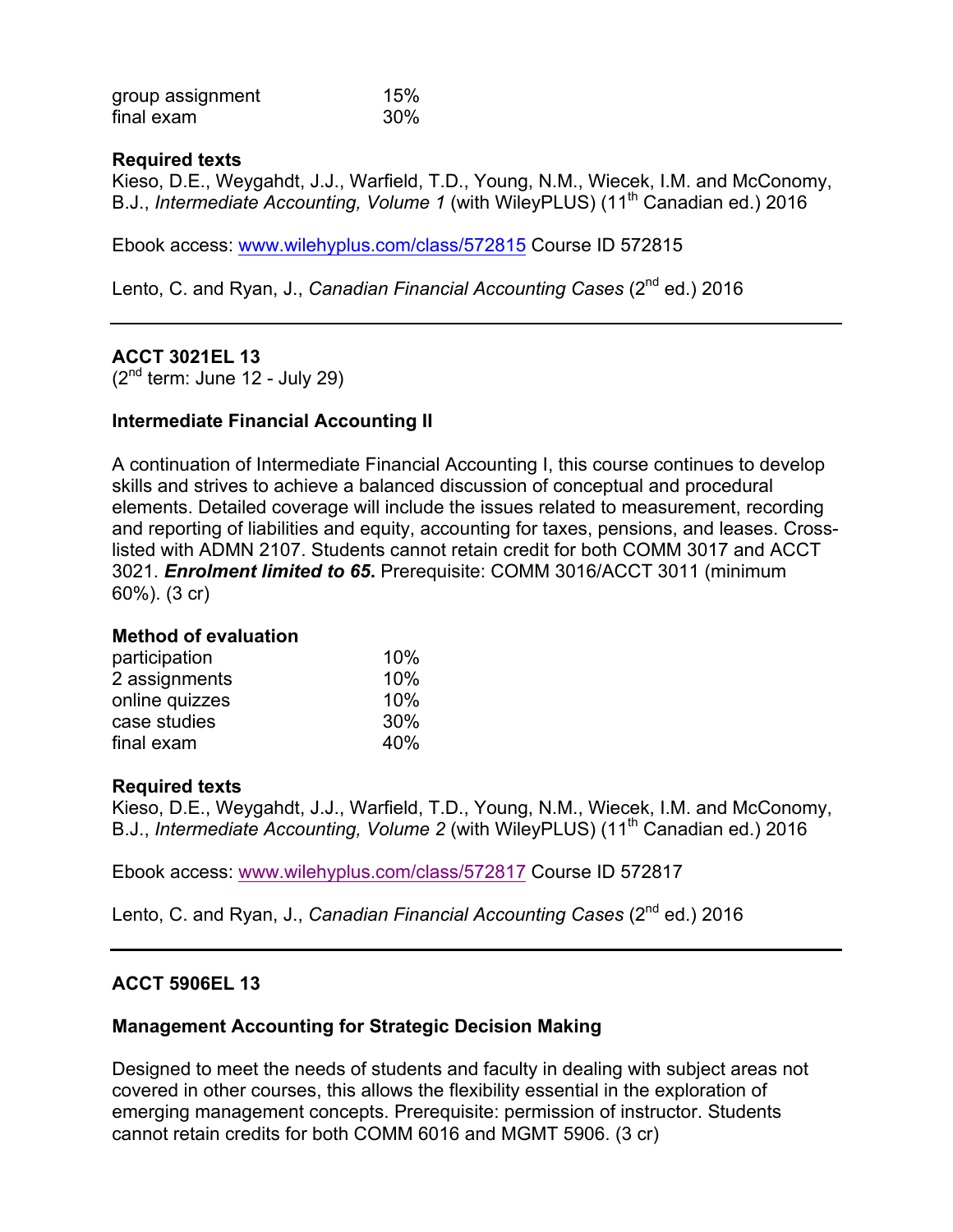### **Method of evaluation** – tba

#### **Required texts**

Atkinson, A.A., Kaplan, R.S., Matsumura, E.M. and Young, S.M., *Management*  Accounting: Information for Decision-Making and Strategy Execution (6<sup>th</sup> ed.) 2012

Young, M.S., *Readings in Management Accounting* (6<sup>th</sup> ed.) 2012

### **ANCIENT STUDIES (formerly Classical Studies)**

For more information on Ancient Studies courses, contact Thorneloe University at thorneloedistance@laurentian.ca or 705-673-1730, ext. 103.

#### **ANCS 1006EL 12**

# **Greek Civilization**

*Thorneloe University*

Basic course serving as preparation for future courses both in Classical Studies and other subjects. An introduction to Greek culture and civilization. A general study of Greek literature, religion, philosophy, art and architecture, social and political thought, and Greek influences on the course of Western society. (3 cr)

#### **Method of evaluation**

| 6 worksheets | 20%        |
|--------------|------------|
| midterm test | <b>20%</b> |
| essay        | <b>20%</b> |
| final exam   | 40%        |

#### **Required texts**

Aeschylus, *The Complete Aeschylus Volume 1: The Oresteia* (trans. P. Burian and A. Shapiro) 2011

Homer, *The Odyssey* (trans. R. Fagles) 1999

Plato, *Symposium* (trans. R. Waterfield) 2008

Pomeroy, S. et al., *Ancient Greece: A Political, Social and Cultural History* (3<sup>rd</sup> ed.) 2012

*The Homeric Hymns* (trans. M. Crudden) 2008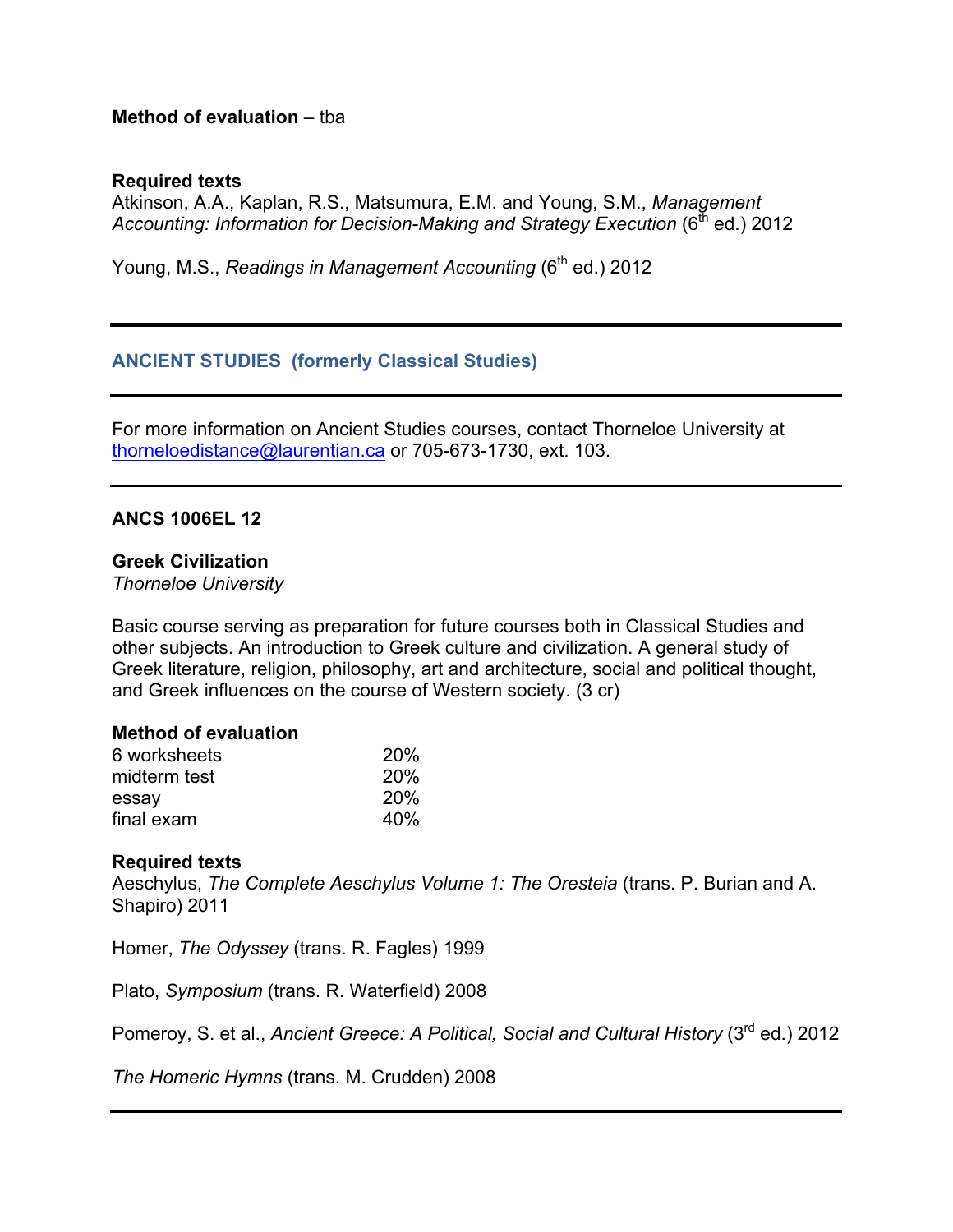# **ANCS 2005EL 12**

# **Greek Mythology**

*Thorneloe University*

Introduction to Greek myths and fables in their historical and literary context. The course will be based partly on readings in English of excerpts from ancient writers, partly on archaeological evidence and modern representations of mythological themes. Students may not retain credit for ANCS/CLAS 2005, and ANCS/CLAS 2006, ANCS/CLAS 2007 or ANCS/CLAS 2016. (6 cr)

**Method of evaluation** 2 essays (35% each) 70% final exam 30%

### **Required text**

Harris, S. and Platzner, G., *Classical Mythology* (6<sup>th</sup> ed.) 2012

### **Recommended text**

Sansone, D., *Ancient Greek Civilization* (2<sup>nd</sup> ed.) 2009

# **ANTHROPOLOGY**

# **ANTR 3047EL 12**

# **Public Health and Epidemiology**

Essentials of public health and epidemiology are covered in this course. The approach is multidisciplinary and from a systems perspective; considering biotic, abiotic and socio-cultural determinants of health and sickness. The focus is applied, with emphasis on evidence-based critical analysis, prevention and clinical practice*. Enrolment limited to 50.* (3 cr)

#### **Method of evaluation**

| online postings | 10% |
|-----------------|-----|
| assignments     | 50% |
| online quizzes  | 40% |

#### **Required text**

White, F., Stallones, L. and Last, J., *Global Public Health: Ecological Foundations* 2013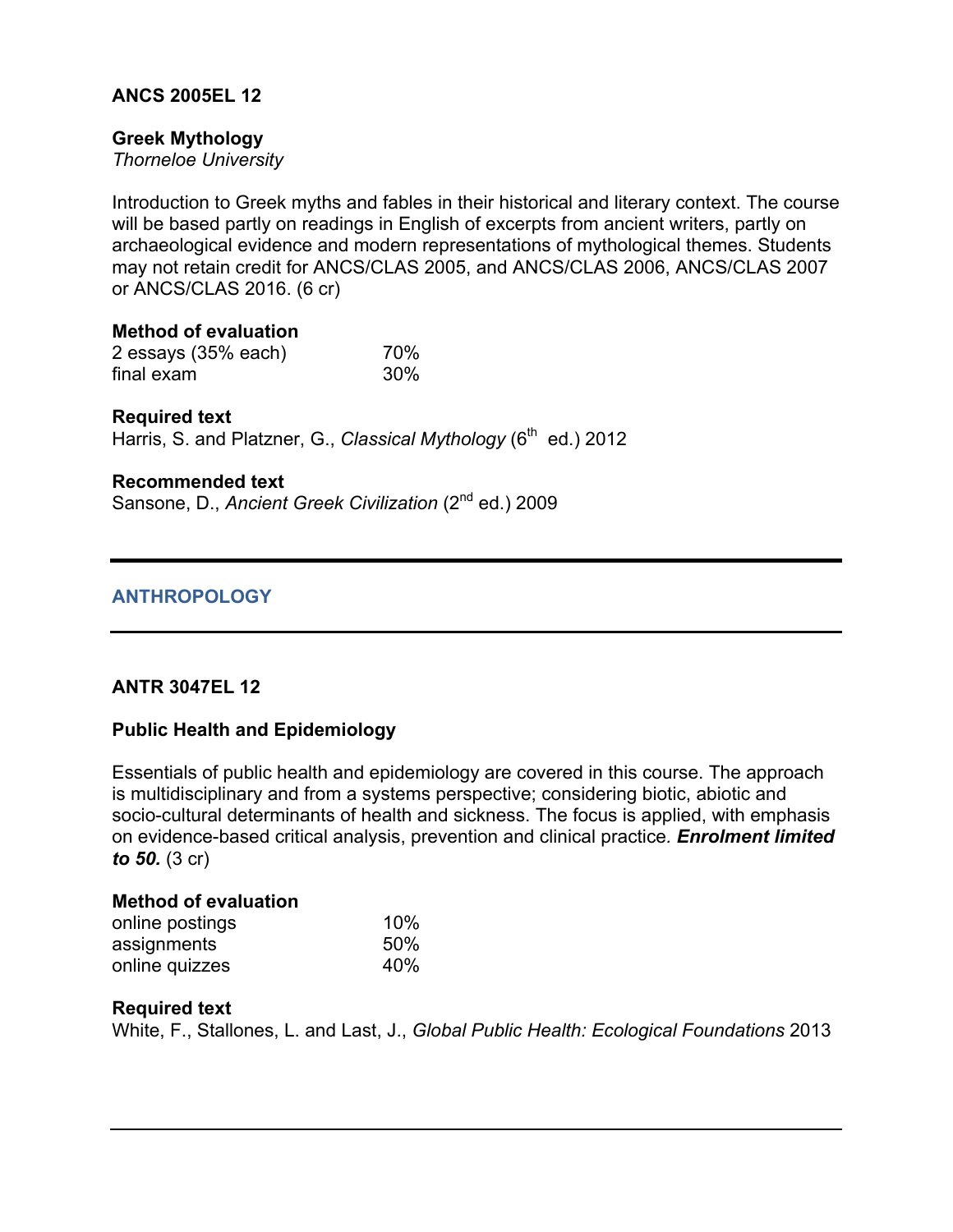# **ARCHAEOLOGY**

# **ARCL 1006EL 12**

### **Introduction to Archeology and Physical Anthropology**

This course provides a general introduction to archaeology (the gathering and interpretation of data about past human behaviour) and physical/biological anthropology (the study of human physical variation and adaptations, human evolution, and the comparison of humans to other primates). Students cannot retain credit for both ANTR 1005 and ANTR/ARCL 1006. (3 cr)

#### **Method of evaluation -** tba

#### **Required text**

Haviland, W.A., Prins, H.E.L., Walrath, D. and McBride, B., *Anthropology: The Human Challenge* (15<sup>th</sup> ed.) 2017

### **BIOLOGY**

#### **BIOL 1000EL 10**

#### **Canadian Environmental Biology**

(Internet access is required.)

This course discusses basic biology relevant to human environmental problems with an emphasis on human impact on Canadian ecosystems. After an explanation of basic principles of ecology, the course examines pollution in Canada and human population, food and fibre supply, urbanization, and non-renewable resources as biological problems. For the three or four-year B.Sc. (Biology) programs, this course may be taken as an elective, but it may not be used as a BIOL credit towards a Biology concentration. (6 cr)

#### **Method of evaluation**

| 20% |
|-----|
| 10% |
| 15% |
| 15% |
| 40% |
|     |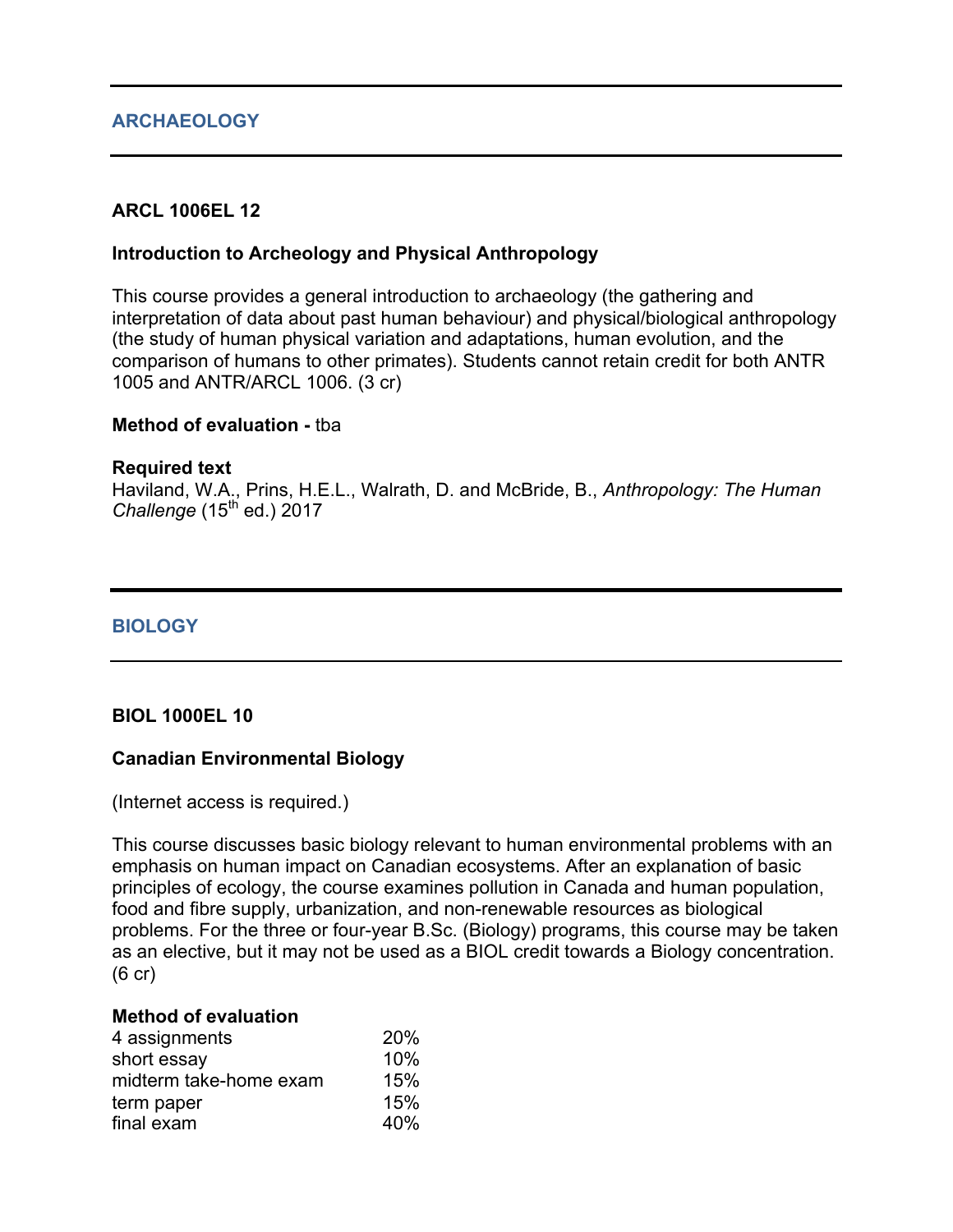# **BIOL 1700EL 10**

# **Structure and Function of the Human Body**

(Internet access is required.)

This course describes basic human anatomy and physiology at the cellular, tissue, organ and system levels of organization. Third- and fourth-year level B.Sc. students may take this course only as an elective. Credit cannot be retained for both BIOL 1700 and 2105. (6 cr)

### **Method of evaluation**

| assignments         | 45% |
|---------------------|-----|
| online midterm exam | 20% |
| final exam          | 35% |

### **Required text**

Tortora, G. and Derrickson, B., *Principles of Anatomy and Physiology* (15<sup>th</sup> ed.) 2017

# **BIOL 2757EL 12**

# **Biological Aspects of Human Sexuality**

This course deals with the interaction of brain and gonadal hormones in reproductive physiology and behaviour. The biology of sexual response and problems will be discussed. Prerequisite: BIOL 1700 or 1506/1507 or instructor's permission. Special consideration may be granted to students in the Certificate Program in Family Life Studies and Human Sexuality. (3 cr)

#### **Method of evaluation**

| assignments         | <b>20%</b> |
|---------------------|------------|
| online postings     | 5%         |
| online midterm exam | <b>20%</b> |
| final exam          | 55%        |

# **Required text**

Rathus, S.A., Nevid, J.S., Fichner-Rathus, L., and McKay, A., *Human Sexuality in a World of Diversity* (5<sup>th</sup> Canadian ed.) 2016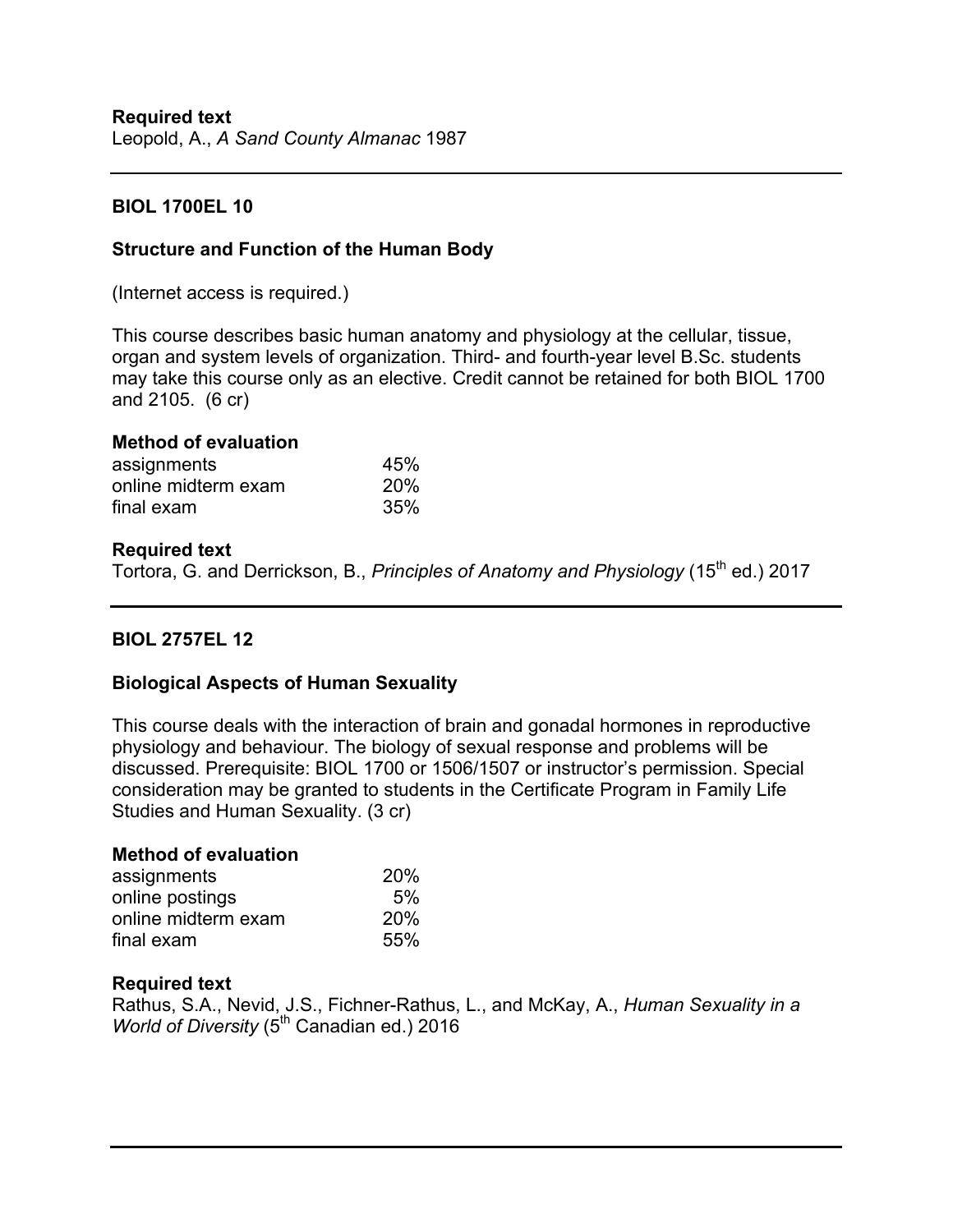### **CHEMISTRY**

### **CHMI 1031EL 12**

### **Elementary Chemistry**

Introduction to the underlying concepts of chemistry assuming that the student has no background in chemistry. The various topics discussed include the states and properties of matter, the development of atomic theory and the periodic table, chemical equations, and ionic and covalent bonding (Lewis structures and the concept of VSEPR). These discussions are followed by a brief introduction to the properties and manufacturing of materials of the heavy chemicals industry including acids, bases, salts, metals, and polymers. No credit for students majoring in Chemistry or Biochemistry. Students may not retain credit for more than one of CHMI 1030, CHMI 1031 and CHMI 1041 or equivalent. (3 cr)

#### **Method of evaluation**

| 5 assignments | 50% |
|---------------|-----|
| final exam    | 50% |

#### **Required text**

Malone, L. and Dolter, T., *Basic Concepts of Chemistry* (9<sup>th</sup> ed.) 2013

#### **CHMI 2220EL 10**

#### **Clinical Chemistry**

(Internet access is required.)

A course designed for students in nursing to develop an appreciation, largely on the basis of case studies, for the relationship between various common diseases, the underlying biochemistry and the clinical tests used in their diagnosis. Prerequisite: OAC or U level chemistry, CHMI 1041 or CHMI 1031 or equivalent. (6 cr)

#### **Method of evaluation** online quizzes 60% final exam 40%

**Required text - none**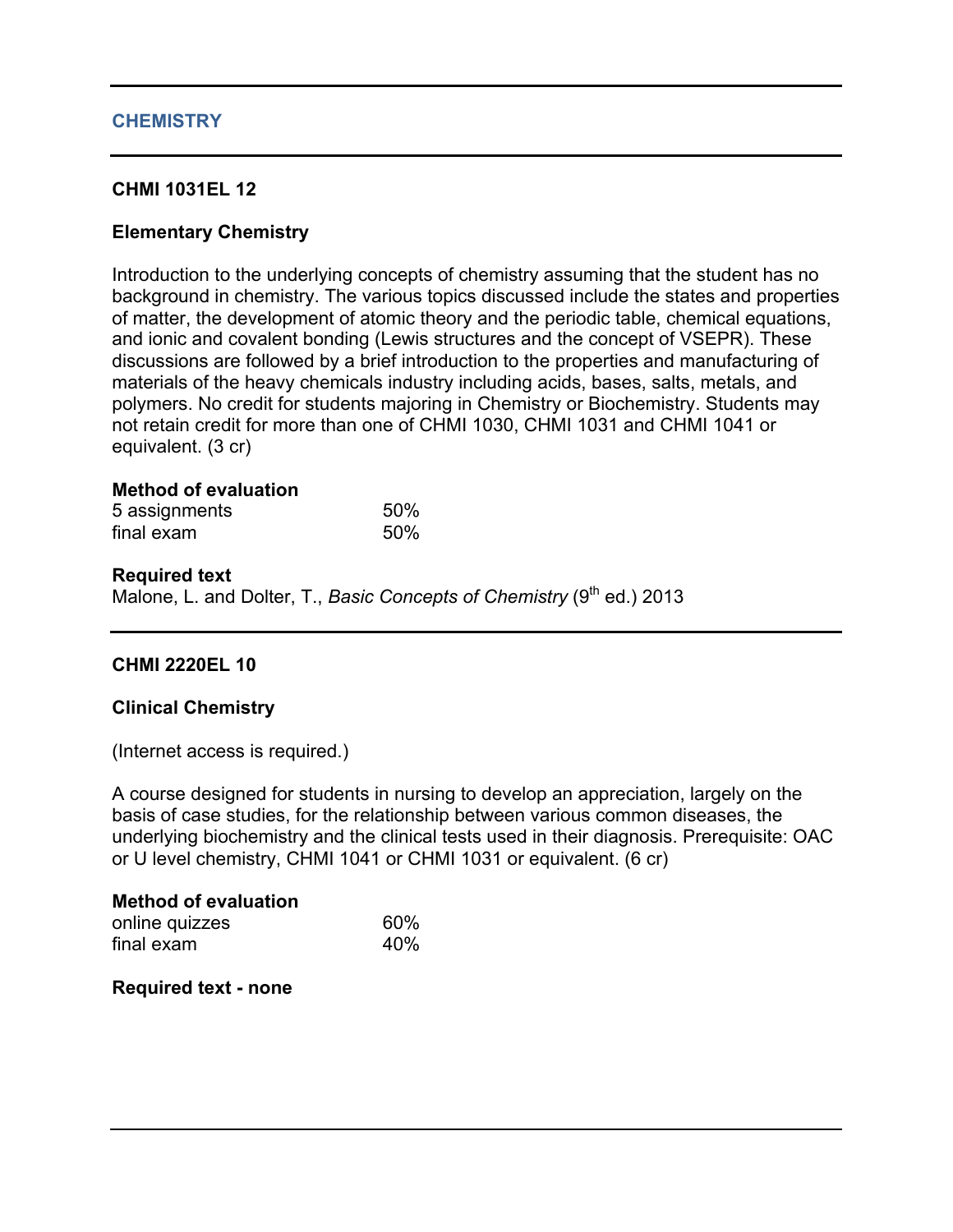#### **COMMERCE**

### **COMM 2035EL 13/14**

### **Marketing Management**

This application of concepts and techniques in marketing, Marketing Policies, Consumer Behaviour, Product Planning and Elements of Marketing Research will integrate the Marketing elements in an overall Business approach. A significant objective of this course is the development of skills in decision-making in Marketing. Prerequisites: COMM 1007 or CGA Foundations Studies. *Enrolment limited to 65 in each section***.** (6 cr)

#### **Method of evaluation**

| participation         | 20% |
|-----------------------|-----|
| individual case study | 10% |
| group case study      | 20% |
| group current event   | 10% |
| final exam            | 40% |

#### **Required text**

Crane, F.G., Kerin, R.A., Hartley, S.W. and Rudelius, W., *Marketing* (with CONNECT access card) ( $9<sup>th</sup>$  Canadian ed.) 2014

Ebook access: – http://connect.mheducation.com/class/l-virtual-campus-marketingmanagement

#### **COMM 2045EL 13/14**

#### **Organizational Behaviour**

This course introduces concepts and theories that explain individual, group, and organizational behaviour in organizations. Topics include personality, perceptions, motivation, communication, emotional labour, stress, power, conflict, leadership, team dynamics, team development, organizational culture, organizational structure and organizational change management. Prerequisites: COMM 1007 or CGA Foundations Studies. *Enrolment limited to 65 in each section***.** (6 cr)

#### **Method of evaluation**

| participation   | 20% |
|-----------------|-----|
| midterm project | 30% |
| final exam      | 50% |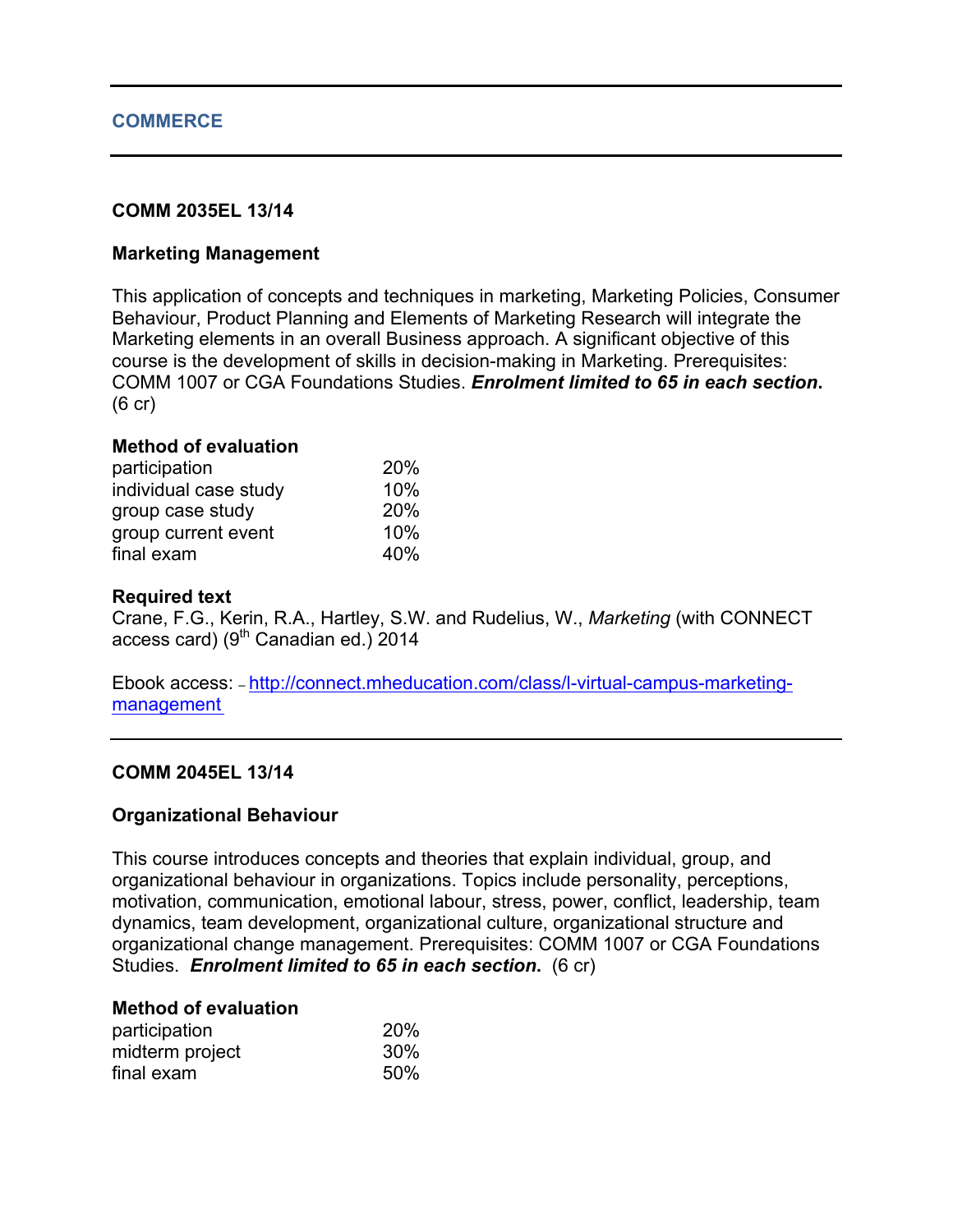# **Required text**

McShane, S.L. Steen, S.L. and Tasa, K., *Canadian Organizational Behaviour* (with CONNECT access card)  $(9<sup>th</sup>$  Canadian ed.) 2015

Ebook access: http://connect.mheducation.com/class/l-virtual-campuscomm\_2045\_5405

# **COMM 2055EL 13/14**

# **Operations Management**

This course is an analysis of the nature and problems of production management. This course provides students with an introduction to the organization and administration of manufacturing activities and formal organization structure of factories. The fundamentals of the production process: the continuity of manufacturing process, the production cycle, time and capacity utilization, plant layout organizational and economic aspects of the technical preparation of production: product design; manufacturing methods; time standards; production planning and control. Topics included are: administration of service activities, inventory control, quality control, preventive maintenance, production budget, cost and investment analysis. Prerequisites: COMM 1057 or CGA Foundations Studies. *Enrolment limited to 120 in each section***.** (6 cr)

### **Method of evaluation**

| participation | 15% |
|---------------|-----|
| 2 assignments | 25% |
| final exam    | 60% |

#### **Required text**

Stevenson, W.J., Hojati, M. and Cao, J., *Operations Management* (with CONNECT access card) (5th Canadian ed.) 2015

Ebook access: http://connect.mheducation.com/class/l-virtual-campus-operationsmanagement

# **COMM 4005EL 13/14/15**

# **Business Policy**

The objective of this course is to introduce students who have completed their core B.B.A. courses to the area of Business Policy and Strategic Planning. Through the use of cases, readings, and lectures, the course aims to provide an awareness of overall organizational goals, company capabilities and strategic environmental opportunities. Prerequisites: On-campus H.B.Com. and all BBA students: COMM 2017 or equivalent, COMM 2027 or equivalent, COMM 2037 or SPAD 2037 or equivalent and COMM 2047 or equivalent; Online H.B.Com. students: CGA Foundations Studies, COMM 2035 and COMM 2045. *Enrolment limited to 65 in each section***.** (6 cr)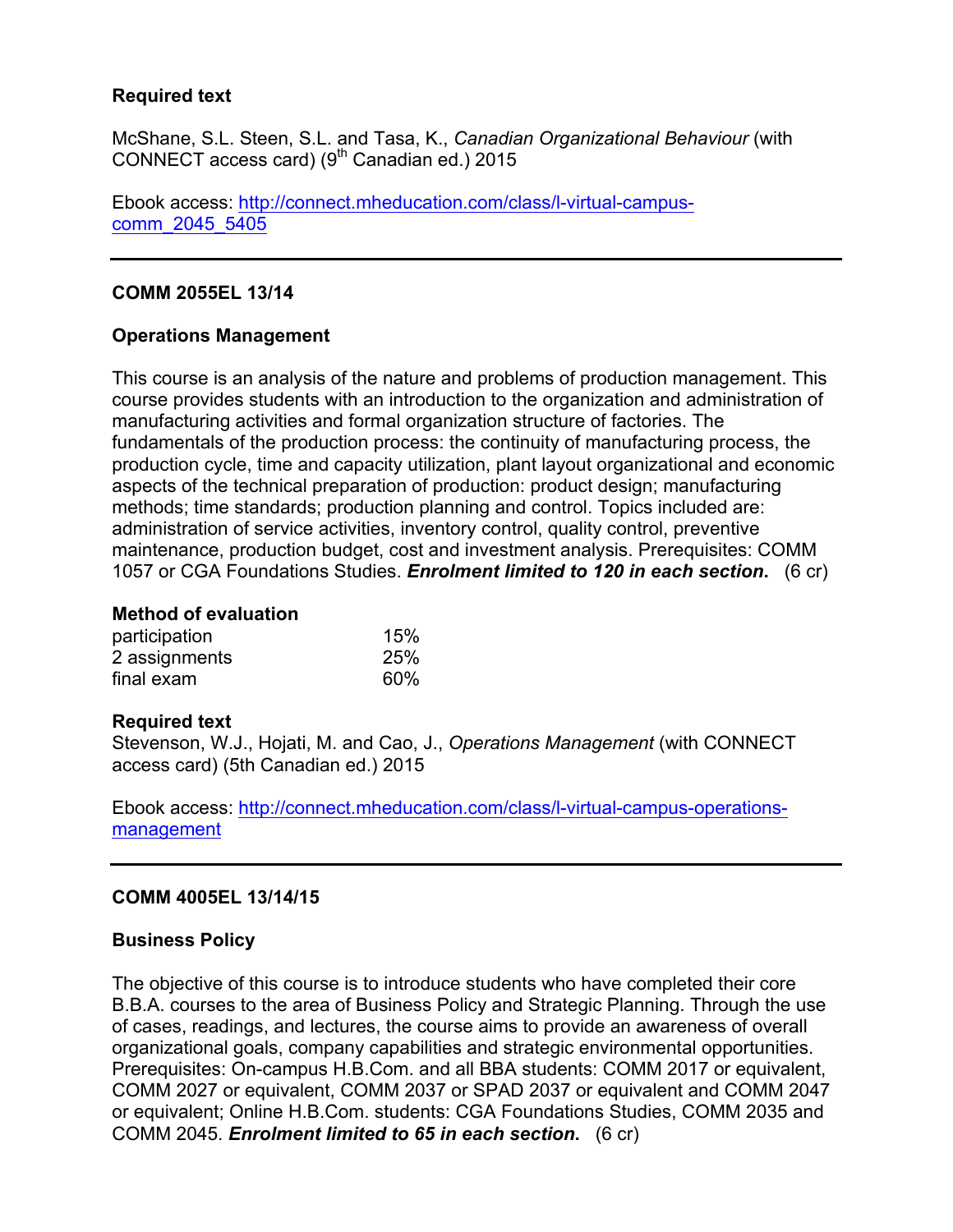### **Method of evaluation**

participation in group case analyses10% individual case assignment 15% online quizzes 10% group case assignment and critique15% GLO-BUS business simulation game20% final exam 30%

### **Required text**

Thompson, A.A., Peteraf, M.A., Gamble, J.E. and Strickland III, A.J., *Crafting & Executing Strategy: The Quest for Competitive Advantage, Concepts and Cases* (20<sup>th</sup>) ed.) 2016

Ebook access: http://connect.mheducation.com/class/l-virtual-campus-comm-4005

# **COMM 5032EL 12**

### **Economics**

This course takes a non-traditional approach to economics by weaving economic theories into real world management decision processes. Students will move from basic profit-maximization problems and optimal pricing to utilizing decision trees in high risk, uncertain environments. Prerequisites: none. Students cannot retain credit for COMM 5806 or COMM 5807 and COMM 5032. Students that completed COMM 5816 and COMM 5817 cannot retain credit for COMM 5032. *Enrolment limited to 40***.** (3 cr)

#### **Method of evaluation**

| participation     | 30% |
|-------------------|-----|
| online quizzes    | 15% |
| assignment        | 15% |
| group case report | 10% |
| final exam        | 30% |

# **Required text**

Samuelson, W.F. and Marks, S.G., *Managerial Economics* (8<sup>th</sup> ed.) 2015

# **COMMUNICATION STUDIES**

For further information on Communication Studies courses, contact Huntington University at dnoeldetilly@huntingtonu.ca or 705-673-4126, ext. 201.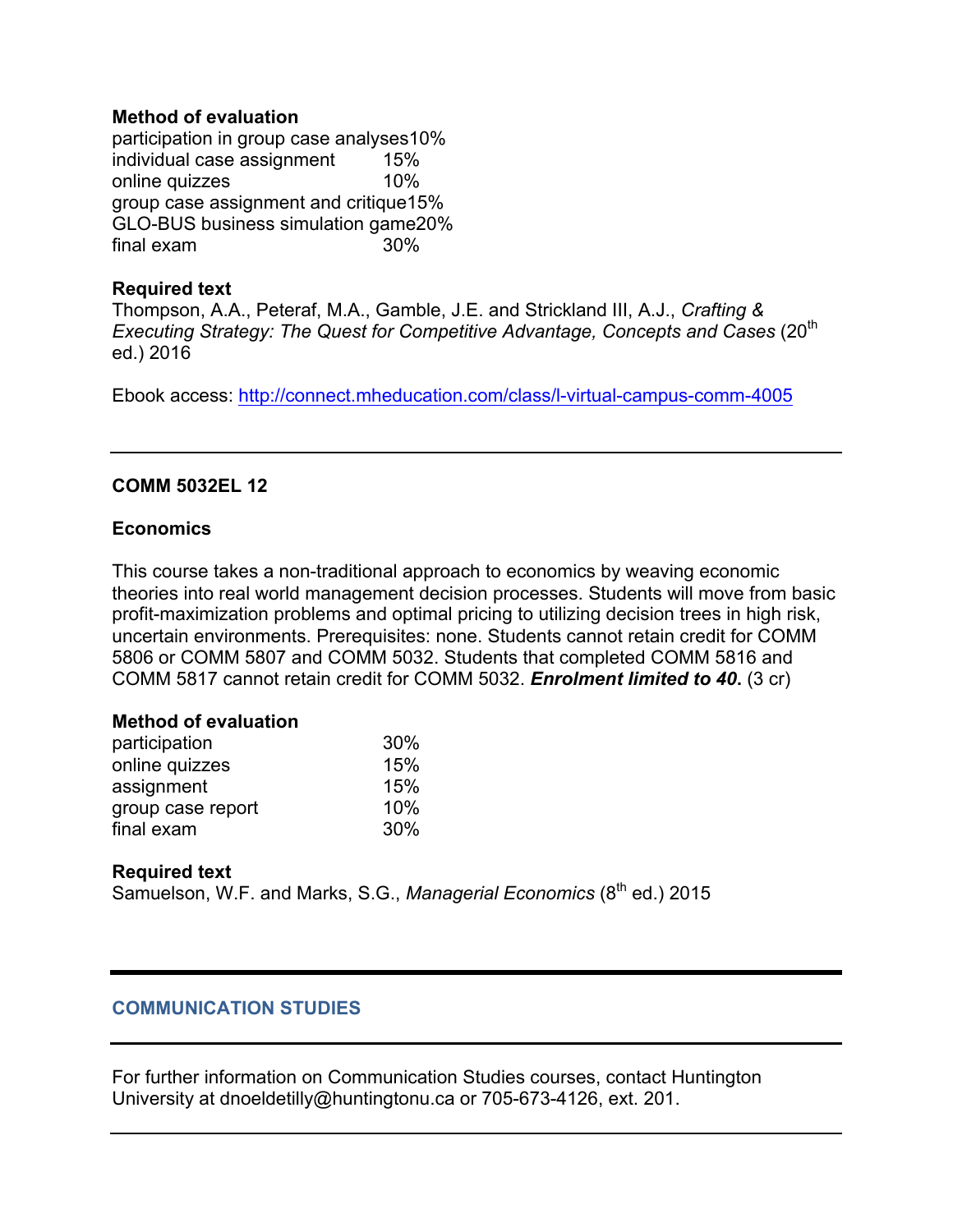# **COST 2446EL 12**

### **Dynamics of Interpersonal Communication, Part I**

*Huntington University*

This course considers the nature and meaning of interpersonal communication as dialogue. An examination is made of communication skills such as self-awareness, self-disclosure, listening and responding. Students will explore the meaning of four levels of communication: exchange, interchange, intimacy and communion. The virtue of civility seen as an ethical organizational tool will be explored as the basis for enhancing all forms of interpersonal communication. Cross-listed with RLST 2446. Students who have taken COST/RLST 2445 cannot take COST 2446. (3 cr)

#### **Method of evaluation**

| book review | 25% |
|-------------|-----|
| case study  | 40% |
| final exam  | 35% |

#### **Required text**

Adler, R. et al., *Interplay* (3rd Canadian ed.) 2012

### **COST 2447EL 12**

#### **Dynamics of Interpersonal Communication, Part II**

*Huntington University*

This course examines those communication skills and theories that help improve interpersonal relationships such as: friendship, family, and the workplace. The course will also examine current issues such as communicating in a multicultural society, in cyberspace, resolving conflict and dealing with loss. The course will focus on the meaning and reality of "conversation" as the basis for all human relationships. Crosslisted with RLST 2447. Students who have taken COST/RLST 2445 cannot take COST 2447. (3 cr)

#### **Method of evaluation**

| film analysis       | 20% |
|---------------------|-----|
| term paper proposal | 10% |
| term paper          | 35% |
| final exam          | 35% |

#### **Required text**

Adler, R. et al., *Interplay* (3rd Canadian ed.) 2012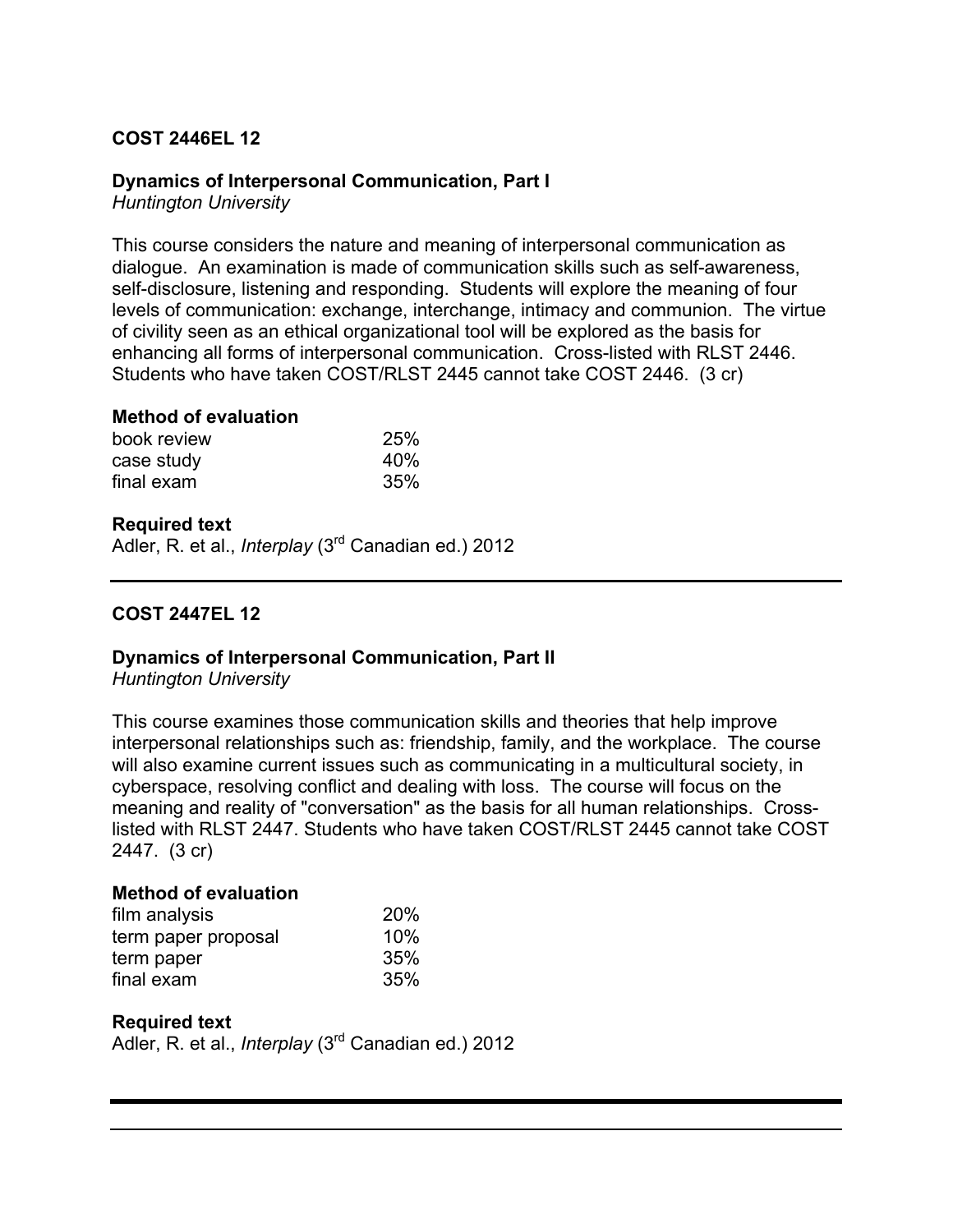### **ECON 1006EL 10**

#### **Introduction to Microeconomics**

(Internet access is required.)

An introduction to the functions of individual decision-makers, both consumers and producers, within the larger economic system. The primary emphasis is on the nature and functions of product markets, the theory of the firm under varying conditions of competition and monopoly, and the role of government in promoting efficiency in the economy. Students may not retain credit for both ECON 1006 and either ECON 1005 or ECON 4000*.* (3 cr)

### **Method of evaluation**

| assignments | 50% |
|-------------|-----|
| final exam  | 50% |

### **Required text**

Frank, R.H., Bernanke, S.B., Osberg, L., Cross, M.L. and MacLean, B.K., *Principles of Microeconomics* (4<sup>th</sup> Canadian ed.) 2012

Note: This print text is no longer available from the publisher, McGraw-Hill. You may purchase the ebook directly from the publisher at: http://connect.mheducation.com/class/l-virtual-campus-spring-2017-1 if you are not able to obtain a print copy.

#### **ECON 1007EL 10**

#### **Introduction to Macroeconomics**

(Internet access is required.)

An introduction to the theory of the determination of total or aggregate income, employment, output, price levels, and the role of money in the economy. The primary emphasis is on monetary and fiscal policy, inflation, unemployment, economic growth, and international economics. Students may not retain credit for both ECON 1007 and either ECON 1005 or ECON 4000. (3 cr)

#### **Method of evaluation**

| assignments | 50% |
|-------------|-----|
| final exam  | 50% |

#### **Required text**

Frank, R.H., Bernanke, B.S., Osberg, L., Cross, M.L. and MacLean, B.K., *Principles of Macroeconomics* (4<sup>th</sup> Canadian ed.) 2012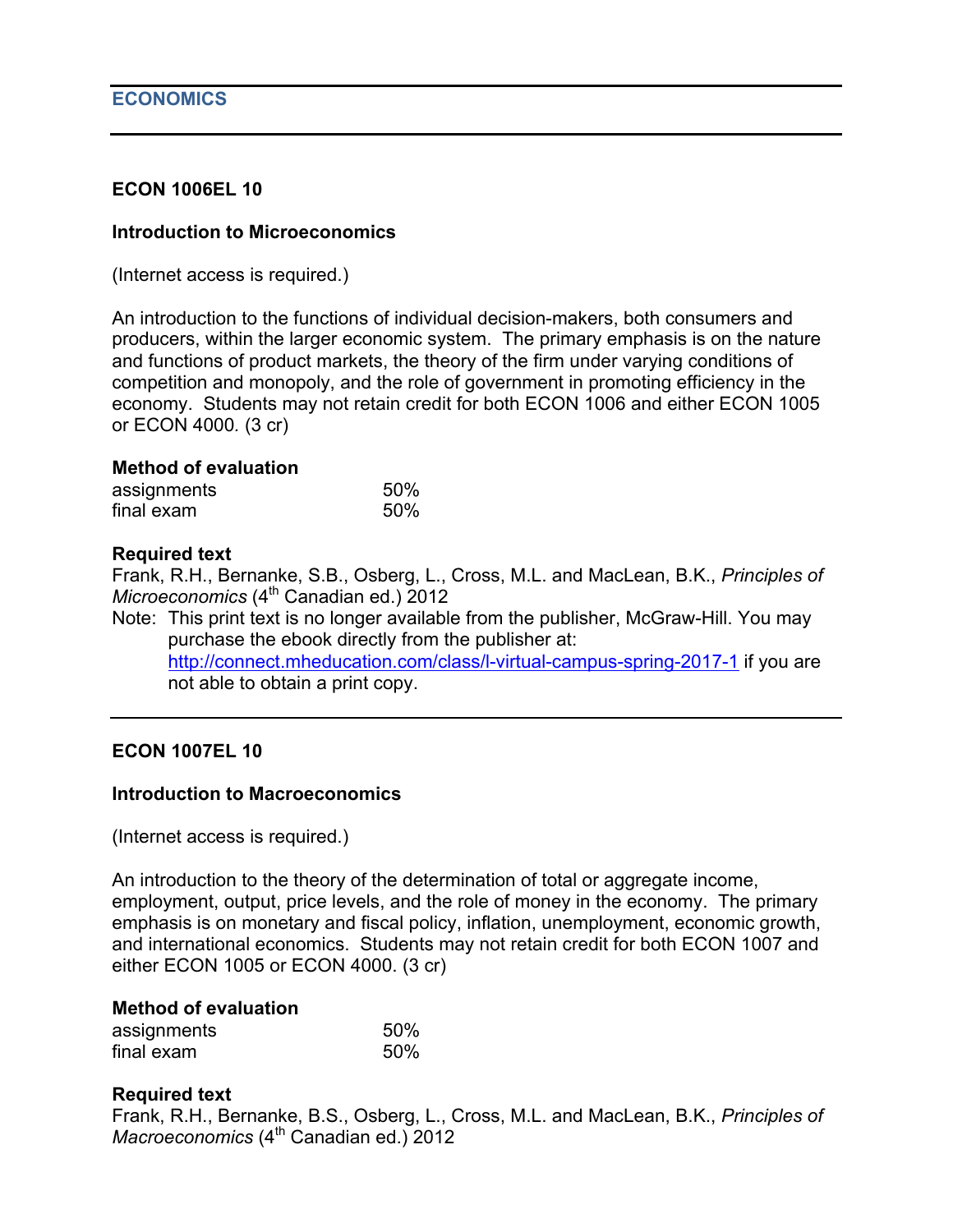Note: This print text is no longer available from the publisher, McGraw-Hill. You may purchase the ebook directly from the publisher at: http://connect.mheducation.com/class/l-virtual-campus-spring-2017 if you are not able to obtain a print copy.

### **ECON 2016EL 10**

#### **Intermediate Macroeconomics I**

(Internet access is required.)

This course examines the history, causes, and consequences of aggregate economic fluctuations, such as the Great Depression of the 1930s, the Great Inflation of the 1970s, and the Great Recession of 2007. Major topics may include the measurement of macroeconomic variables; sources of fluctuations in closed and open economies; the determination of the level of production, unemployment, interest rates, exchange rates, and the trade balance in the short run; the role of uncertainty and expectations; the role of fiscal and monetary policies, and current policy debates. Prequisite: ECON 1007 or ECON 1005. Students cannot retain credit for both ECON 2015 and ECON 2016. (3 cr)

# **Method of evaluation**

| assignments | 50% |
|-------------|-----|
| final exam  | 50% |

#### **Required text**

Mankiw, N. and Scarth, W., Macroeconomics (5<sup>th</sup> Canadian ed.) 2014

# **EDUCATION**

#### **EDUC 1016EL 12**

#### **Introduction to Teaching and Learning**

This course addresses issues relating to teaching and learning in the Ontario context. It focuses on teaching pedagogies and learning theories and prepares student teachers for their first field placement experience. Topics covered include standards of practice and professionalism, safe schools, undergraduate programs and their relationship to the B.Ed., as well as professional learning programs. *Enrolment limited to students in the concurrent Bachelor of Education degree program.* (3 cr)

#### **Method of evaluation** assignments 40% online postings 35%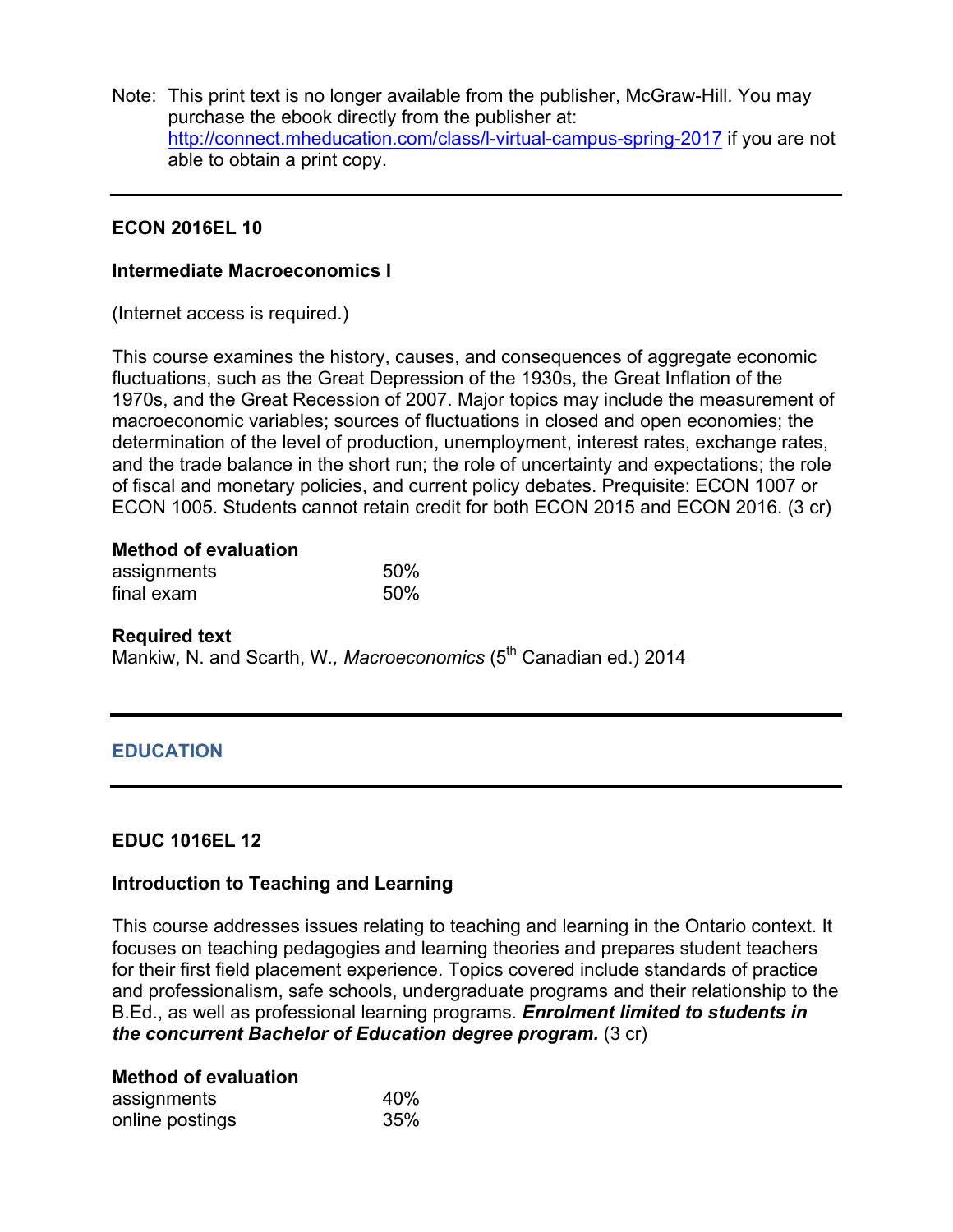final exam 25%

# **Required text**

Hasinoff, S. and Mandzuk, D., *Case Studies in Educational Foundations, Canadian Perspectives* 2005

# **EDUC 1024EL 12**

#### **Social and Legal Issues in Education**

This course focuses on practical, social, organizational, and legal aspects of teaching in the Ontario and Canadian contexts. Emphasis is placed on the professional, ethical, and legal responsibility of teachers (e.g., Education Act, Safe Schools, Ontario College of Teachers Act). *Enrolment limited to students in the concurrent Bachelor of Education degree program.* (1.5 cr)

| 30% |
|-----|
| 15% |
| 15% |
| 15% |
| 25% |
|     |

**Required text** – none

#### **EDUC 2006EL 12**

#### **Education and Schooling**

This course is designed to present pre-service teachers with the opportunity to develop a strong foundation for professional teaching. Hence, students will be encouraged to discover through such measures as peer dialogue, active reading, group seminars and personal reflection, the multifaceted nature of the modern classroom. Pre-service teachers will begin the development of a personal educational philosophy that will continue to grow and evolve throughout their professional careers. *Enrolment limited to students in the concurrent Bachelor of Education degree program.* (3 cr)

**Method of evaluation** – tba

**Required text** – none

#### **EDUC 3026EL 12**

**Mathematical Content Review for Teachers**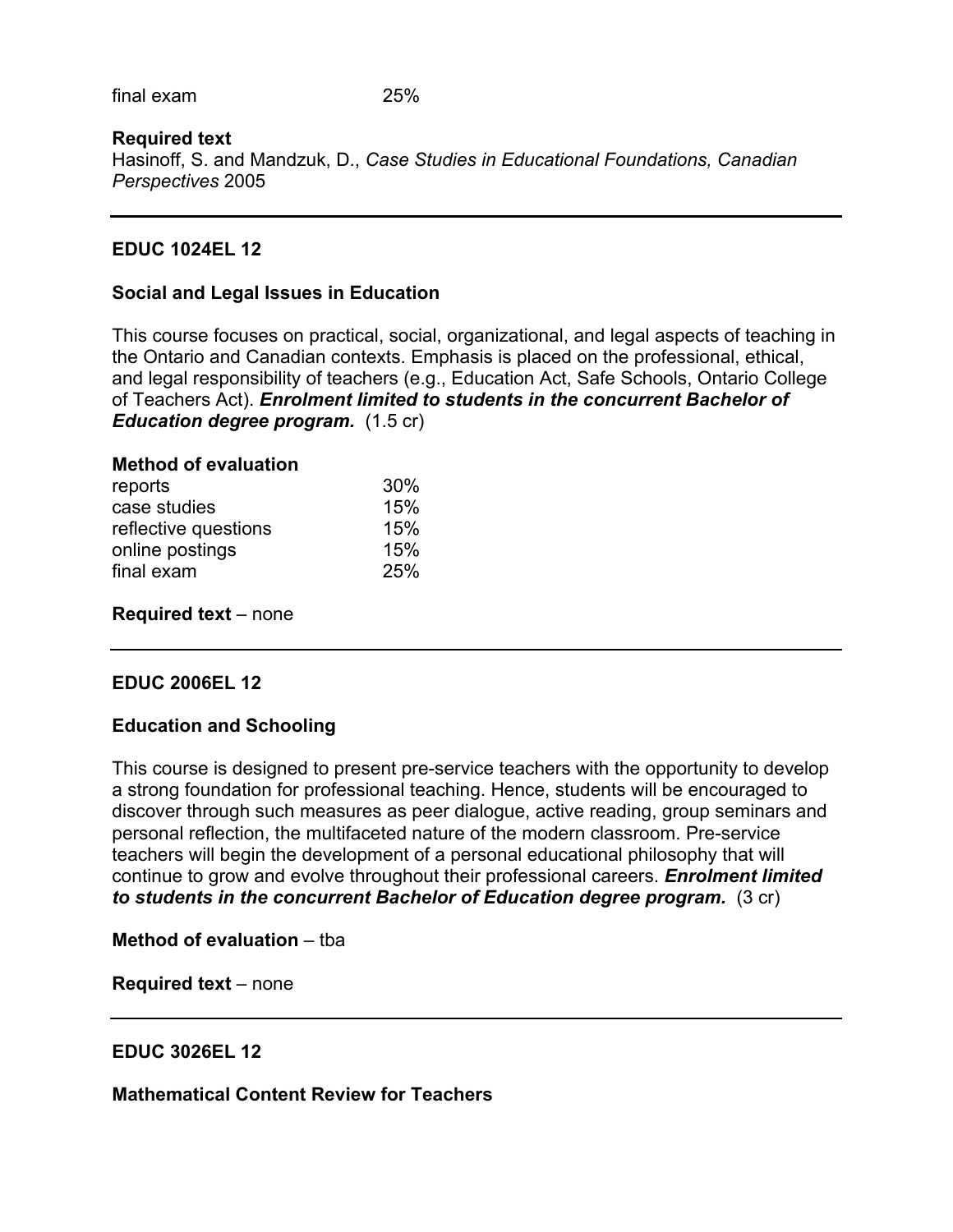This introductory course is intended to assist prospective teachers to develop an understanding of the K-10 school mathematical content. Participants study content in number sense, measurement and geometry, patterning and algebra, and probability and data management, which are the main mathematical strands comprising the Ontario Mathematics Content Standards. **Restricted to students enrolled in the Concurrent Education program.** (3 cr)

### **Method of evaluation** – tba

**Required text** – none

#### **Optional text**

Van de Walle, J.A., Karp, K.S., Bay-Williams, J.M. and McGarvey, L.M., *Elementary and Middle School Mathematics: Teaching Developmentally* (5<sup>th</sup> Canadian ed.) 2018

# **ENGLISH**

### **ENGL 1540EL 12**

# **Academic Reading and Writing for Native English Speakers**

Explores the relationship between reading and writing at a basic academic level. The course helps students to develop skills essential to essay writing and critical reading. Some emphasis is also placed on practical exercises in diction, grammar, and idioms. This course is designed to meet the needs of English-speaking students who require further preparation for university-level reading and writing. This course does not count for ENGL credit. Students cannot retain credit for ENGL 1511/12 and ENGL 1540 and ENGL 1550. *Enrolment limited to 20***.** This course is open only to part-time students unable to attend on-campus courses. (6 cr)

#### **Method of evaluation**

| essays              | 45% |
|---------------------|-----|
| online postings     | 15% |
| online midterm exam | 15% |
| final exam          | 25% |

#### **Required text**

Heller, R., *Respond in Writing* (First Canadian Edition) 2002

# **ENGL 1705EL 12**

**Introduction to Writing and English Studies**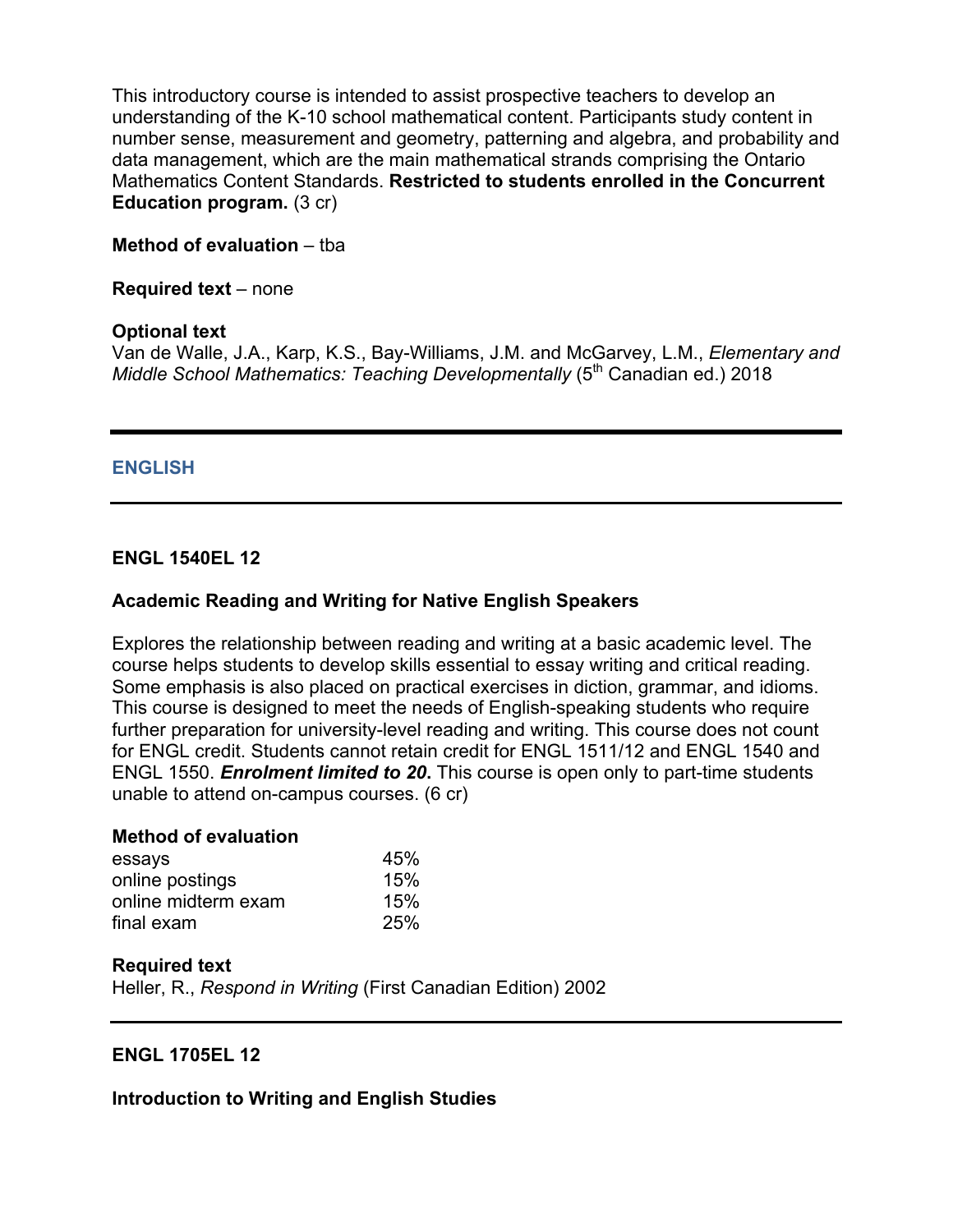In a writing workshop setting incorporating active reading, numerous staged writing assignments, peer-editing, and the principles of argumentation and exposition, the course introduces students to the range of work in English studies: fiction, poetry, drama, non-fictional prose, film, and public discourse. The second half of the course explores one of these areas in more depth, and involves students in supervised library research. *Enrolment limited to 28.* This course is open only to part-time students unable to attend on-campus courses. (6 cr)

### **Method of evaluation**

| 2 essays (10% and 15%) | 25% |
|------------------------|-----|
| online postings        | 15% |
| online midterm exam    | 15% |
| research essay         | 20% |
| final exam             | 25% |

### **Required text**

Barnet, S., Burto, W. and Cain, W., *Literature for Composition: An Introduction to Literature* (11<sup>th</sup> ed.) 2016

### **FINANCE**

# **FNCE 3007EL 13**

#### **Financial Management II**

This course provides students with an opportunity to further develop their problemsolving and decision-making skills. Students are exposed to real business world situations and required to make decisions with regard to a firm's cost of capital, capital structure, long-term financing, dividend policy, growth policy, and risk management. Students may not retain credit for COMM 2027, COMM 2025 and FNCE 3007. Crosslisted with ADMN 3117. *Enrolment limited to 65***.** Prerequisite: COMM 2026/FNCE 3006 (minimum 60%). (3 cr)

#### **Method of evaluation**

| participation  | 15%        |
|----------------|------------|
| online quizzes | 25%        |
| group project  | <b>20%</b> |
| final exam     | 40%        |

#### **Required text**

Ross, S., Westerfield, R., Jordan, B. and Roberts, G., *Fundamentals of Corporate Finance* (with Connect/Smartbook access) (9<sup>th</sup> Canadian ed.) 2016

Ebook access: http://connect.mheducation.com/class/l-virtual-campus-financialmanagement-ii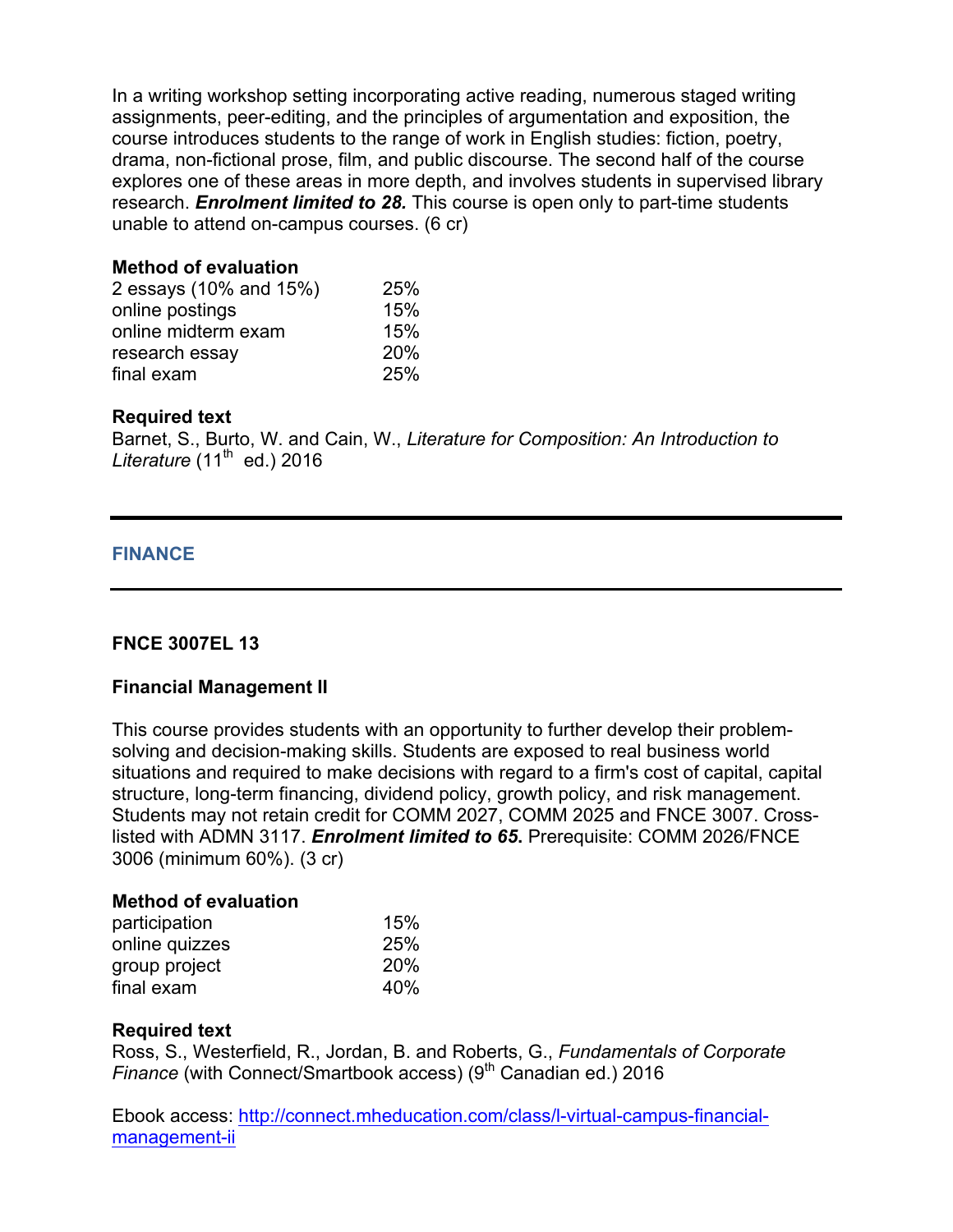### **FNCE 4007EL 13/14**

### **Investment Management**

Aimed primarily at individuals wishing to improve their own financial situation, the course is intended to give a broad understanding of the factors affecting investment decisions and the importance of measuring these against the risks involved. The course also relates investment objectives (security of capital, stability of income, capital growth, marketability) to different investment vehicles. Topics include calculation of yields; taxation of investments; objective setting; RRSPs, and other sheltered investments; bond valuation; stock valuation; options warrants; preferred shares; and other investments. Prerequisites: COMM 2027 or CGA Foundations Studies. *Enrolment limited to 65 in each section.* (3 cr)

#### **Method of evaluation**

| participation in                         |     |
|------------------------------------------|-----|
| professor-led discussions                | 8%  |
| initial portfolio construction report 4% |     |
| portfolio blog activities                | 5%  |
| final portfolio construction report 15%  |     |
| quizzes $(9 \times 2\%)$                 | 18% |
| final exam                               | 50% |

#### **Required texts**

Bodie, Z., Kane, A. and Marcus, A., *Investments* (with CONNECT access card) (10th ed.) 2014

Ebook access: http://connect.mheducation.com/class/l-cga-canada-comm-4227---mv1-1

#### **FNCE 4036EL 13/14**

#### **Risk Management**

This course introduces the concept of risk management that all types of organizations need to consider, with particular emphasis on risk management by financial institutions. Among the topics covered are enterprise risk management, market risk, credit risk, liquidity risk, operational risk, value at risk (VaR), and insurance risk. This course is structured to introduce the concepts and practices of risk management in a broad way to non-specialists. While ethical considerations are equally important when you develop a sustainable risk-management solution, these will not be covered in this course. PREREQ: Either COMM 2027, COMM 2025 or CGA Foundations. Students cannot retain credit for both COMM 4736 and FNCE 4036. *Enrolment limited to 65 in each section***.** (3 cr)

#### **Method of evaluation**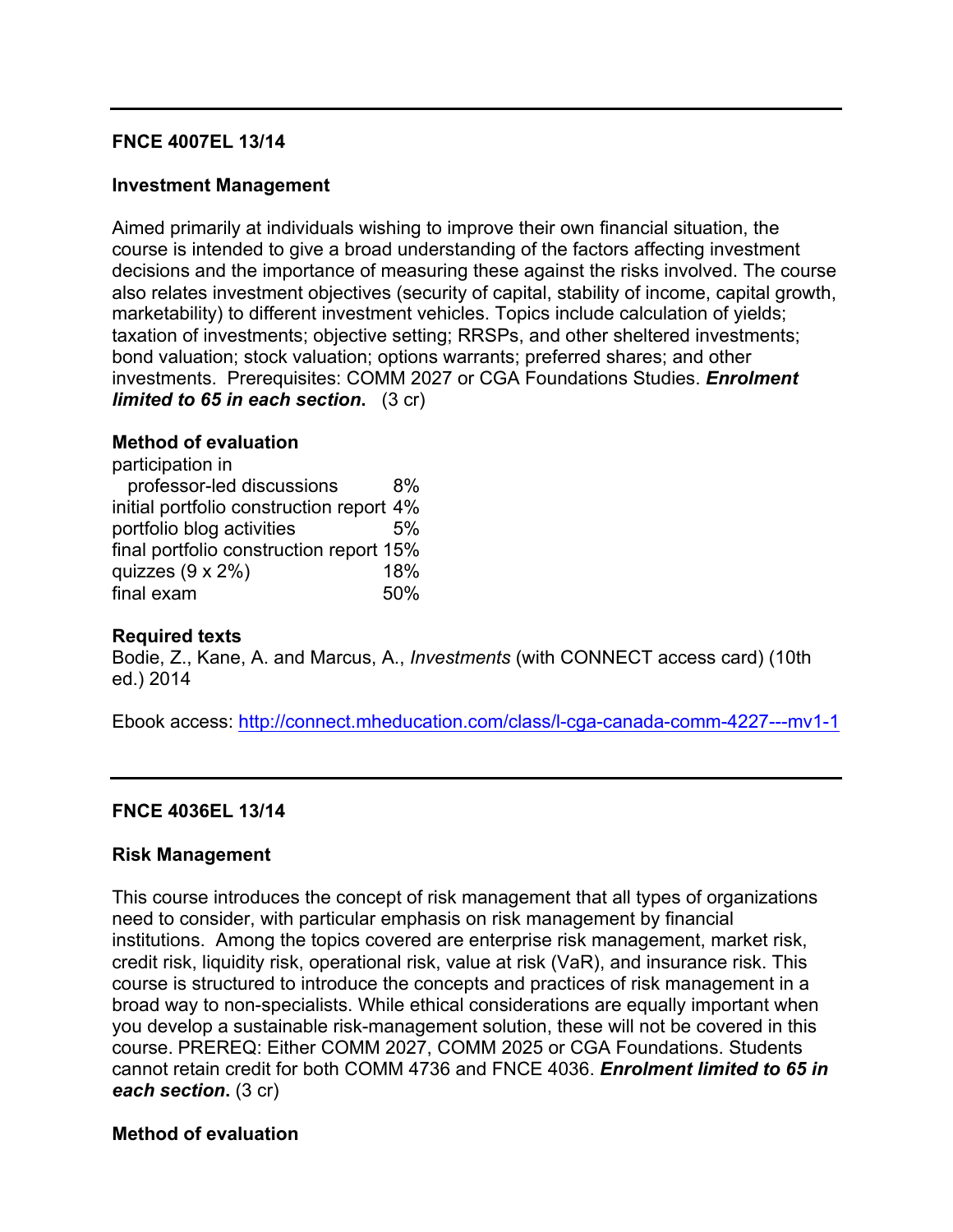| participation in group study | 10% |
|------------------------------|-----|
| online quizzes               | 10% |
| individual assignment        | 10% |
| group project                | 30% |
| final exam                   | 40% |

### **Required texts**

Hull, J.C., *Risk Management and Financial Institutions* (4th ed.) 2015

### **FNCE 5001EL 13**

#### **Fundamentals of Finance**

This course explores how to analyze the financial performance and position of a company and how to make investment and financing decisions to reach financial goals. Students can expect to improve their financial problem-solving and decision-making skills including for their own personal finances. Students cannot retain credit for COMM 5206, COMM 5207, COMM 5002 and FNCE 5001. *Enrolment limited to 40***.**  Prerequisite: ACCT/COMM 5001. (3 cr)

#### **Method of evaluation** – tba

#### **Required text**

Ross, S., Westerfield, R., Jordan, B. and Roberts, G., *Fundamentals of Corporate Finance* (with Connect/Smartbook access) (9<sup>th</sup> Canadian ed.) 2016

Ebook access: http://connect.mheducation.com/class/l-virtual-campus-fnce-5101

#### **FORENSIC IDENTIFICATION**

#### **FOID 2126EL 40**

#### **Evidence and Ethics for the Expert Witness**

This course provides a conceptual context for the law enforcement responsibilities of Forensic Identification Officers by examining the essential rules of expert witness testimony in the law of evidence. Second, it outlines the basic principles of ethical inquiry that are relevant to the challenges facing these members of police services as they gather evidence and testify in court. *Enrolment limited to students in the Forensic Identification Program.* (3 cr)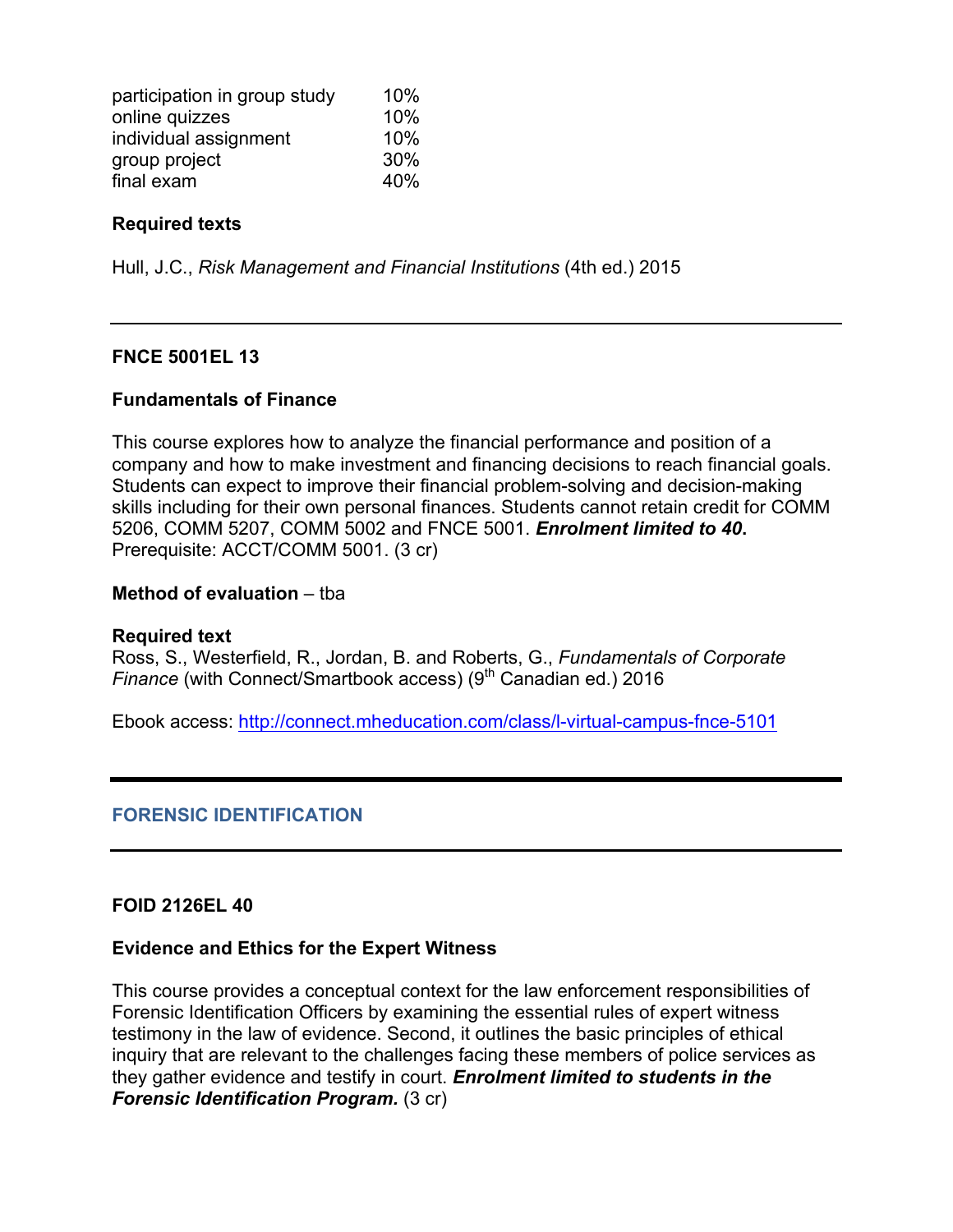**Method of evaluation** 5 assignments 100%

**Required text** Paciocco, D.M. and Stuesser, L., *The Law of Evidence* (7<sup>th</sup> ed.) 2015

#### **HISTORY**

#### **HIST 1106EL 12**

# **Introduction to the 20th Century**

Designed to provide a general understanding of the forces and events that have shaped modern society, this course examines the historical context of selected issues, such as industrialization, urbanization, intellectual currents, militarism, mass communications, the emergence of the non-Western world and ideologies such as nationalism, Nazism, socialism and communism. In the Fall Session, this course is available only to offcampus students*.* (3 cr)

### **Method of evaluation**

| online postings | 20% |
|-----------------|-----|
| assignments     | 50% |
| final exam      | 30% |

#### **Required texts**

Goff, R., Moss, W., Terry, J., Upshur, J-H. and Schroeder, M., *The Twentieth Century* and Beyond: A Global History (7<sup>th</sup> ed.) 2008

Wiesner, M.E., Ruff, J.R., Wheeler, W.B., Doeringer, F.M. and Curtis, K.R., *Discovering the Twentieth-Century World: A Look at the Evidence* 2005

#### **HIST 2056EL 12**

#### **History of Ancient Civilizations to the Greeks**

A study of ancient civilizations from ancient Egypt to Hellenistic Greece. Students may not retain credit for both HIST 2056 and CLAS 2056. (3 cr)

| <b>Method of evaluation</b> |     |
|-----------------------------|-----|
| online postings             | 10% |
| assignments                 | 45% |
| online quizzes              | 20% |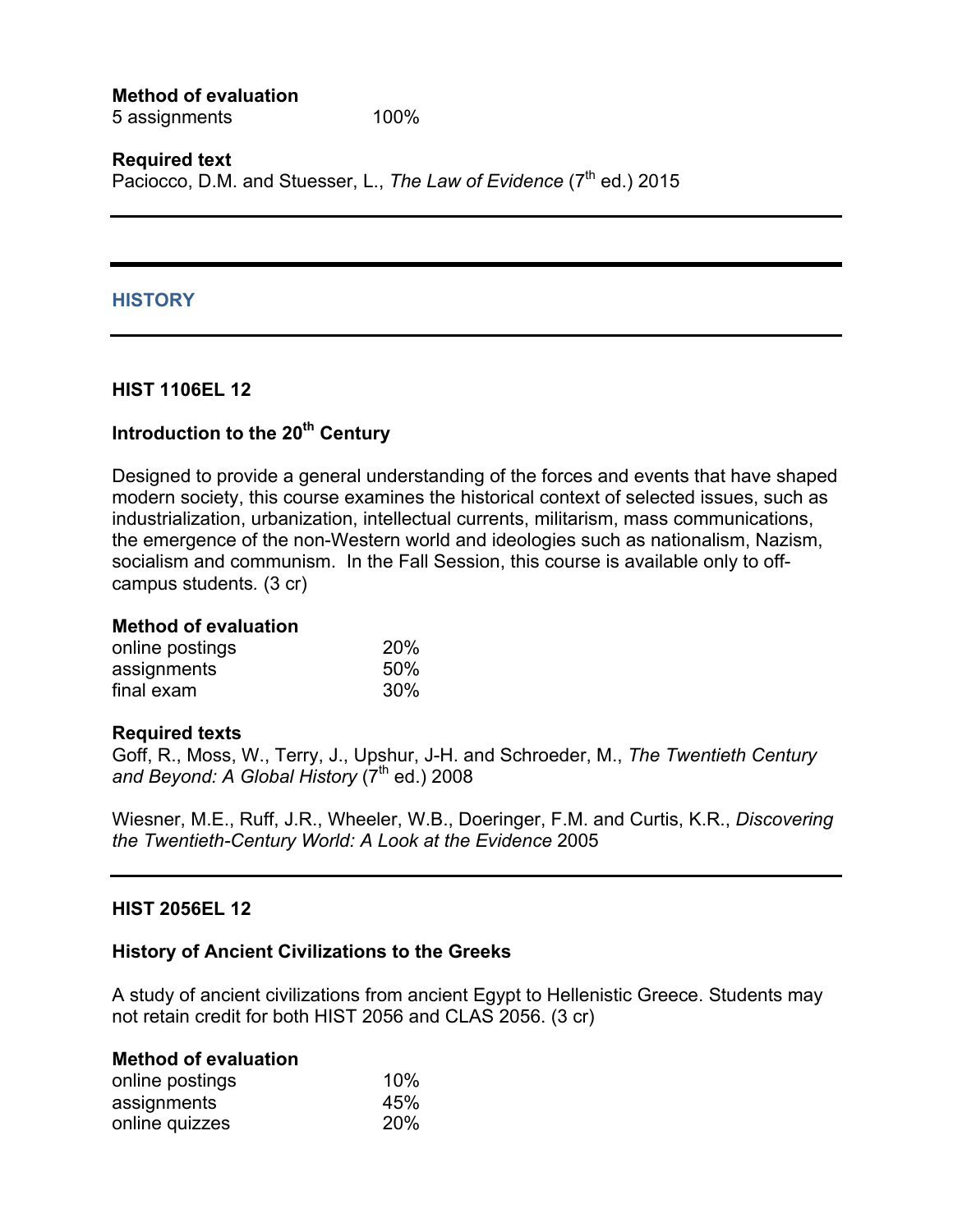final exam 25%

# **Required texts**

Dalley, S. (trans.), *Myths from Mesopotamia: Creation, The Flood, Gilgamesh, and Others* 2008

Stiebing Jr., W.H., *Ancient Near Eastern History and Culture* (2<sup>nd</sup> ed.) 2009

# **HIST 2567EL 12**

# **European History Since World War II**

Examines the new Europe that emerged from World War II. Central to this course is an analysis of the new power structures relationships that reshaped the political, economic and social landscapes. Students may not retain credit for HIST 2305 and HIST 2567. In the Fall and/or Winter Sessions, this course is only available to off-campus students. (3 cr)

# **Method of evaluation**

| online quizzes  | 16% |
|-----------------|-----|
| online postings | 24% |
| assignments     | 30% |
| final exam      | 30% |

# **Required texts**

Derfler, L. and Kollander, P. (eds.), *An Age of Conflict: Readings in Twentieth Century European History* (3rd ed.) 2002

Garton Ash, T., *The Magic Lantern: The Revolution of '89 Witnessed in Warsaw, Budapest, Berlin and Prague* 1990/2010

Gilbert, F. and Large D.C., *The End of the European Era, 1890 to the Present* (6<sup>th</sup> ed.) 2008

Solzhenitsyn, A., *One Day in the Life of Ivan Denisovich* 2000

# **HIST 2616EL 12**

# **The First Nations in Canada in Historical Perspective**

An examination of the Natives of Canada and their interaction first with European and later with Canadian governments and society. Students cannot retain credit for both HIST 2616 and HIST 3216. (3 cr)

# **Method of evaluation**

online postings and the 30%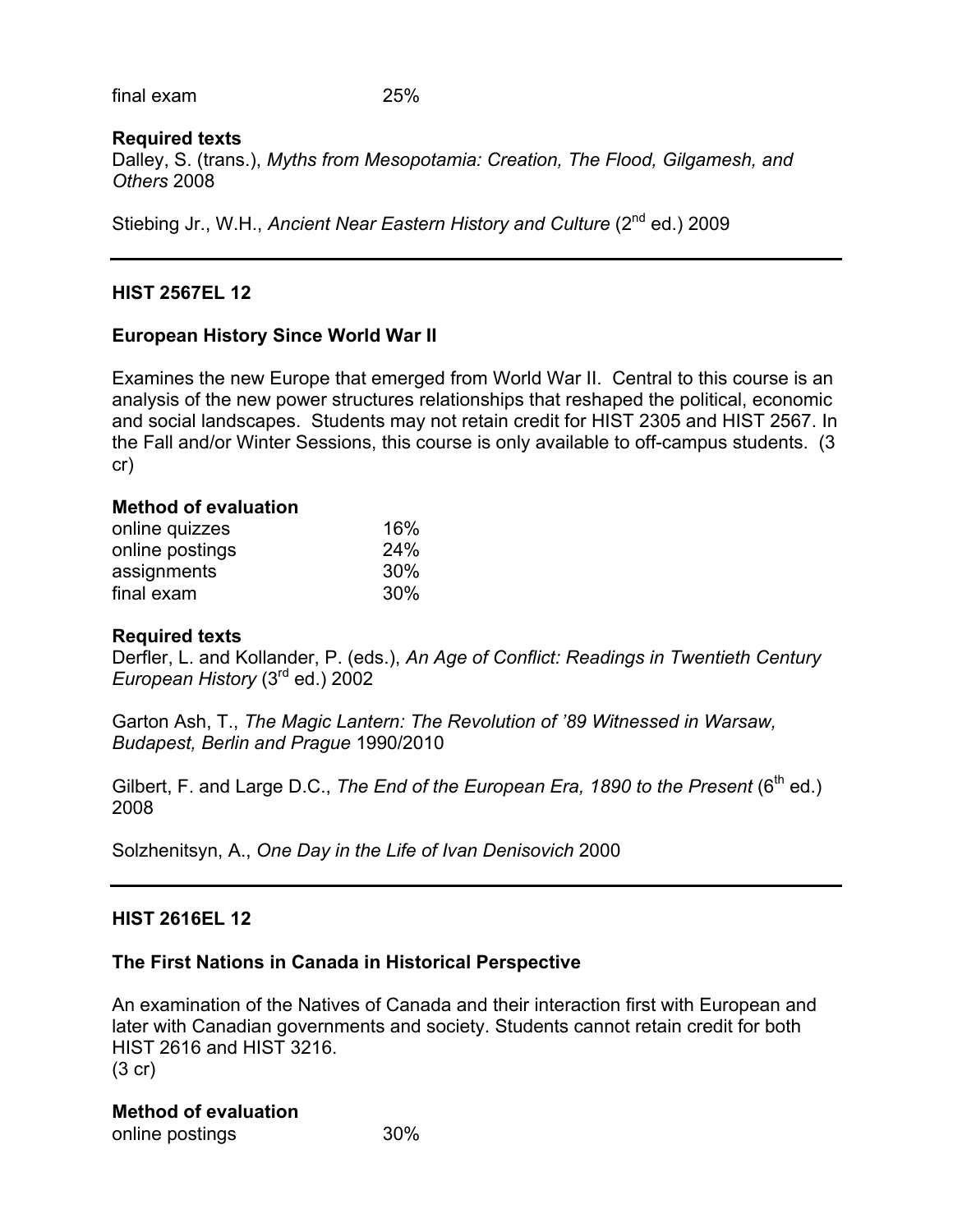| assignments | 45% |
|-------------|-----|
| final exam  | 25% |

### **Required text**

Dickason, O.P. and Newbigging, W., *A Concise History of Canada's First Nations* (3rd ed.) 2015

### **Optional text**

Johnston, B., *Ojibway Heritage* 1987

#### **HIST 3006EL 12**

### **Approaches to Canadian History**

A course designed for history majors and others with an interest in Canadian historical writing and research. Emphasis will be on the variety of interpretations, structures, concepts and research techniques. Prerequisite: a first-year History course or the approval of the department. In the Fall and/or Winter Sessions, this course is only available to off-campus students**.** (3 cr)

#### **Method of evaluation**

| online postings | 20% |
|-----------------|-----|
| assignments     | 50% |
| final exam      | 30% |

**Required text** – none

# **HUMAN KINETICS**

#### **PHED 2526EL 12**

#### **Introduction to Ergonomics**

This course is designed to give the student a background in the theory and practice of ergonomics. Students will learn about the sciences that contribute to ergonomics and how they are applied in various situations to determine human capabilities and limitations. Students will also gain an understanding of the application of ergonomic principles in several areas including workspace design, musculoskeletal injury prevention, control, display design, and computer ergonomics. This course is open only to students in the School of Human Kinetics, but not to students registered in the B.Sc. Kinesiology Program. Students may not retain credit for both INTE 2526 and PHED 2526. (3 cr)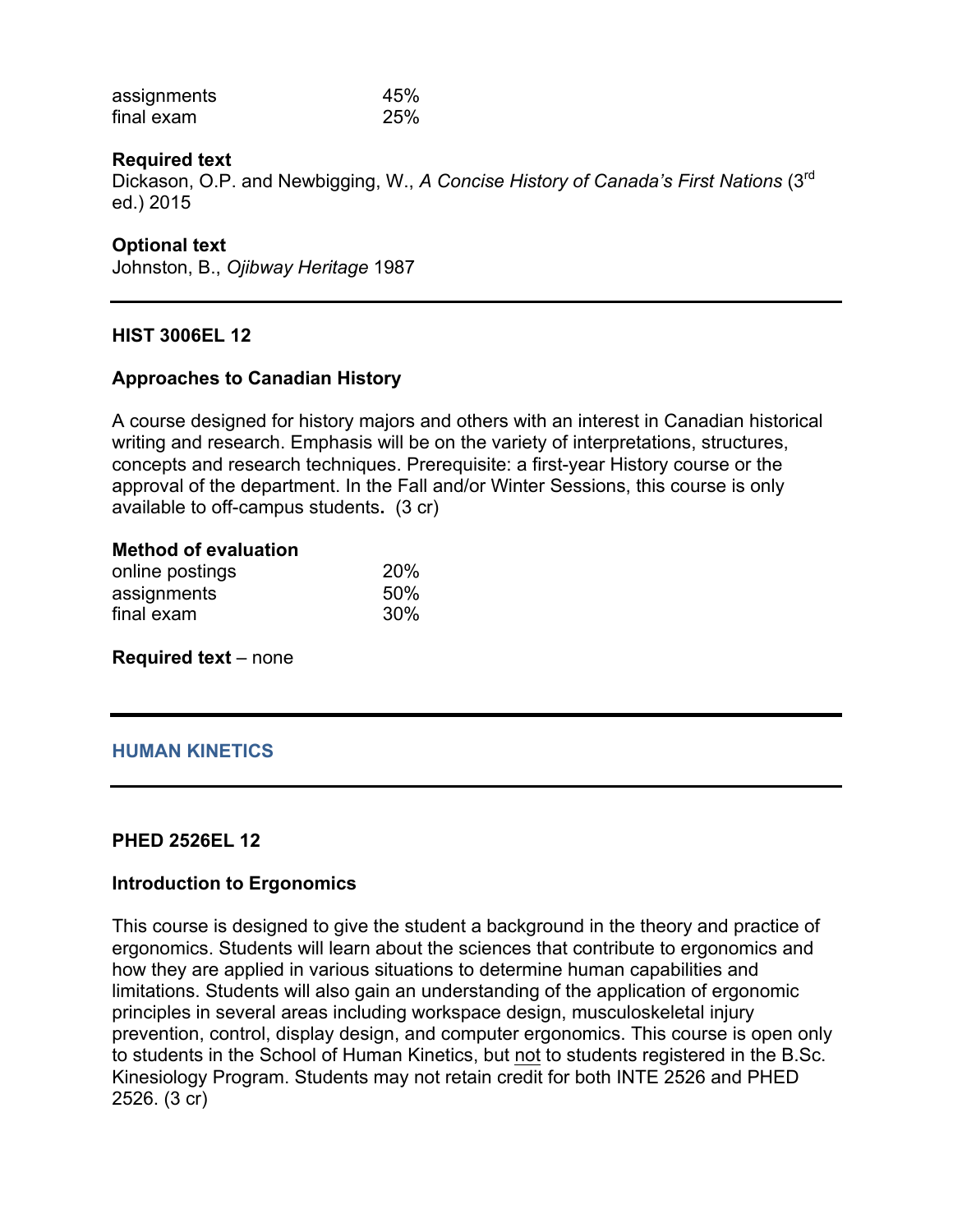| <b>Method of evaluation</b> |     |
|-----------------------------|-----|
| assignments                 | 60% |
| final exam                  | 40% |

#### **Required text** Bridger, R.S., *Introduction to Ergonomics* (3rd ed.) 2008

### **PHED 3546EL 12**

### **International Health Education I**

This course explores the determinants and challenges to population health at the international level. The current roles of international organizations and nongovernmental organizations related to international health promotion, sport, and development will be examined. At the individual student level, the course will also aim to better prepare students for working safely and effectively in a developing country. This course is open only to PHED and EDPH students in the School of Human Kinetics. Students may not retain credit for both INTE 3546 and PHED 3546. (3 cr)

#### **Method of evaluation**

| online postings     | 25%        |
|---------------------|------------|
| online midterm exam | <b>20%</b> |
| assignment          | <b>20%</b> |
| final exam          | 35%        |

#### **Required text**

Zimmerman, R.S., DiClemente, R.J., Andrus, J.K. and Hosein, E.N. (eds.), *Introduction to Global Health Promotion* 2016

#### **PHED 3556EL 12**

#### **Alternative Health**

This course introduces and critically evaluates complementary and alternative therapies. Topics include systematized health care practices (e.g. Chinese medicine), botanical healing (Naturopathy), manual practices (acupuncture), mind-body-spirit paradigms (Tai chi), and differences between international practices. This course also explores the pathway of becoming a practitioner in a chosen field. This course is restricted to students in the School of Human Kinetics. Students may not retain credit for both INTE 3556 and PHED 3556. (3 cr)

#### **Method of evaluation**

| online postings | 40% |
|-----------------|-----|
| online quizzes  | 15% |
| assignment      | 10% |
| final exam      | 35% |
|                 |     |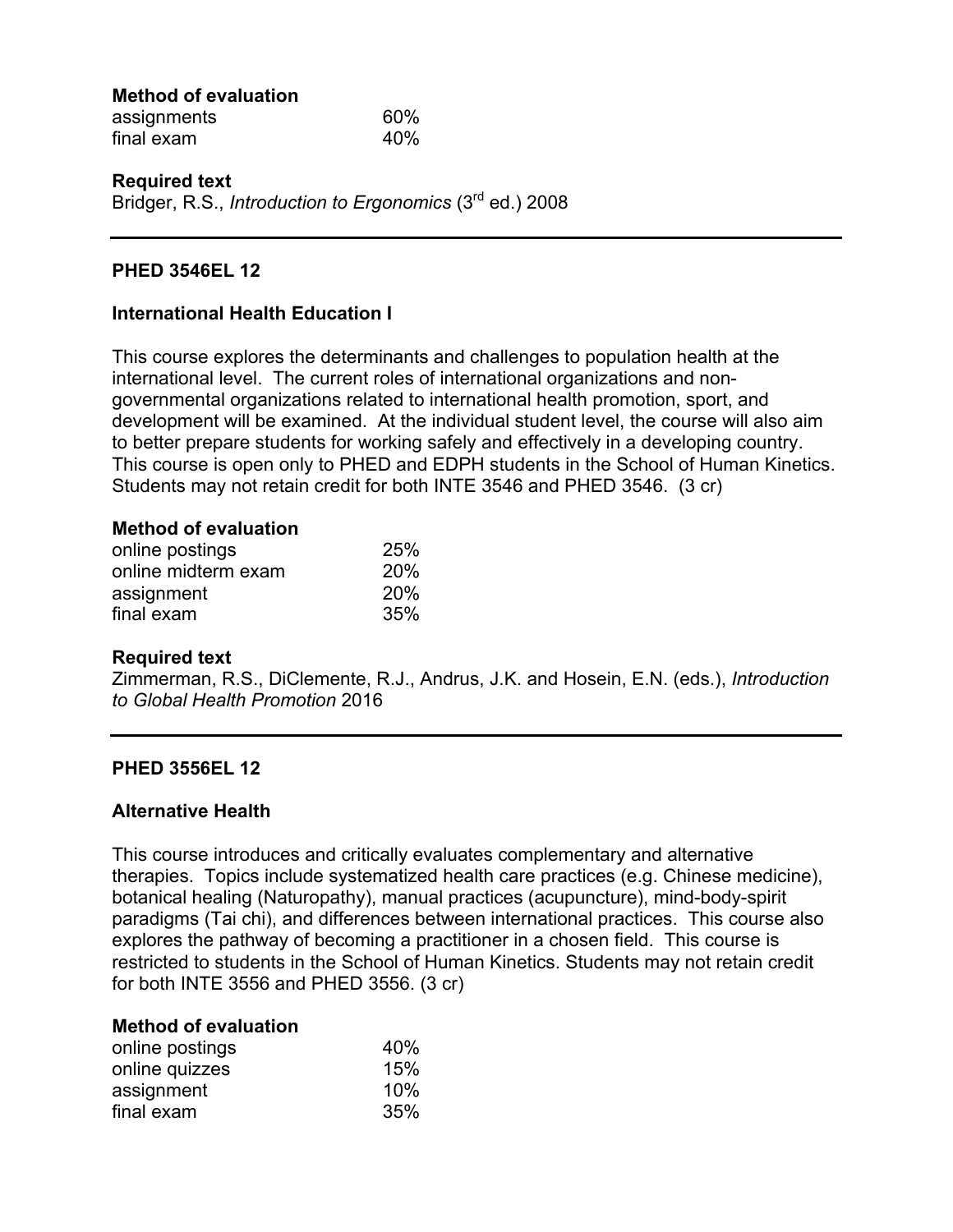### **Required text**

Micozzi, M.S. (ed.), *Fundamentals of Complementary and Alternative Medicine* (5<sup>th</sup> ed.) 2015

### **HUMAN RESOURCES**

# **HROB 5001EL 13**

### **Organizational Behaviour**

All instructions and course materials (except required texts) are provided on D2L. This course focuses on the application of organizational behaviour concepts, theories and research to explain and understand human behaviour in organizations and its impact on organizational performance. Influences at the individual, group and organizational level are analyzed covering core concepts such as motivation, team dynamics, conflict management, leadership, organizational culture, and change management, among others. *Enrolment limited to 40***.** (3 cr)

#### **Method of evaluation**

| participation                  | 20% |
|--------------------------------|-----|
| student-led discussion         | 5%  |
| reflection on learning reports | 20% |
| group case reports             | 25% |
| final exam                     | 30% |

#### **Required text**

McShane, S.L. and Steen, S.L., *Canadian Organizational Behaviour* (with CONNECT access card) (9<sup>th</sup> Canadian ed.) 2015

Ebook access: https://connect.mheducation.com/class/l-virtual-campus-comm-5012

# **INDIGENOUS SOCIAL WORK**

#### **ISWK 1006EL 12**

# **Introduction to Social Welfare**

This course addresses history and development of social welfare concepts, the methods of social work practice and the relation to social science concepts, and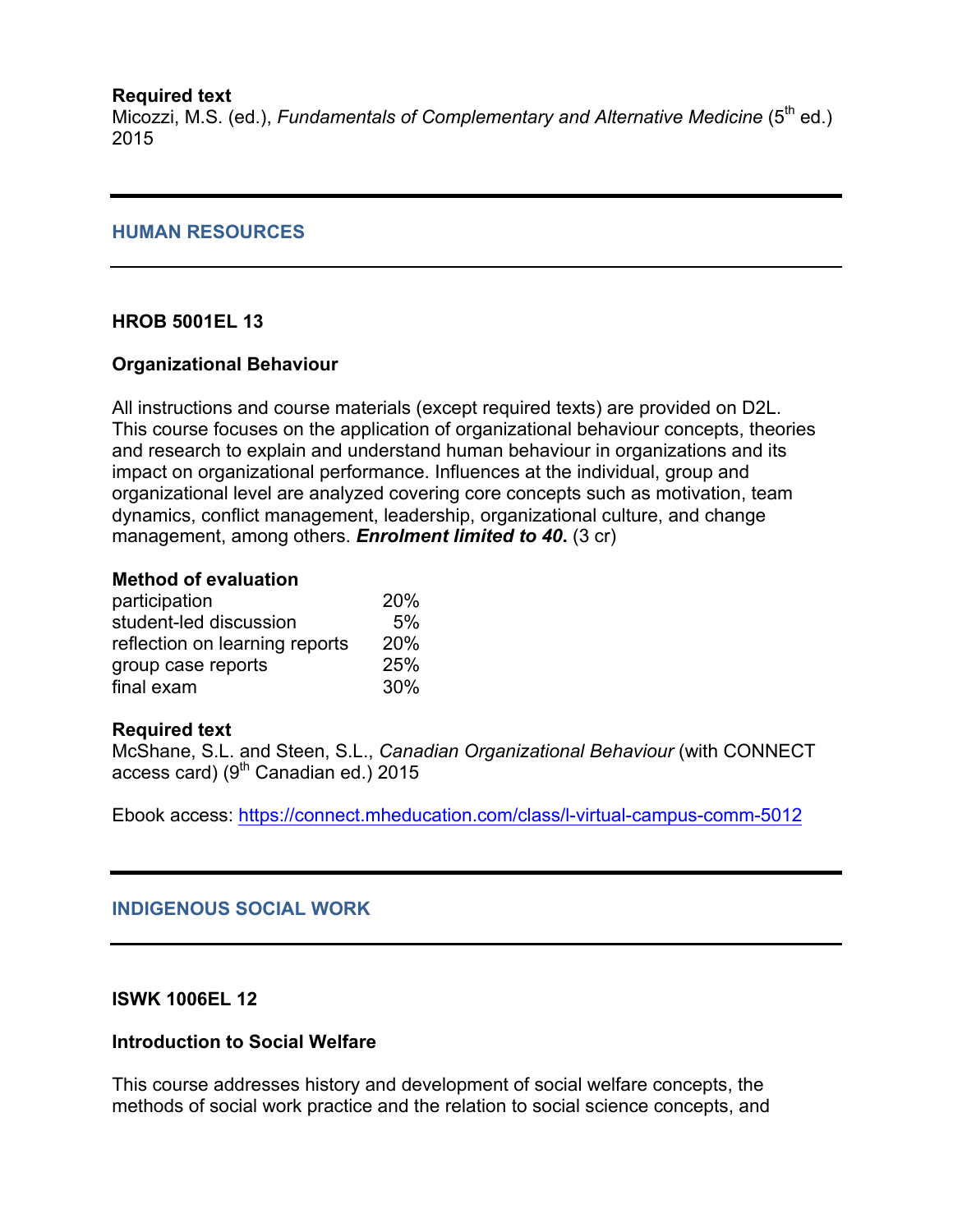philosophical, human, and religious values. *Enrolment limited to 50.* Students will not be given credit for ISWK/NWLF 1006 and either NWLF 1005 or SWLF 1005. (3 cr)

#### **Method of evaluation**

| online postings | 20% |  |
|-----------------|-----|--|
| assignments     | 55% |  |
| final exam      | 25% |  |

### **Required text**

Turner, F.J. and Turner, J.C. (eds.), *Canadian Social Welfare* (6<sup>th</sup> ed.) 2009

#### **Optional text**

Chappell, R., *Social Welfare in Canadian Society* (5<sup>th</sup> ed.) 2014

# **ISWK 1007EL 12**

### **Introduction to Indigenous Social Welfare and Social Work Practice**

This course addresses the history and development of Indigenous social welfare and governance in Canadian society. The course examines various colonial policies and their impacts on Indigenous peoples. Strategies are introduced to address changes needed from colonialism to mutual interdependence. Prerequisite: ISWK/NWLF 1006. Students will not be given credit for ISWK/NWLF 1007 and either NWLF 1005 or SWLF 1005. (3 cr)

#### **Method of evaluation**

| online postings | 40% |
|-----------------|-----|
| essay           | 30% |
| final exam      | 30% |

#### **Required text – none**

#### **ISWK 3605EL 19**

# **Field Instruction I**

(The material fee does not apply.) (Internet access is required.)

This course consists of a planned and supervised field experience in approved settings. One placement (300 hours) is completed at an indigenous agency and one at a Non-Indigenous agency. Prerequisites: completion of all 1st and 2nd year requirements, admission to professional years, plus ISWK/NSWK 2315 and ISWK/NSWK 3305 (may be taken concurrently). Students may not retain credit for both ISWK 3605 and NSWK 3605. (6 cr)

#### **Method of evaluation**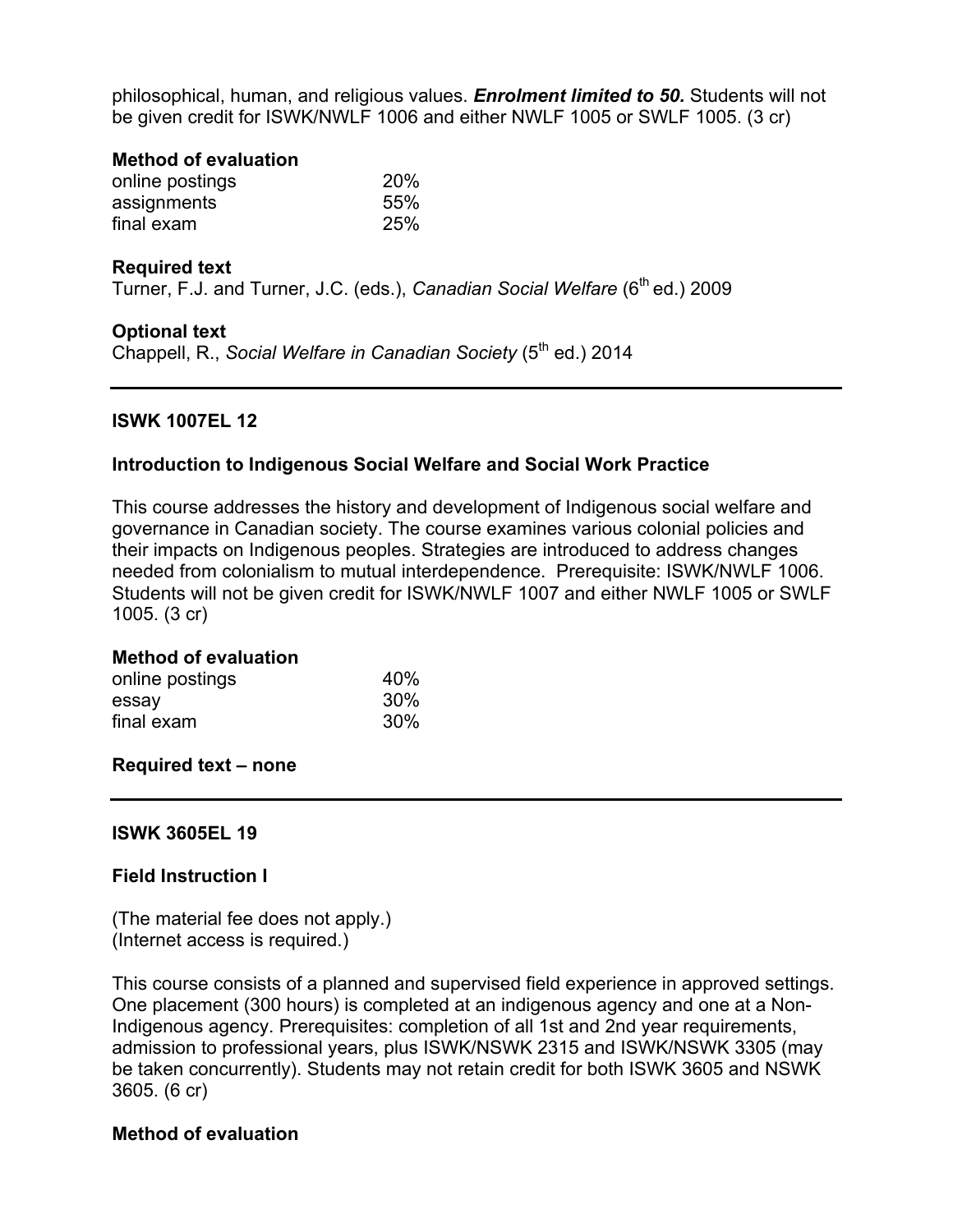Students will be evaluated on a satisfactory/unsatisfactory basis.

### **Required text**

Glassman, U.E., *Finding Your Way Through Field Work: A Social Work Student's Guide* 2016

### **ISWK 4605EL 19**

### **Field Instruction II**

(The material fee does not apply.) (Internet access is required.)

This planned and supervised field experience (400 hours) is a continuation of ISWK 3605EL. The approved settings include one placement at an Indigenous agency and one at a Non-Indigenous agency. Prerequisites: ISWK/NSWK 3605 and ISWK/NSWK 4305 (this course may be taken concurrently). Students may not retain credit for both ISWK 4605 and NSWK 4605.(6 cr)

#### **Method of evaluation**

Students will be evaluated on a satisfactory/unsatisfactory basis.

#### **Required text**

Glassman, U.E., *Finding Your Way Through Field Work: A Social Work Student's Guide* 2016

#### **INDIGENOUS STUDIES**

For more information on Indigenous Studies courses and to order *Selected Readings*, contact the University of Sudbury at indgdistance@usudbury.ca or 705-673-5661, ext. 225.

#### **INDG 2285EL 10**

#### **North American Native People: Tradition and Culture**

*University of Sudbury*

A discussion of basic Native spiritual insights and the traditions and cultural expressions developing therefrom. The contemporary revival of these and their relevance to the present day is emphasized. Also listed as RLST 2285. (6 cr)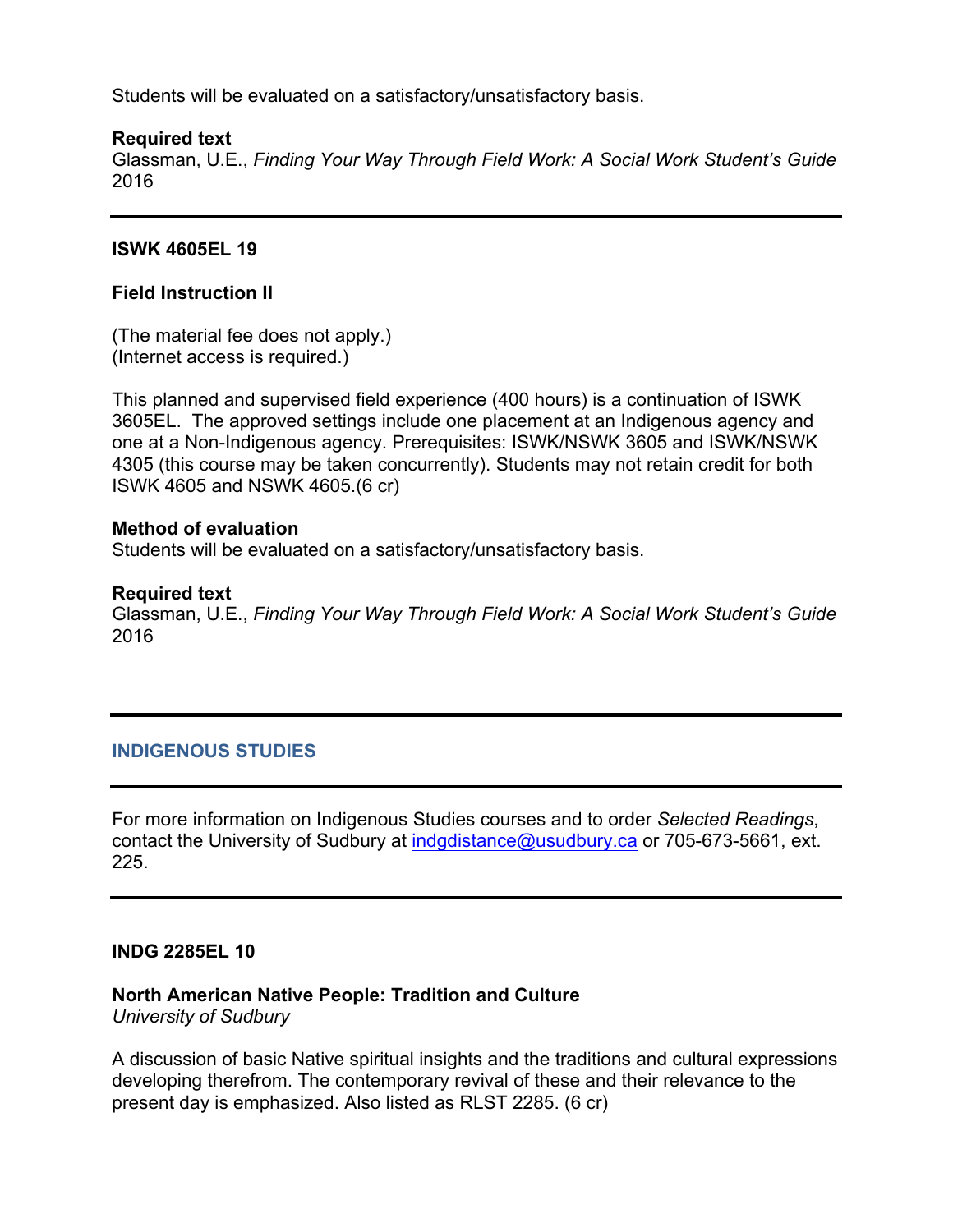| <b>Method of evaluation</b> |  |
|-----------------------------|--|
| accinnmantc                 |  |

| assignments | 75% |
|-------------|-----|
| final exam  | 25% |

#### **Required texts**

Beck, V. and Walters, A., *The Sacred: Ways of Knowledge, Sources of Life*

Benton-Banai, E., *The Mishomis Book: The Voice of the Ojibway* 1988

Elk, B., *The Sacred Pipe: Black Elk's Account of the Seven Rites of the Oglala Sioux*  1989

Johnston, B., *Ojibway Heritage: The Ceremonies, Rituals, Songs, Dances, Prayers and Legends of the Ojibway* 1976

*Selected Readings* for INDG/RLST 2285 (order from the University of Sudbury)

#### **INDG 3105EL 10**

#### **Canadian Law, Politics and Aboriginal People**

*University of Sudbury*

This course explores the political, legal and constitutional status of Aboriginal People in Canada. It includes an examination of the effects of laws and policies on their individual and collective rights. The Constitution Act, Indian Act, international law and Aboriginal customary law are studied. Issues such as self-government, self-determination, treaty rights and Aboriginal rights are discussed. Students cannot retain credit for both POLI 3105 and INDG/NATI 3105. (6 cr)

#### **Method of evaluation**

| assignments        | 40% |
|--------------------|-----|
| special assignment | 25% |
| final exam         | 35% |

#### **Required texts**

Pearen, S., *Four Voices: The Great Manitoulin Island Treaty of 1862* 2012

Scott, T.L., *Postcolonial Sovereignty: The Nisga'a Final Agreement* 2012

Simpson, L. (ed.), *Lighting the Eighth Fire: The Liberation, Resurgence, and Protection of Indigenous Nations* 2008

Turner, D., *This is Not a Peace Pipe: Towards a Critical Indigenous Philosophy* 2006

*Selected Readings* for INDG/POLI 3105 (order from the University of Sudbury)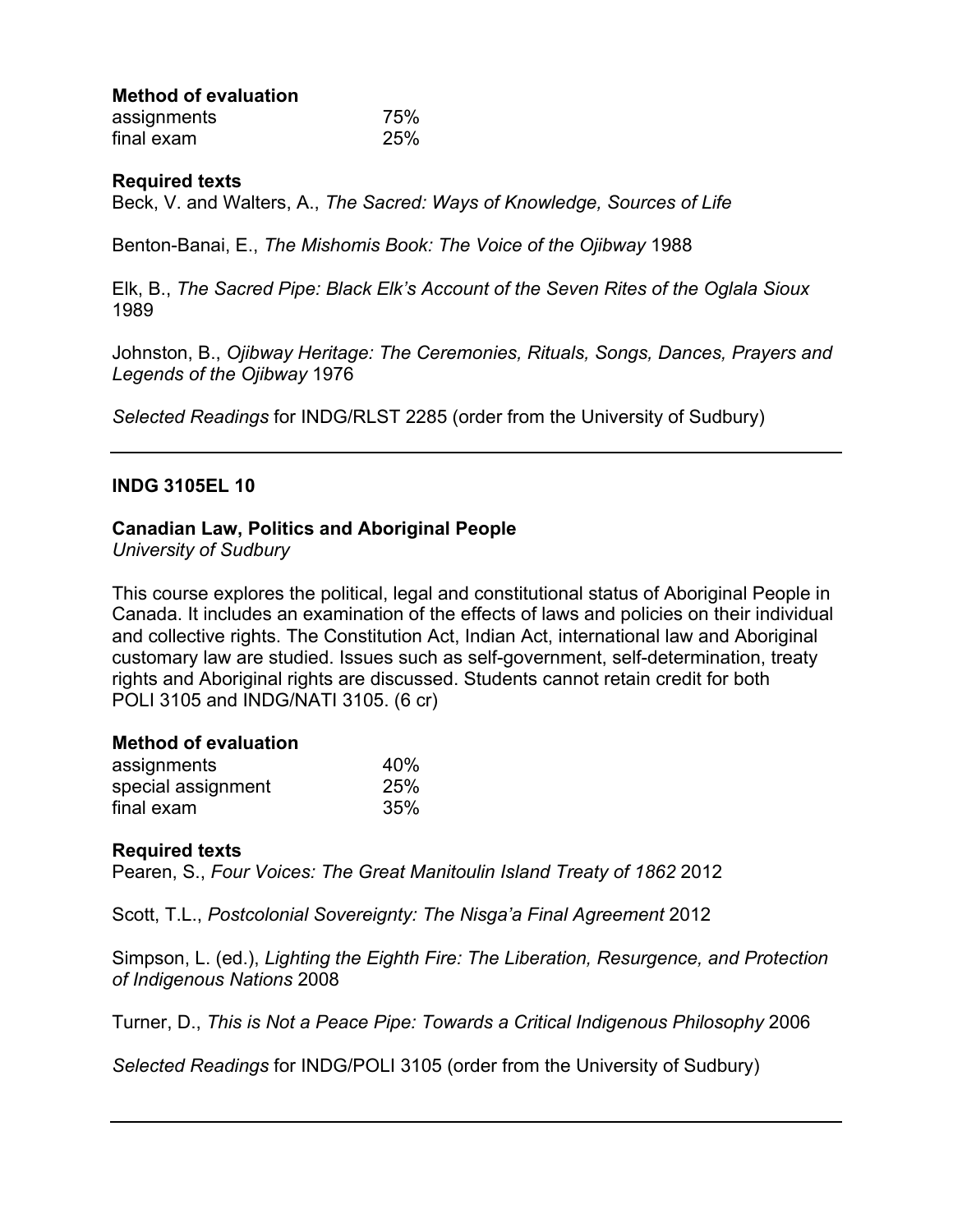### **INTE 2526EL 12**

### **Introduction to Ergonomics**

This course is designed to give the student a background in the theory and practice of ergonomics. Students will learn about the sciences that contribute to ergonomics and how they are applied in various situations to determine human capabilities and limitations. Students will also gain an understanding of the application of ergonomic principles in several areas including workspace design, musculoskeletal injury prevention, control, display design, and computer ergonomics. **Enrolment limited to 80.** This course is not open to students registered in the B.Sc. Kinesiology Program. Students may not retain credit for both INTE 2526 and PHED 2526.(3 cr)

# **Method of evaluation**

| assignments | 60% |
|-------------|-----|
| final exam  | 40% |

**Required text** Bridger, R.S., *Introduction to Ergonomics* (3rd ed.) 2008

#### **INTE 3546EL 12**

#### **International Health Education I**

This course explores the determinants and challenges to population health at the international level. The current roles of international organizations and nongovernmental organizations related to international health promotion, sport, and development will be examined. At the individual student level, the course will also aim to better prepare students for working safely and effectively in a developing country. **Enrolment limited to 30.** Students may not retain credit for both INTE 3546 and PHED 3546.(3 cr)

#### **Method of evaluation**

| online postings     | 25% |
|---------------------|-----|
| online midterm exam | 20% |
| assignment          | 20% |
| final exam          | 35% |

# **Required text**

Zimmerman, R.S., DiClemente, R.J., Andrus, J.K. and Hosein, E.N. (eds.), *Introduction to Global Health Promotion* 2016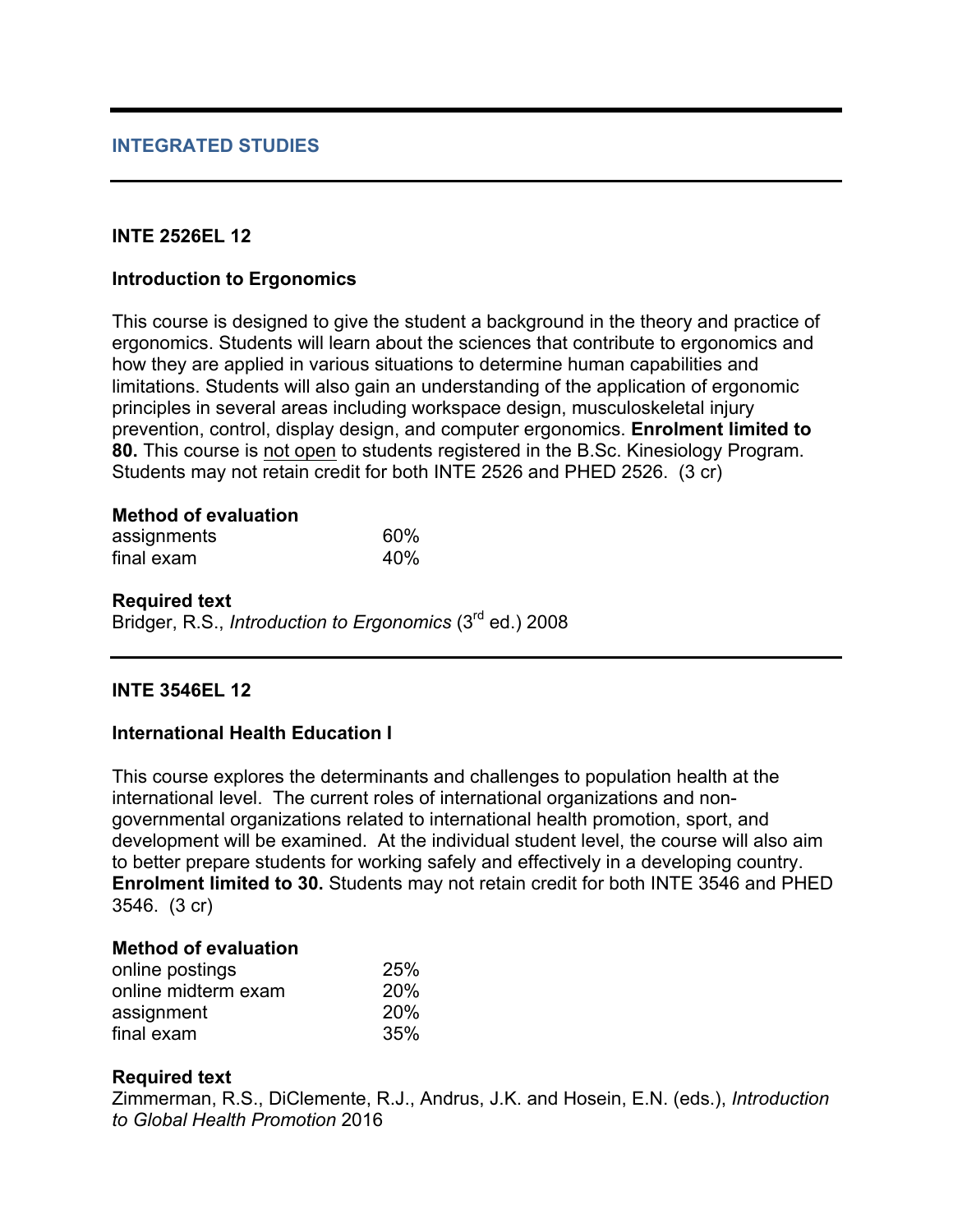### **INTE 3556EL 12**

# **Alternative Health**

This course introduces and critically evaluates complementary and alternative therapies. Topics include systematized health care practices (e.g. Chinese medicine), botanical healing (Naturopathy), manual practices (acupuncture), mind-body-spirit paradigms (Tai chi), and differences between international practices. This course also explores the pathway of becoming a practitioner in a chosen field. **Enrolment limited to 45.** Students may not retain credit for both INTE 3556 and PHED 3556.(3 cr)

### **Method of evaluation**

| 40% |
|-----|
| 15% |
| 10% |
| 35% |
|     |

# **Required text**

Micozzi, M.S. (ed.), *Fundamentals of Complementary and Alternative Medicine* (5<sup>th</sup> ed.) 2015

# **LAW AND JUSTICE**

#### **JURI 1105EL 12**

# **Introduction to Legal Studies**

An introduction to the basic concepts necessary needed to undertake a critical study of law and the legal system. Topics include the nature and function of law, legal reasoning, the origins and fundamental principles of Canadian common and civil law system and the relationship of law to other disciplines such as economics, history, philosophy and sociology. Students who have taken JURI 1205 may not take JURI 1105 for credit. (6 cr)

# **Method of evaluation**

| assignments    | 50% |
|----------------|-----|
| online quizzes | 15% |
| final exam     | 35% |

# **Required texts**

Boyd, N., *Canadian Law: An Introduction* (6<sup>th</sup> ed.) 2015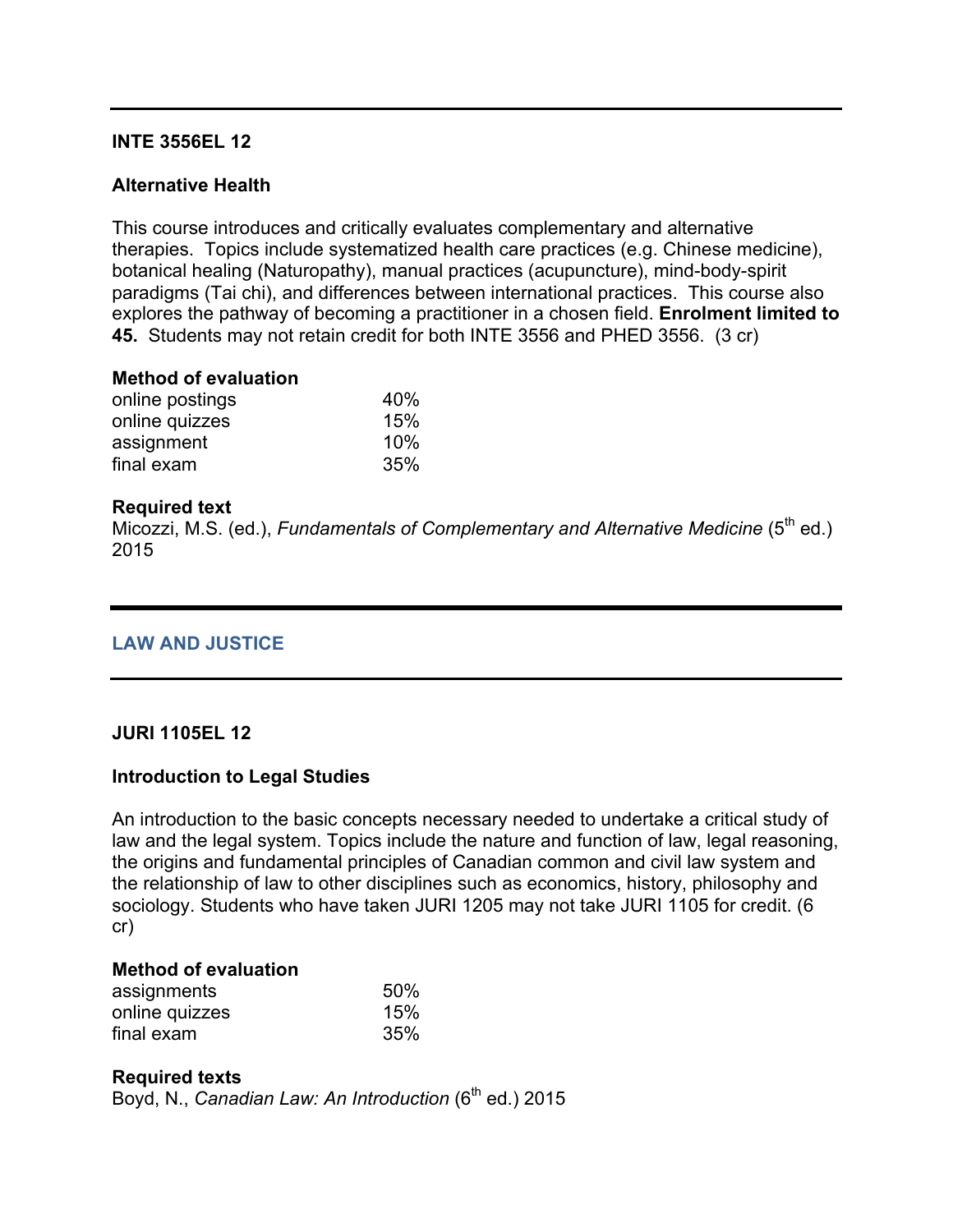Ketchen, J., *JURI 1006EL 01 Introduction to Legal Studies: Selected Readings with Commentary*

# **JURI 2136EL 10**

# **Introduction to Interpersonal Dispute Resolution**

(Internet access is required.)

This course explores the central role that conflict plays in society, along with the wide variety of legal and quasi-legal disputing processes that have been devised to deal with it through time and across the cultures. Open only to Law and Justice students. Prerequisite: JURI 1105. (3 cr)

#### **Method of evaluation**

| online postings | 20% |
|-----------------|-----|
| assignments     | 40% |
| final exam      | 40% |

#### **Required text**

Bishop, P., Picard, C., Ramkay, R. and Sargent, N., *The Art and Practice of Mediation*   $(2^{nd}$  ed.) 2015

#### **JURI 2306EL 12**

#### **Commercial Law**

This course examines the legal rights and duties of buyers, sellers, employers and employees in Canadian Law. Topics discussed will include contracts, insurance, negotiable instruments, business forms, property and credit. Students who have taken JURI 3200 or JURI 2206 may not take JURI 2306 for credit. Cross-listed with COMM 4716. Prerequisite: JURI 1105 or JURI 2206. (3 cr)

#### **Method of evaluation**

| online postings | 8%  |
|-----------------|-----|
| online quizzes  | 22% |
| assignments     | 25% |
| final exam      | 45% |

#### **Required texts**

Davis, D. and Koroneos, M., *Business Law in Canada Casebook* (4<sup>th</sup> ed.) 2004

Yates, R., Bereznicki-Korol, T. and Clarke, T., *Business Law in Canada* (11<sup>th</sup> ed.) 2017

#### **Recommended text**

Coughlan, S.G., Yogis, J.A. and Cotter, C., *Canadian Law Dictionary* (7<sup>th</sup> ed.) 2013 or online dictionaries (consult the course supervisor)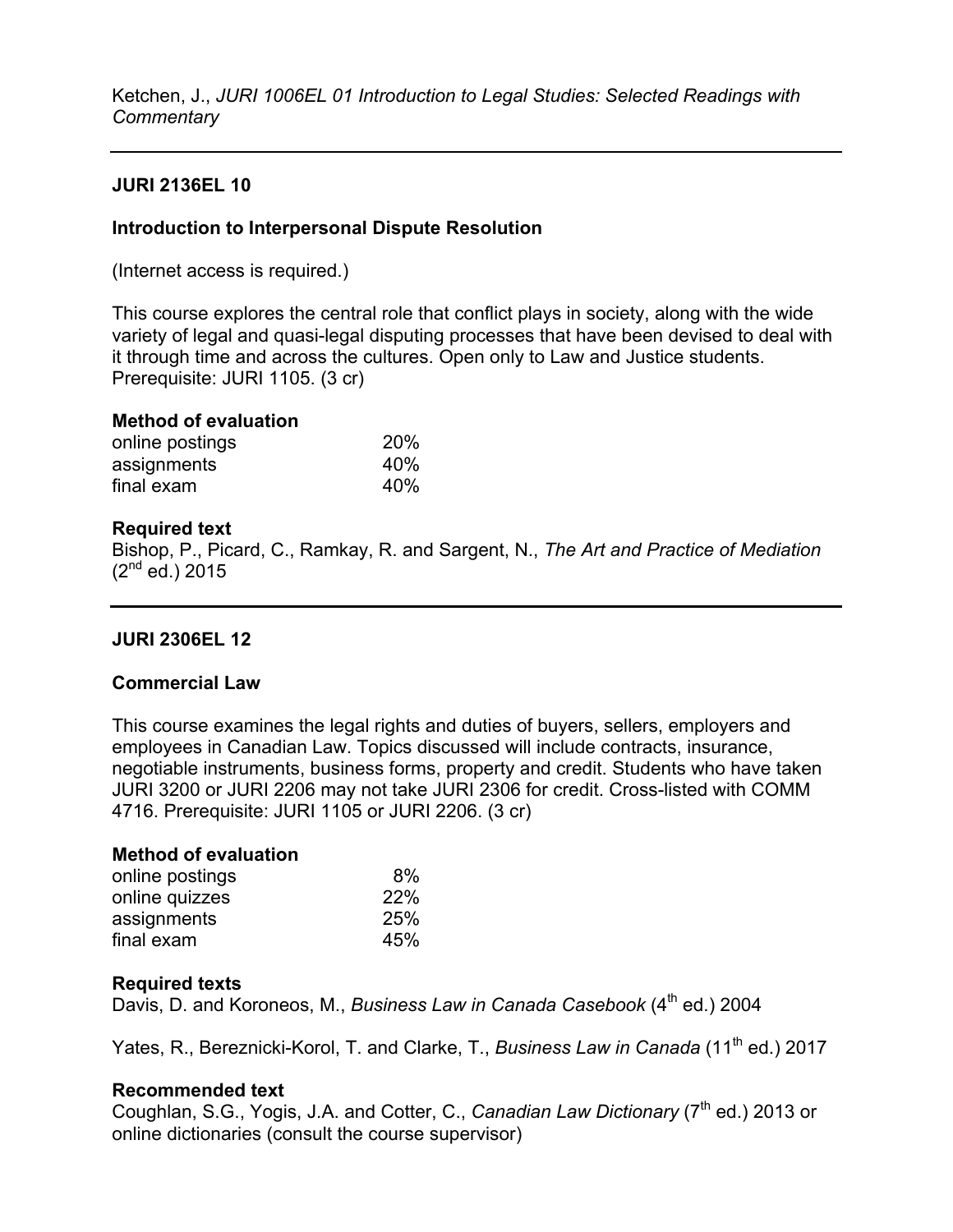### **MANAGEMENT**

### **MGMT 1006EL 13**

#### **Management of Organizations I**

This course covers two functional areas of business: managing people in organizations and financial management. The course is taught using the case method with a heavy emphasis on decision-making. Students are encouraged to arrive at a course of action/decision in each case consistent with their analysis of the facts presented in each situation. *Enrolment limited to 80***.** (3 cr)

#### **Method of evaluation**

| participation in group/class |     |
|------------------------------|-----|
| discussions                  | 20% |
| 2 group case studies         | 30% |
| assignment                   | 10% |
| current event                | 10% |
| final exam                   | 30% |

#### **Required texts**

Nickels, W.G., McHugh, J.M., McHugh, S.M., Cossa, R. and Sproule, B., *Understanding Canadian Business* (with CONNECT access card with Learnsmart & Smartbook access) (9th ed.) 2016

Ebook access: http://connect.mheducation.com/class/mgmt-1006

#### **MGMT 1007EL 13**

#### **Management of Organizations II**

This course examines the role of the manager in the contemporary organization and the issues which influence management and administration decision making in both the public and private sectors. Coverage of topics includes environmental analysis, planning, decision making, implementation and performance measurement. Decision processes are studied in detail using the case study method. Prerequisites: COMM 1006. *Enrolment limited to 60***.** (3 cr)

#### **Method of evaluation**

| participation            | 20% |
|--------------------------|-----|
| 2 case studies           | 25% |
| individual assignment    | 15% |
| individual current event | 10% |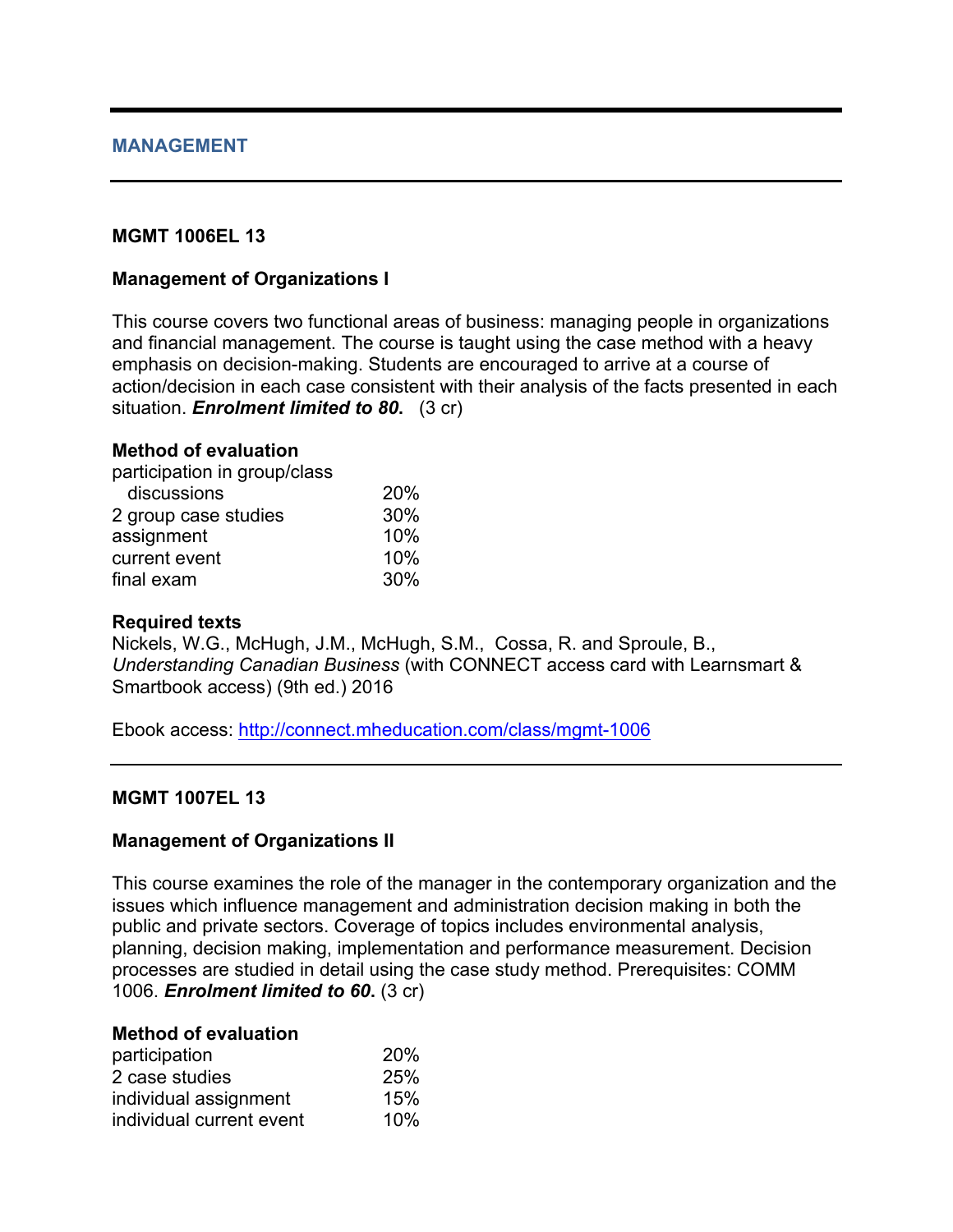final exam 30%

### **Required texts**

Nickels, W.G., McHugh, J.M., McHugh, S.M., Cossa, R. and Sproule, B., *Understanding Canadian Business* (with CONNECT access card with Learnsmart & Smartbook access) (9th ed.) 2016

Ebook access: http://connect.mheducation.com/class/comm-1007-el-13n

# **MGMT 1036EL 12**

### **Business Communication**

Designed not only to help students in their writing, but also to give them the skills they will need after graduation. Covers such areas as letters, memoranda, proposals, effective presentations, and collaborative writing. While useful for all students, B.Com. students should find the course especially beneficial. Students cannot receive credit for COMM 1206 and MGMT 1036. **Enrolment limited to 100.** (3 cr)

#### **Method of evaluation**

| online postings | 20% |
|-----------------|-----|
| assignments     | 50% |
| final exam      | 30% |

#### **Required text**

Thill, J., Bovée, C. and Cross, A., *Excellence in Business Communication* (5<sup>th</sup> Canadian edition) 2015

# **MGMT 4001EL 12**

#### **Law for Commerce**

The course examines the legal rights and duties of business and individuals in our society. Topics include contracts, insurance, negotiable instruments, property, business forms and credit. Students cannot receive credit for COMM 4716 and MGMT 4001 and JURI 2306. Available only to students who have successfully completed the core year of the Commerce program (consult the full-time calendar for more detail). (3 cr)

#### **Method of evaluation**

| online postings | 8%  |
|-----------------|-----|
| online quizzes  | 22% |
| assignments     | 25% |
| final exam      | 45% |

#### **Required texts**

Davis, D. and Koroneos, M., *Business Law in Canada Casebook* (4th ed.) 2004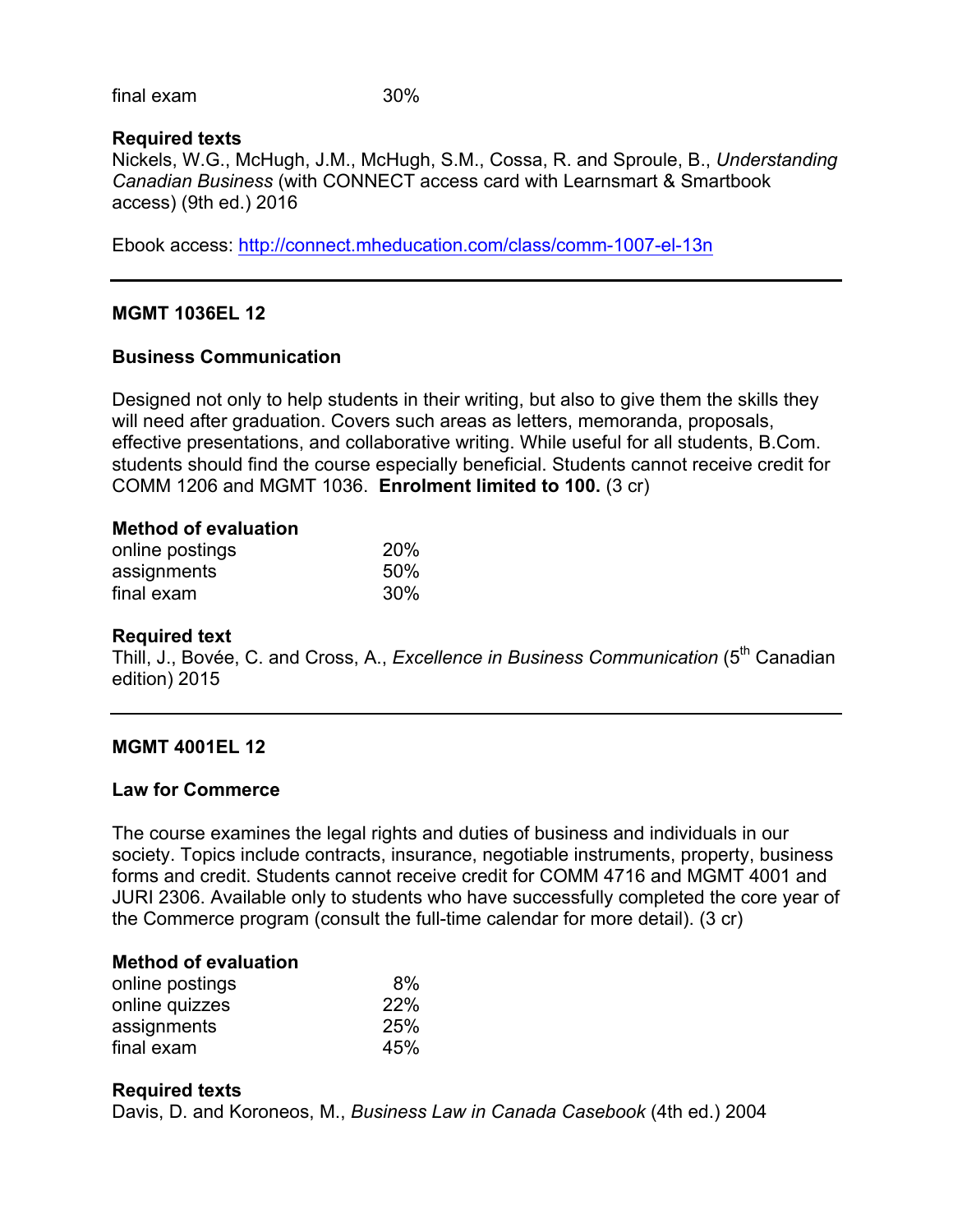Yates, R., Bereznicki-Korol, T. and Clarke, T., *Business Law in Canada* (11th ed.) 2017

# **Recommended text**

Coughlan, S.G., Yogis, J. and Cotter, C., *Canadian Law Dictionary* (7<sup>th</sup> ed.) 2013

# **MGMT 5101EL 13**

# **Ethical Leadership**

All instructions and course materials (except required texts) are provided on D2L. This course explores leadership in organizations that support the development, implementation, and audit of effective ethical programs in a global environment. In addition, societal-organizational interactions and governance issues are examined through the lens of corporate social responsibility (CSR). Personal values and the challenges of ethical leadership will be studied and explored, in CSR programs and practices that allow for good governance. *Enrolment limited to 40***.** (3 cr)

# **Method of evaluation**

code of ethics on teamwork report5% group case management report 15% group case stakeholder report 15% individual participation in teamwork5% individual report on personal and business values and ethical leadership 20% final exam 40%

# **Required text**

Ferrell, O.C., Fraedrich, J. and Ferrell, L., *Business Ethics: Ethical Decision Making & Cases* (11th ed.) 2017

# **MGMT 5111EL 13**

# **Global Management**

This course explores the challenges of managing organizations in a global environment and will provide students with a framework for developing innovative strategies to deal with these challenges. Topics include globalization trends, the various dimensions of culture and will explore organizational responses to the changing business environment. Prerequisite(s): COMM 5012 or HROB 5001. *Enrolment limited to 40***.** (3 cr)

# **Method of evaluation**

| online discussions           | 20% |
|------------------------------|-----|
| self-reflection report       | 20% |
| group country project report | 30% |
| final exam                   | 30% |

# **Required text**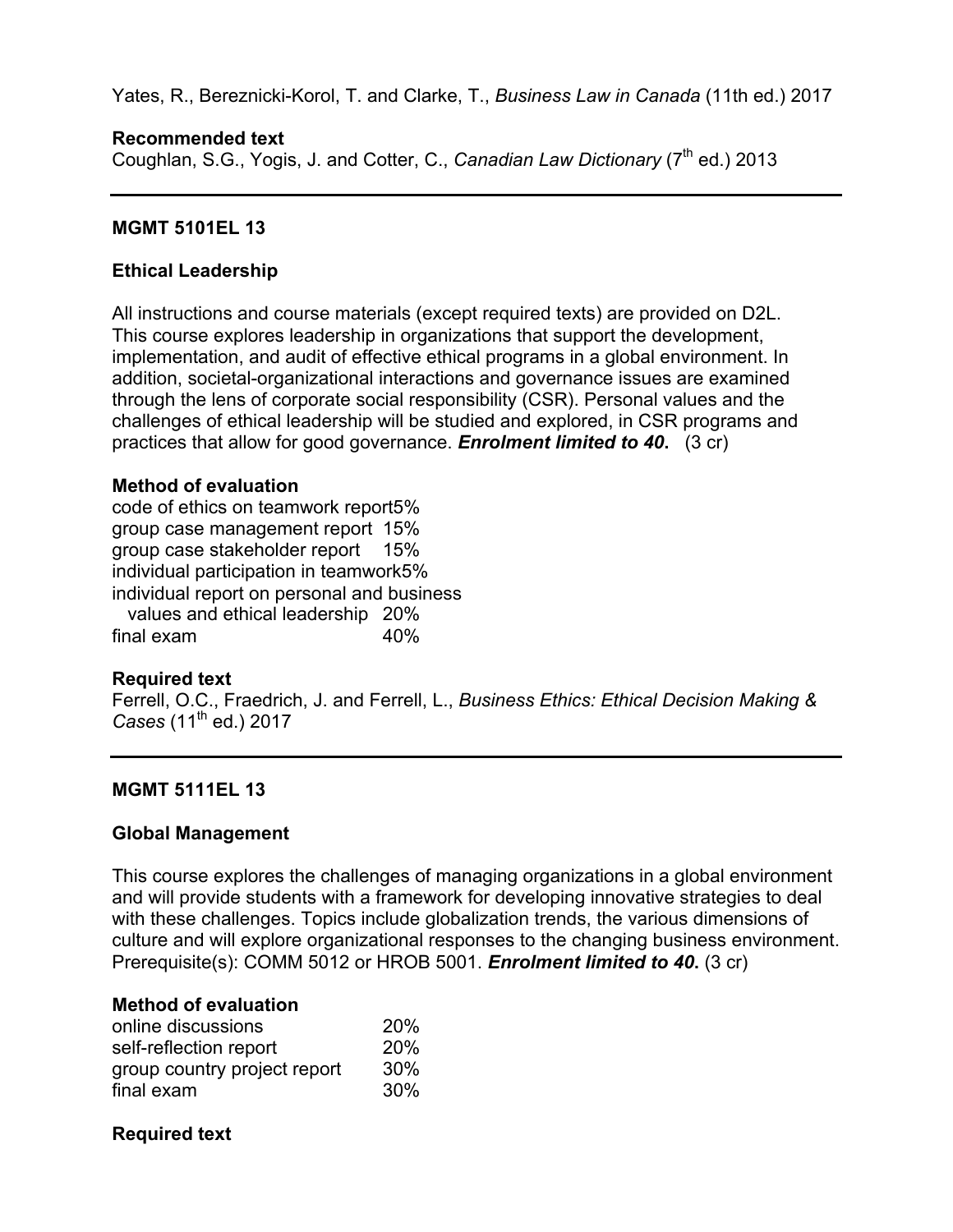Luthans, F. and Doh, J., *International Management: Culture, Strategy, and Behaviour*  $(9^{th}$  ed.) 2015

# **MGMT 5121EL 13**

# **Strategic Management**

This course focuses on integrating the mainstream concepts and principles of strategic management with analytical tools, techniques, and managerial tasks that are involved in strategy formulation and implementation. Topics include analysis of external and internal environments; strategic choices at business, corporate, and international levels; creation of competitive advantages by building supportive organizational structures and managing capabilities; managerial ethics, leadership and responsible governance. Students will be involved in learning through action by undertaking a managerial role in competition-based business strategy simulation and through the application of course content on real life strategic issues. *Enrolment limited to 40***.** (3 cr)

### **Method of evaluation**

| strategic topic report on          |     |
|------------------------------------|-----|
| <b>Action Learning project</b>     | 15% |
| group presentation of              |     |
| <b>Action Learning project</b>     | .5% |
| individual contribution to Action  |     |
| Learning project (based            |     |
| on peer evaluation)                | 5%  |
| business strategy game (15% group, |     |
| 5% individual component)           | 20% |
| module exercises and discussions   |     |
| (10% group, 10%                    |     |
| individual component)              | 20% |
| reflection report                  | 5%  |
| final exam                         | 30% |

# **Required text**

Hoskisson, R.E., Hitt, M.A., Ireland, R.D., Harrison, J.S., *Competing for Advantage* (3rd ed.) 2013

# **MGMT 5201EL 13**

# **Leading by Design**

This course focuses on the macro level issues of organizational environment, strategy, and design. Students develop an understanding of different organizational designs - the formal arrangements that are intended to shape how work is to be done. The course analyzes the strengths and weaknesses of different organizational designs and demonstrates the importance of choosing an appropriate design for a specific strategy. It emphasizes the international business context and describes the challenges senior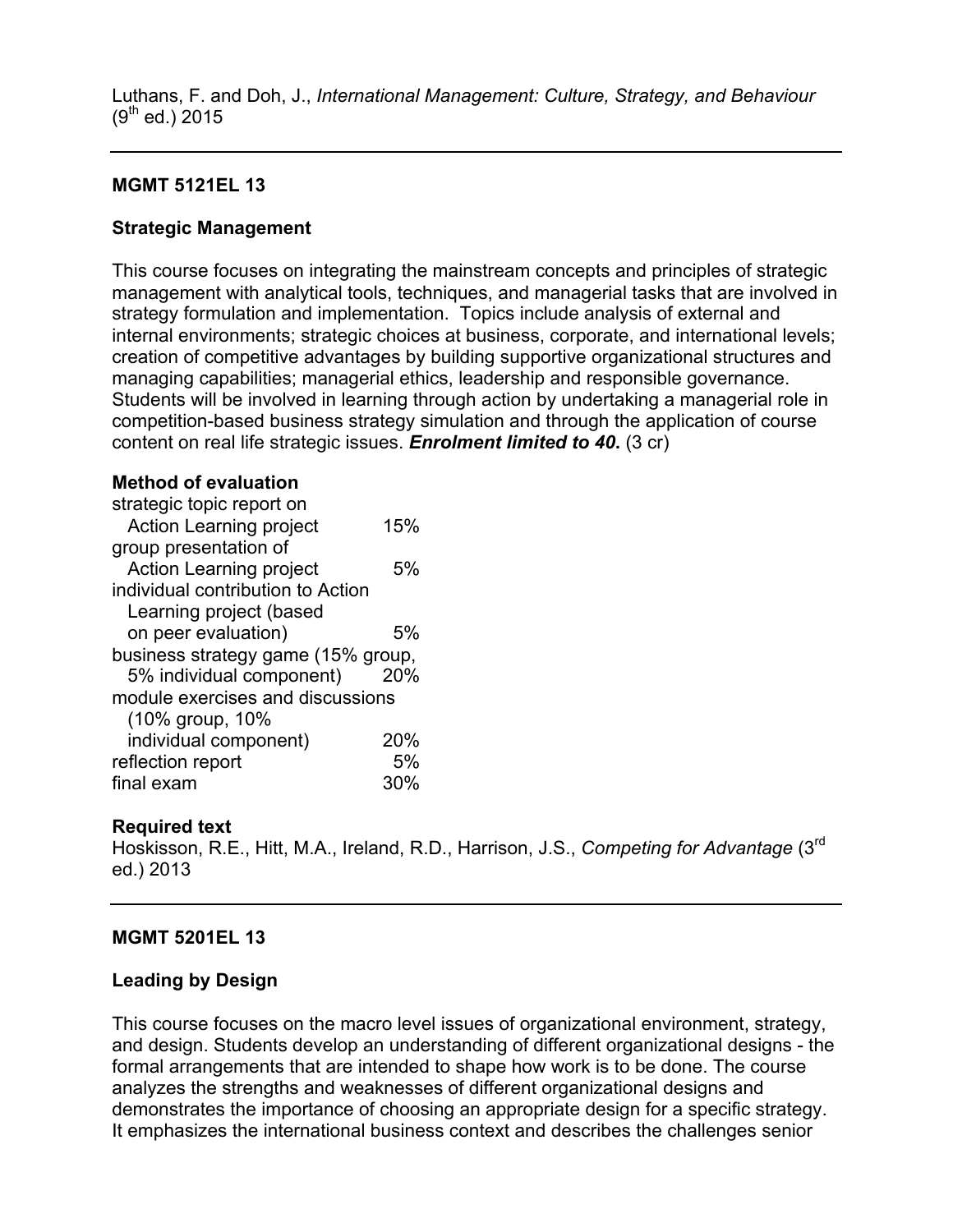managers face in creating and modifying an international strategy. Students cannot retain credits for both COMM 5401 and MGMT 5201. *Enrolment limited to 40***.**  Prerequisite: Completion of the Foundations MGMT/COMM 5000 level courses. (3 cr)

#### **Method of evaluation** – tba

#### **Required text**

Daft, R.L., *Organization Theory and Design* (12<sup>th</sup> ed.) 2016

#### **MARKETING**

#### **MKTG 2011EL 13**

#### **Marketing Management**

This application of concepts and techniques in marketing, Marketing Policies, Consumer Behaviour, Product Planning and Elements of Marketing Research will integrate the Marketing elements in an overall Business approach. A significant objective of this course is the development of skills in decision-making in Marketing. Prerequisites: COMM 2036 or SPAD 2036. *Enrolment limited to 65***.** (3 cr)

#### **Method of evaluation**

| participation                  | 20% |
|--------------------------------|-----|
| individual case study          | 10% |
| group case study and critiques | 20% |
| group current event            | 10% |
| final exam                     | 40% |

#### **Required text**

Crane, F.G., Kerin, R.A., Hartley, S.W. and Rudelius, W., *Marketing* (with Connect access card) (9th Canadian ed.) 2014

Ebook access: http://connect.mheducation.com/class/l-virtual-campus-marketingmanagement-1

#### **MKTG 5121EL 13**

#### **Advanced Marketing Planning**

This course is designed to provide students with the tools to fully assess a company's customer, competitive and market landscape and to develop effective marketing plans to achieve the firm's long-term objectives. This course will use theory and experiential learning opportunities to assist in the learning process. By course completion, students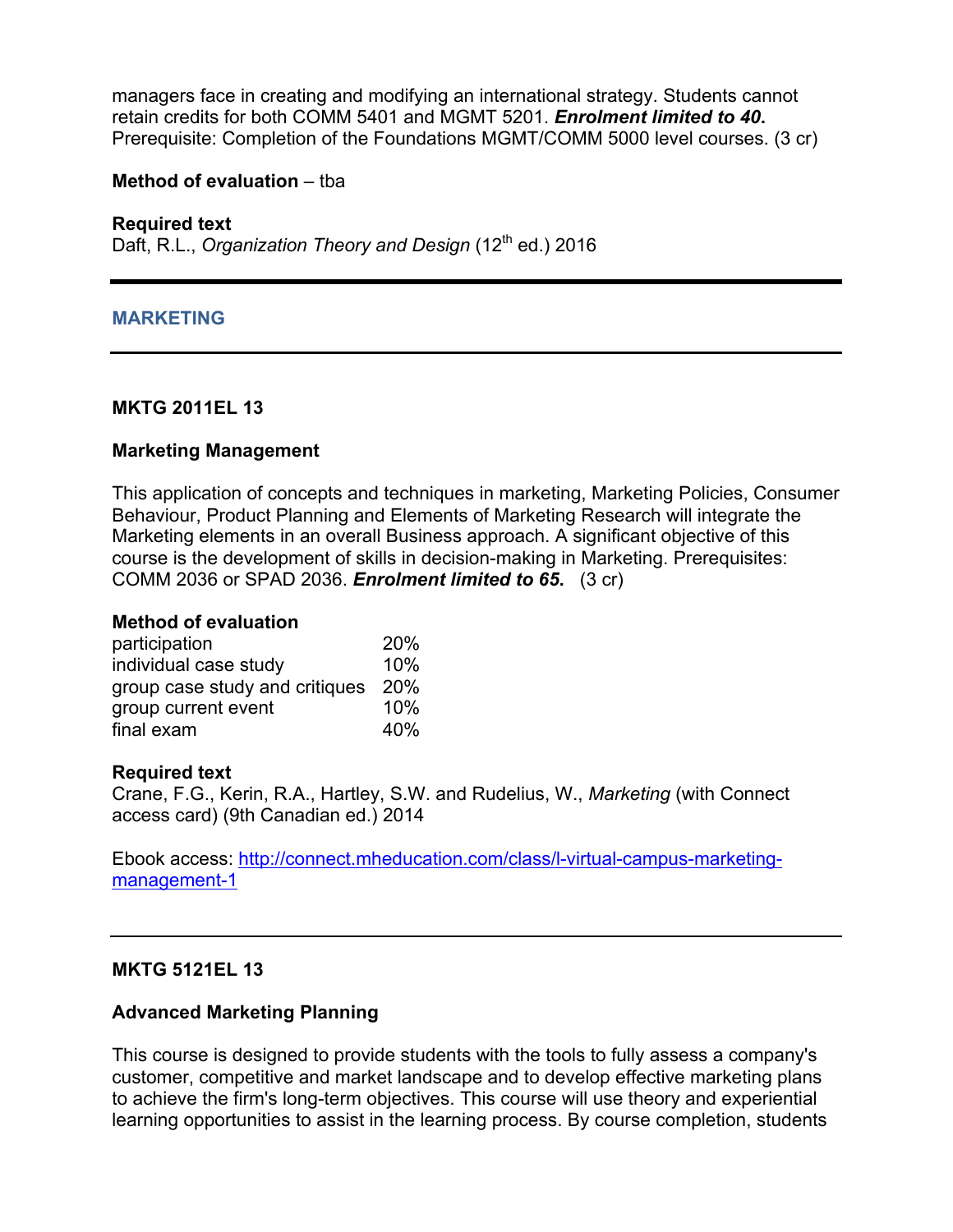will have the tools needed to analyze and develop strategic marketing plans for consumer-driven businesses. Students may not retain credit for both MKTG 5121 and COMM 5111. Prerequisite(s): COMM 5011 or MKTG 5001 or COMM 5305. *Enrolment limited to 40***.** (3 cr)

#### **Method of evaluation**

| individual case analysis | 15% |
|--------------------------|-----|
| participation            | 20% |
| group case analysis      | 10% |
| group report project     | 20% |
| group project critique   | 5%  |
| final exam               | 30% |

### **Required text**

Aaker, D.A., *Strategic Market Management* (10<sup>th</sup> ed.) 2014

#### **MATHEMATICS**

#### **MATH 1036EL 10**

#### **Calculus I**

(Internet access is required.)

This is a problem-solving course in which an extensive treatment of differential calculus and an introduction to integral calculus are given. The course includes limits, continuity, differentiation, standard functions, Taylor polynomial approximation, indeterminate forms and L'Hôpital's rules, and practical applications. The course concludes with summation, integration, techniques of integration and the calculation of areas and volumes. Prerequisite: Grade 12 4U calculus and vectors, or MATH 1912 (minimum 60%), or equivalent. (3 cr)

| <b>Method of evaluation</b> |     |
|-----------------------------|-----|
| assignments                 | 40% |
| final exam                  | 60% |

**Required text** Adams, R.A. and Essex, C., *Calculus: Single Variable* (8<sup>th</sup> ed.) 2014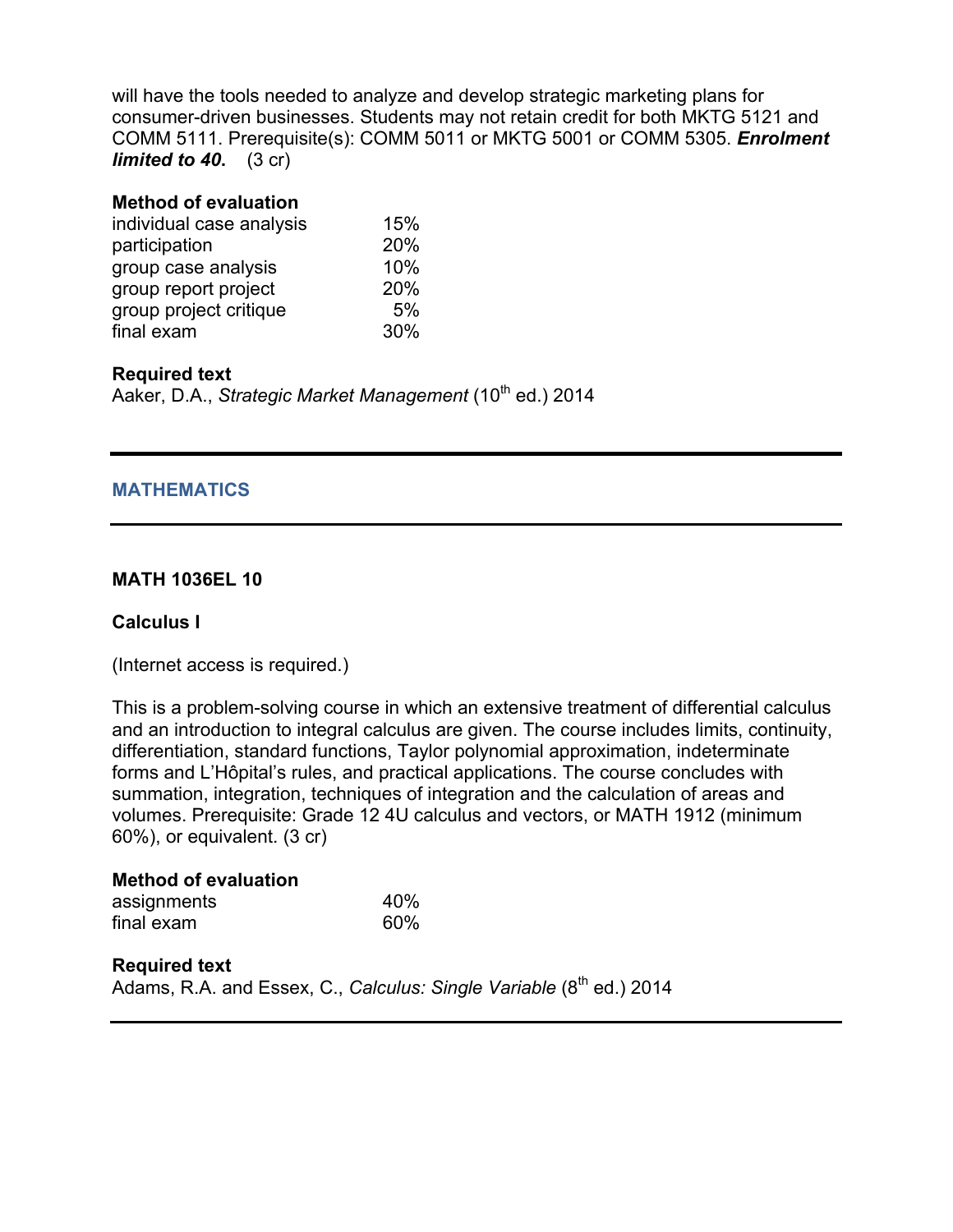### **MATH 1037EL 10**

### **Calculus II**

(Internet access is required.)

The course begins with further techniques of integration, approximate integration, improper integrals and techniques for solving some simple first-order differential equations. This is followed by parametric and polar curves, and calculations of arc length, surface area and volume. Sequences, series, power series and Taylor series are then introduced. The course concludes with elementary aspects of functions of several variables. Prerequisite: MATH 1036. (3 cr)

#### **Method of evaluation**

| assignments | 40% |
|-------------|-----|
| final exam  | 60% |

#### **Required text**

Adams, R. and Essex, C., *Calculus: A Complete Course* (8<sup>th</sup> ed.) 2014

### **MATH 1057EL 12**

#### **Linear Algebra I**

Topics include simultaneous linear equations; matrices and determinants; vector spaces and linear transformations; eigenvalues and eigenvectors; applications to analytic geometry and complex numbers. Prerequisites: Grade 12 4U advanced functions or MATH 1911, or equivalent. (3 cr)

#### **Method of evaluation**

| assignments | 40% |
|-------------|-----|
| final exam  | 60% |

#### **Required text**

Williams, G., *Linear Algebra with Applications* (8<sup>th</sup> ed.) 2014

#### **MUSIC**

### **MUSC 1021EL 12**

#### **Music Appreciation I: Middle Ages to the Classical Era**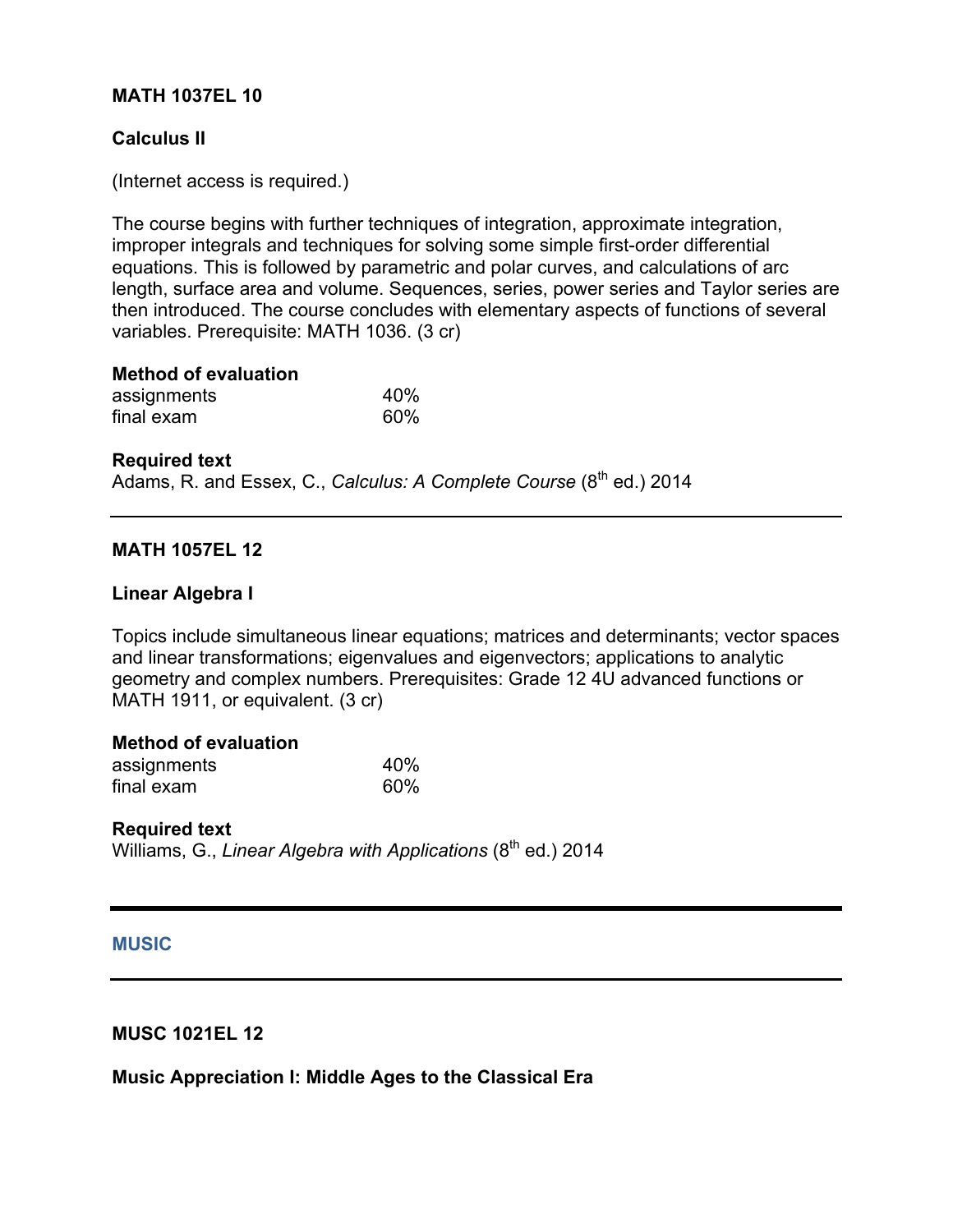This course is designed to give students the fundamentals of the elements of music including melody, harmony, rhythm, forms, voice types, and instruments. We will examine and compare the music literature of major composers and seek to understand how musical styles and genres developed from a historical perspective. The course will cover music from the Middle Ages to the Classical period. (3 cr)

# **Method of evaluation**

| online postings | 20% |
|-----------------|-----|
| assignments     | 35% |
| online quizzes  | 15% |
| final exam      | 30% |

# **Required texts**

Bloom, K. and Wellman, J., *Attending and Enjoying Concerts* 2010

Yudkin, J., *Understanding Music* (8<sup>th</sup> ed.) 2016

Yudkin, J., 3-CD Set for Understanding Music (8<sup>th</sup> ed.) 2016

# **MUSC 1022EL 12**

# **Music Appreciation II: Romantic to Contemporary Era**

This course is designed to give students a survey of Western Music from the Romantic period through to the present. We will examine and compare the music literature of major composers and seek to understand from a historical perspective how musical styles and genres developd. The course is a continuation of MUSC 1021 and will cover the nineteenth and twentieth centuries through to the present. (3 cr)

### **Method of evaluation**

| online postings | 20% |
|-----------------|-----|
| assignments     | 35% |
| online quizzes  | 15% |
| final exam      | 30% |

# **Required texts**

Bloom, K. and Wellman, J., *Attending and Enjoying Concerts* 2010

Yudkin, J., *Understanding Music* (8<sup>th</sup> ed.) 2016

Yudkin, J., 3-CD Set for Understanding Music (8<sup>th</sup> ed.) 2016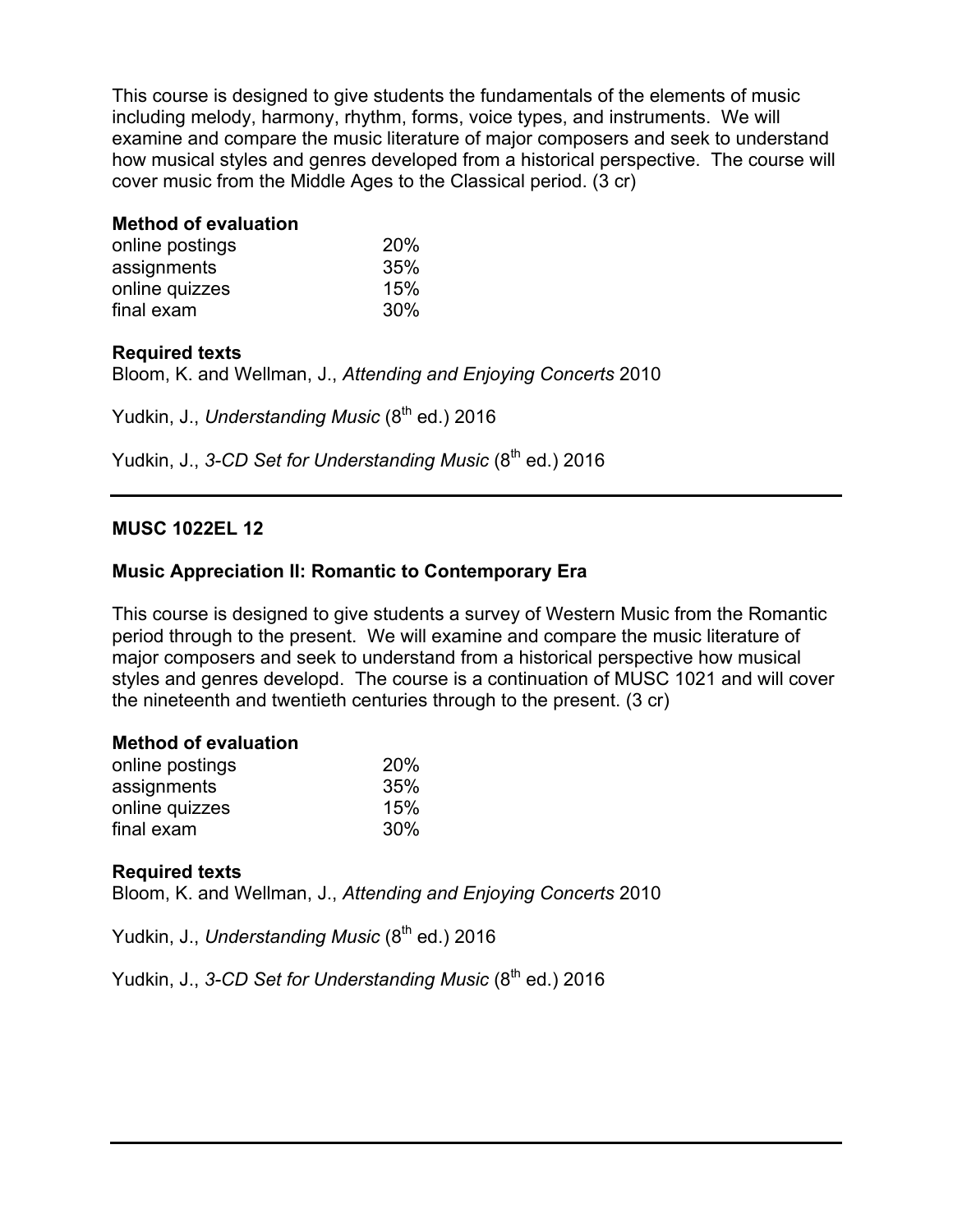### **NURS 2378EL 19**

#### **Care of the Client with Heart Disease**

This course utilizes a case study approach to facilitate understanding of the nursing care involved in caring for clients suffering from various degrees of heart disease. (1 credit)

#### **Method of evaluation**

| online postings  | 20% |  |
|------------------|-----|--|
| assignments      | 40% |  |
| online post-test | 40% |  |

#### **Required text** – **none**

#### **NURS 2388EL 19**

#### **Care of the Client with Arrhythmia**

Care of clients with a variety of arrhythmias is the focus of this course. A case study approach will be utilized. (1 credit)

#### **Method of evaluation**

| assignments      | 60% |
|------------------|-----|
| online post-test | 40% |

#### **Required text**

Wesley, K., *Huszar's ECG and 12-Lead Interpretation* (5<sup>th</sup> ed.) 2017

#### **NURS 2398EL 19**

#### **Care of the Client Requiring Intervention**

This course focuses on health promotion and interventions as they facilitate cardiac health. (1 credit)

| <b>Method of evaluation</b> |     |
|-----------------------------|-----|
| online postings             | 25% |
| assignments                 | 35% |
| online post-test            | 40% |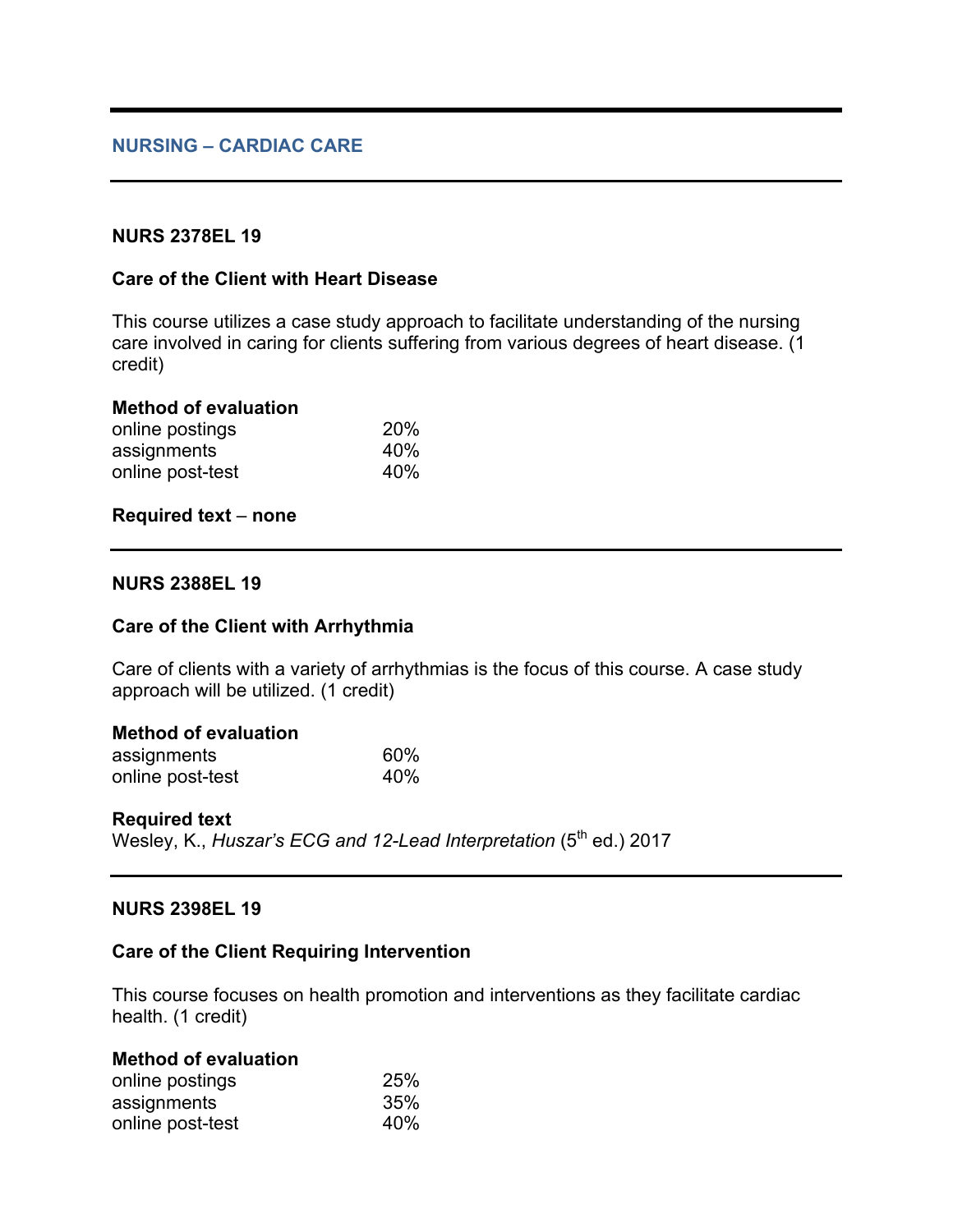### **NURSING – POST RN**

#### **NURS 2276EL 40**

#### **Nursing Healthy Individuals and Families**

This course is open to registered nurses wanting to take their Bachelor of Science in Nursing degree via distance education on a part-time basis.

This combined theory and practice course focuses on the nursing process, group dynamics, teaching and learning, family assessment, growth and development and therapeutic communication. Students practice in the community with individuals. (3 cr)

| <b>Method of evaluation</b> |  |
|-----------------------------|--|
|                             |  |

| clinical component | pass/fail |
|--------------------|-----------|
| 3 assignments      | 70%       |
| final exam         | 30%       |

#### **Required texts**

Stanhope, M., Lancaster, J., Jakubec, S.L. and Pike-MacDonald, S.A., *Community Health Nursing in Canda* (3rd Canadian ed.) 2017

*Publication Manual of the American Psychology Association* (6<sup>th</sup> ed.) 2009

#### **NURS 3316EL 40**

#### **Epidemiology and Biostatistics**

Introduction to Epidemiology and Biostatistics including basic study designs, measurement and sources of data. Issues in methodology include sources of variation, common biases, compliance, contamination, cointervention and reproductibility. Methods of analyzing data are introduced and applied to nursing and health care. (3 cr)

#### **Method of evaluation**

| online quizzes  | 20% |
|-----------------|-----|
| online postings | 35% |
| final exam      | 45% |

#### **Required text** Streiner, D. and Norman, G., *PDQ Epidemiology* (3<sup>rd</sup> ed.) 2009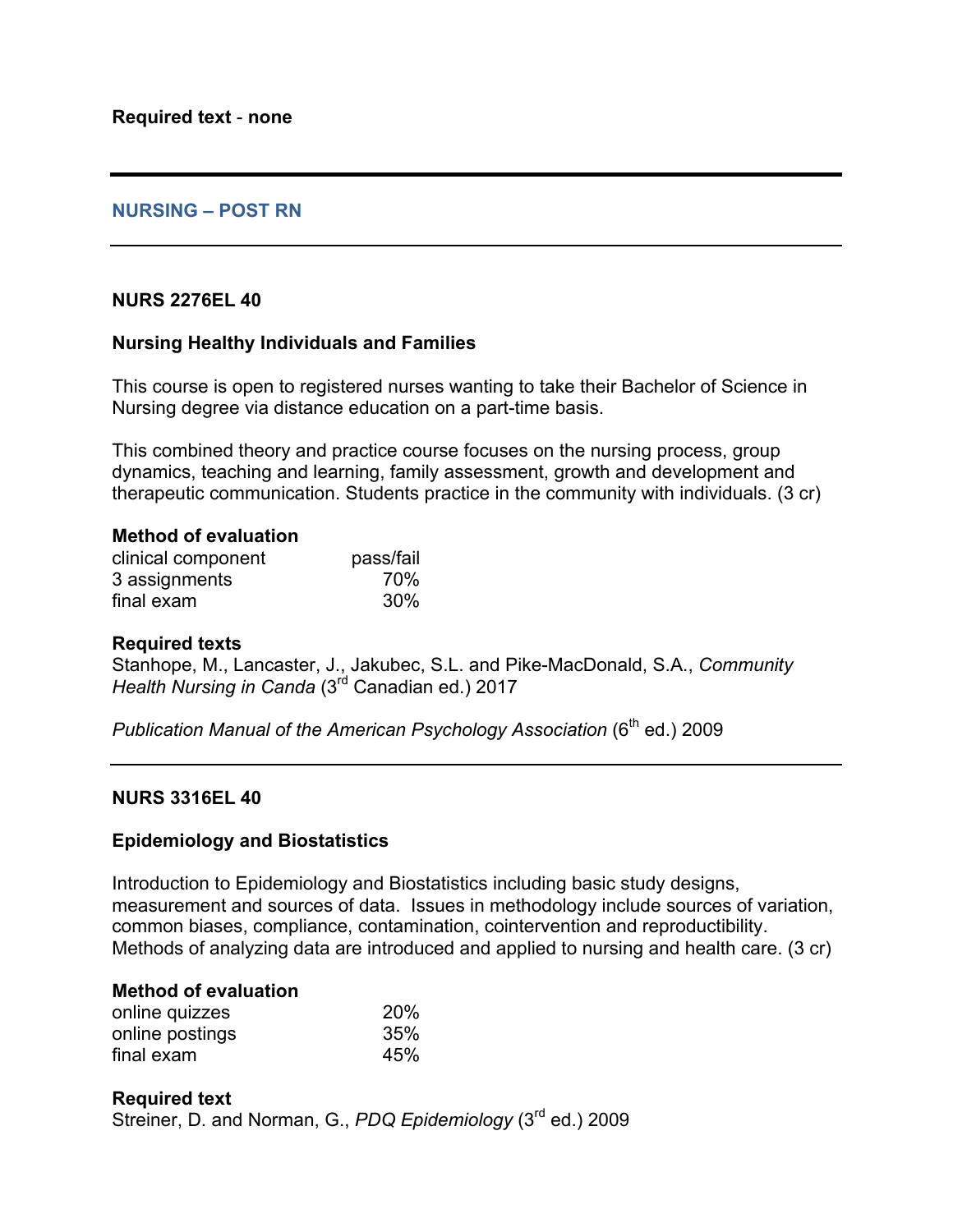### **NURS 3317EL 40**

### **Issues and Directions in Nursing and Health Care**

This course is open to registered nurses currently enrolled in the the Bachelor of Science in Nursing Program via Envision.

This theory course is an exploration and critical analysis of major contemporary issues affecting nursing and the health care system. Included in the analysis will be exploration of historical background, government documents and briefs, current research and ethical and legal implications of various approaches to these issues. (3 cr)

#### **Method of evaluation**

| annotations                             | 15% |
|-----------------------------------------|-----|
| case studies                            | 35% |
| online postings                         | 10% |
| critical analysis of a nursing issue40% |     |

#### **Required texts**

McIntyre, M. and McDonald, C., *Realities of Canadian Nursing: Professional, Practice,*  and Power Issues (4<sup>th</sup> ed.) 2014

*Publication Manual of the American Psychological Association* (6<sup>th</sup> ed.) 2009

#### **OPERATIONS**

#### **OPER 4016EL 13/14**

#### **Project Management**

This course covers the life cycle of projects and the activities performed at different phases of the cycle. It covers needs assessment, scope definition, team building, planning, scheduling, necessary computational and documentation skills, risk management, budgeting, resource allocation, communication, stakeholder management, project execution and ongoing project control. Prerequisites: Either COMM 2056 or 2055, or ENGR 2097 and ENGR 2276 (for students in Engineering). *Enrolment limited to 65 in each section***.** (3 cr)

#### **Method of evaluation**

| participation  | 10% |
|----------------|-----|
| online quizzes | 10% |
| group project  | 30% |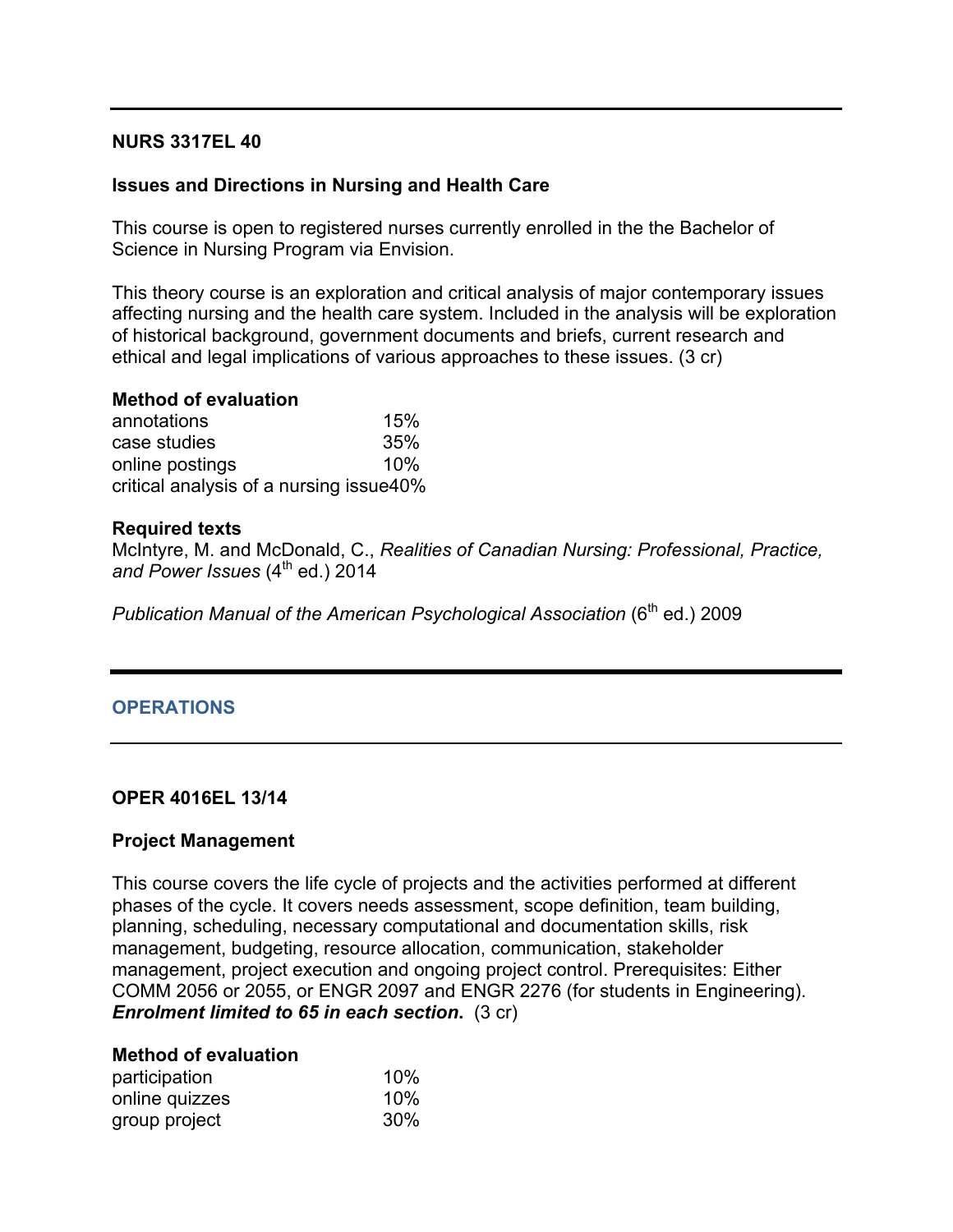### **Required text**

Gido, J. and Clements, J.P., *Successful Project Management* (6th ed.) 2015

### **OPER 4147EL 13**

#### **Management Information Systems**

This course covers the relationship of the management process to information needs, and the effective application of computer-based information systems in meeting these needs. Topics include: computer systems; transaction processing; decision support systems; file structures and database; systems flowcharting; systems analysis and design; management of information systems. Prerequisite: COSC 1702 or a data processing course AND at least 48 credits of Commerce courses including COMM 2056/OPER 3006. Student cannot retain credit for ADMN 4856, COMM 4147 and OPER 4147. *Enrolment limited to 65***.** (3 cr)

#### **Method of evaluation**

| participation      | 10%    |
|--------------------|--------|
| online quizzes     | 10%    |
| individual project | 10%    |
| group projects     | $30\%$ |
| final exam         | 40%    |

#### **Required text**

Baltzan, P. and Welsh, C., *Business Driven Information Systems* (with CONNECT/Smartbook) (4<sup>th</sup> Canadian ed.) 2015

Ebook access: http://connect.mheducation.com/class/l-virtual-campus-managementinformation-systems

#### **OPER 5002EL 13**

#### **Management Science**

Through lectures and applied techniques, basic quantitative techniques used in managerial decision-making will be explored. Students will select appropriate decision criterion including how to make decisions under uncertainty, will apply and interpret resource allocation techniques such as linear programming, queuing theory and simulation techniques as they formulate and support their recommendations. Goal programming and dynamic programming will be introduced and students will learn the appropriate application of these techniques. Students cannot retain credit for both COMM 5022 and OPER 5002. *Enrolment limited to 40***.** Prerequisite: COMM 5021/OPER 5001. (3 cr)

#### **Method of evaluation**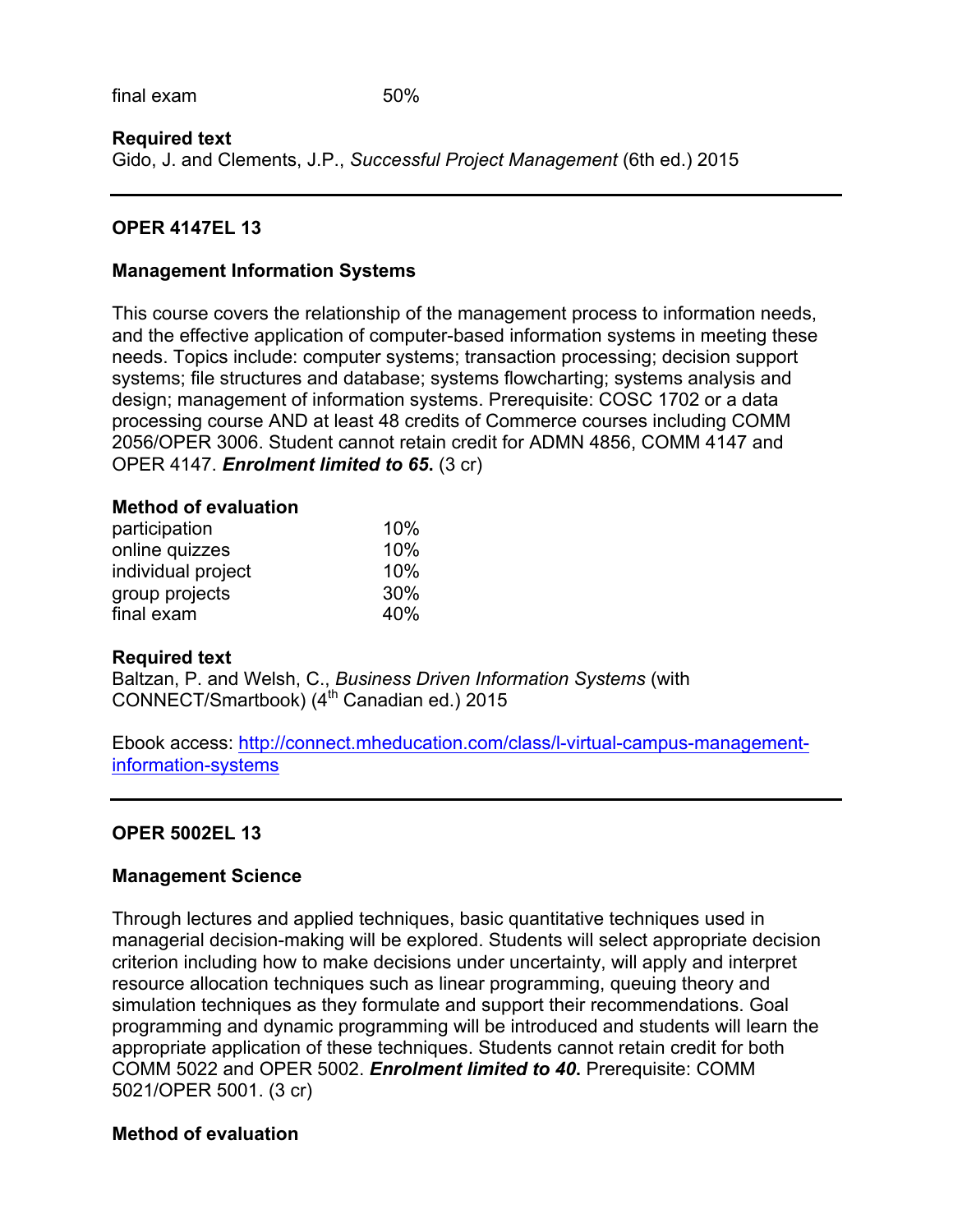| participation       | 20% |
|---------------------|-----|
| 2 group assignments | 20% |
| final exam          | 60% |

#### **Required text**

Anderson, D.R., Sweeney, D.J., Williams, T.A., Camm, J.D., Cochran, J.J., Fry, M.J. and Ohlmann, J.W., *An Introduction to Management Science: Quantitative Approaches to Decision Making* (14<sup>th</sup> ed.) 2016

### **PHILOSOPHY**

For more information on these Philosophy courses, contact the University of Sudbury at usuddistance@usudbury.ca or 705-673-5661.

### **PHIL 2217EL 10**

#### **Environmental Ethics**

*University of Sudbury*

The environment is clearly of concern to our modern day society. Efforts to promote "green" alternatives are rooted in the realization that the technological advances and increased urbanization has created a number of concerns that must be addressed. Environmental concerns extend beyond science, however, and they challenge our understanding of what we think is right and wrong, good or bad. This course is an introduction to the ethical problems arising in the context of human relationships to nature and to non-human living things, considered in terms of both general moral theory and policy formation. Topics include moral standing, animal rights, obligations to future generations, pollution, hazardous materials, and the depletion of natural resources. (3 cr)

#### **Method of evaluation**

| essay 1    | 15%        |
|------------|------------|
| essay 2    | <b>20%</b> |
| essay 3    | 25%        |
| final exam | 40%        |

#### **Required text**

*Collection of Selected Readings* for PHIL 2217 (order from the University of Sudbury)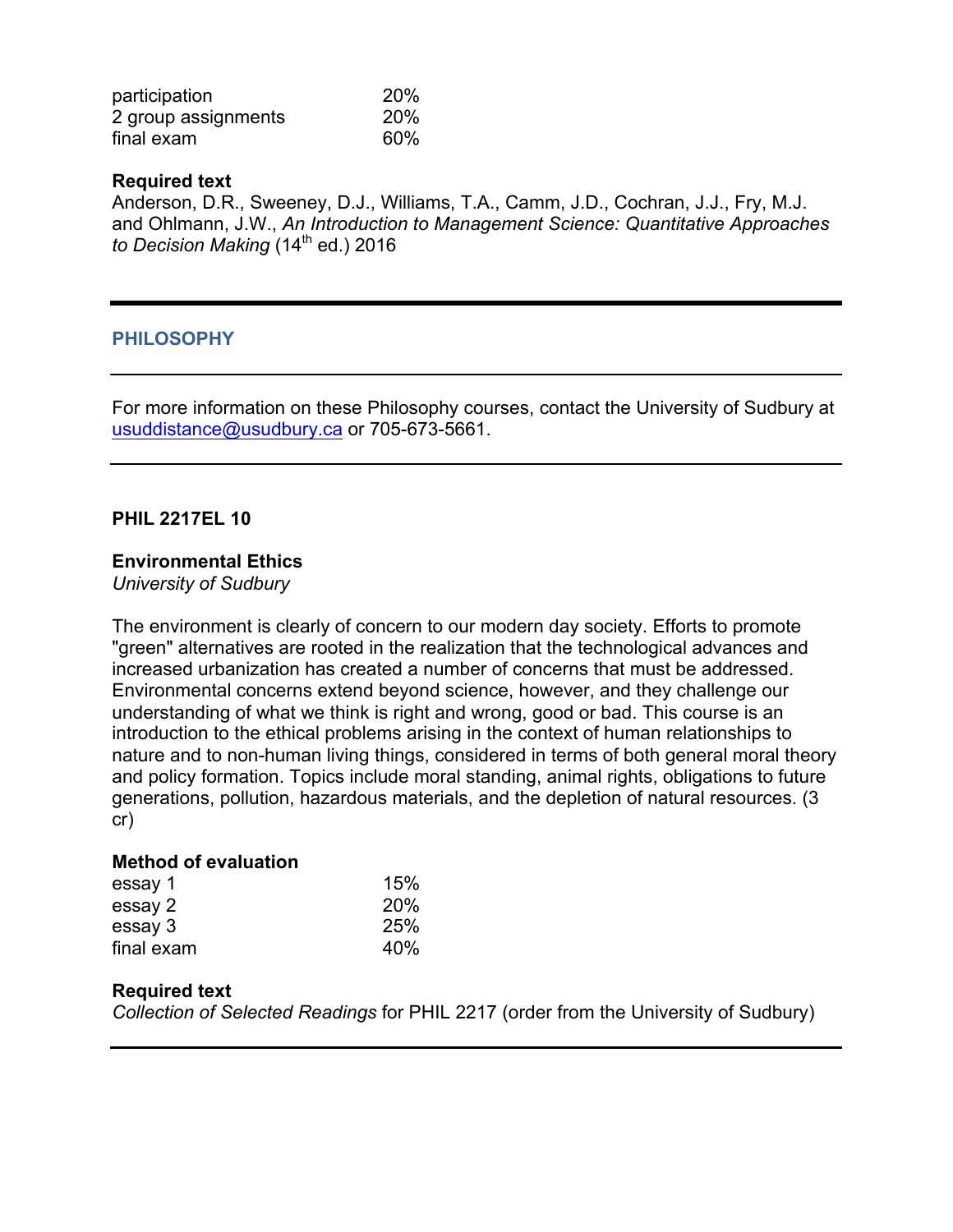### **PHIL 2345EL 10**

#### **Bioethics: Human Life Issues**

*University of Sudbury*

This course will examine current controversies about the benefits and dangers to human life arising from recent developments in the biomedical sciences. Special attention will be given to issues in the reproductive technologies, genetics, the care of the terminally ill, AIDS, research with human subjects, and to questions of abortion and euthanasia. Comprehensive understanding of the issues at stake and ability to evaluate the positions taken in these controversies define the aims of the course. Students may not retain credit for both RLST 2345 and PHIL 2345. (6 cr)

#### **Method of evaluation**

| 4 assignments | 70% |
|---------------|-----|
| final exam    | 30% |

#### **Required text**

*Selected Readings* for PHIL/RLST 2345 (order from the University of Sudbury)

#### **PHIL 2525EL 10**

#### **Contemporary Moral Issues**

*University of Sudbury*

In this course, we will engage in philosophical reflection on a selected number of current moral problems such as censorship and pornography, love and the family, sexual harassment, hate crimes, racism, the legitimacy of violence, civil disobedience, capital punishment, suicide, gun control, and resource allocation. Our investigation of these issues will provide the opportunity to examine the viability of comprehensive moral frameworks. (6 cr)

#### **Method of evaluation**

| assignments | 45% |
|-------------|-----|
| essay       | 25% |
| final exam  | 30% |

#### **Required text**

Sterba, J.P. and Bornschein, P., *Morality in Practice* (8<sup>th</sup> ed.) 2013

#### **PHIL 3636EL 10**

**Philosophy of Religion**

*University of Sudbury*

This course examines the rational foundations for various truth-claims made by religions and the nature of religious experience. Among the topics considered are: faith and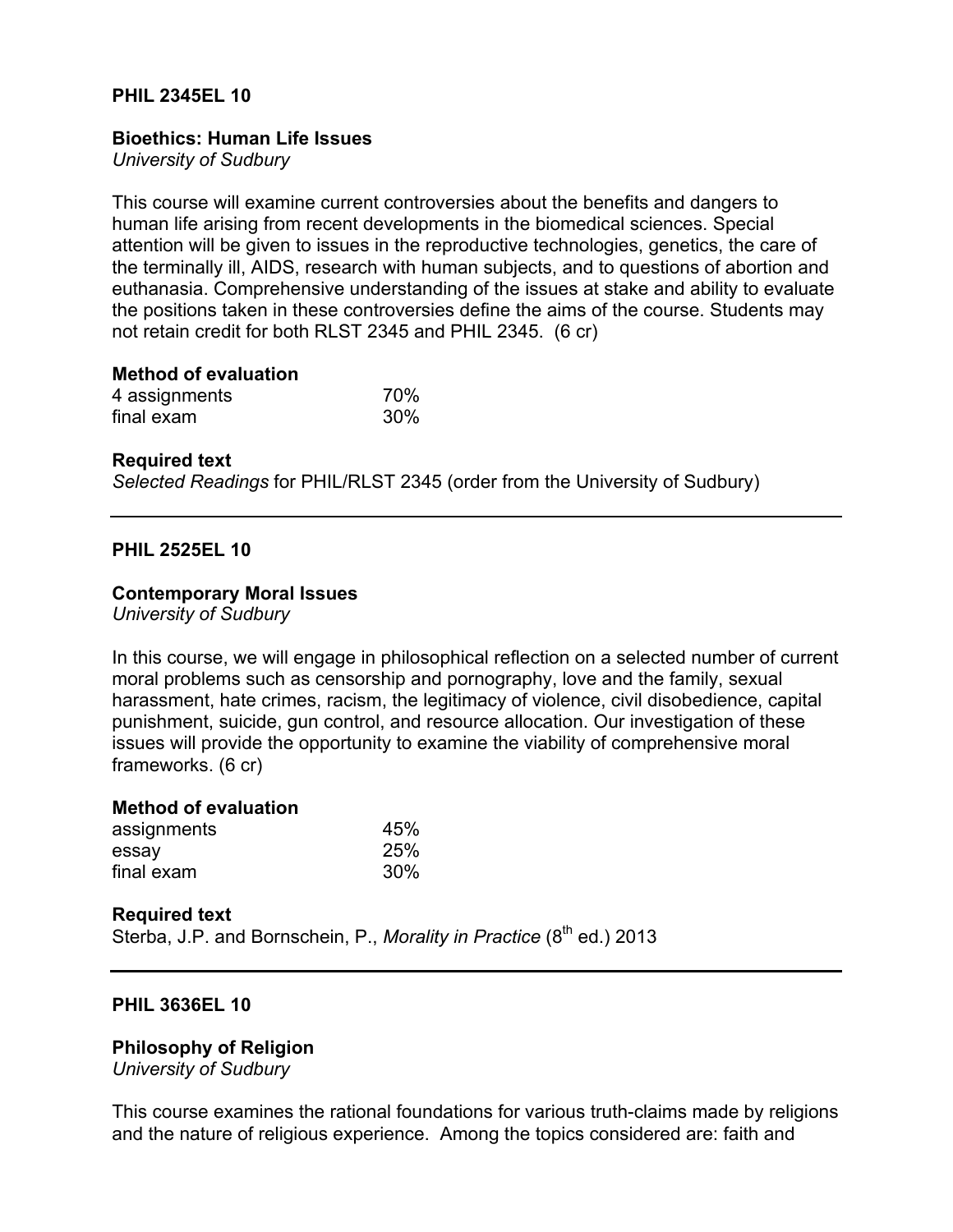reason; the problem of the existence of God; the problem of evil; the Holy; religion and science; and religion in a pluralistic world. Students may not retain credit for both PHIL 3636 and PHIL 3635. (3 cr)

#### **Method of evaluation**

| 20% |
|-----|
| 25% |
| 25% |
| 30% |
|     |

#### **Required text**

Peterson, M., Hasker, W., Reichenbach, B. and Basinger, D., *Philosophy of Religion: Selected Readings* (5th ed.) 2014

### **PHYSICS**

### **PHYS 1905EL 12**

#### **General Astronomy**

This course introduces the science of Astronomy at a general level. The following topics are covered: motion and configuration of the sun, moon, and planets with respect to the stars; the nature of light and the design of astronomical telescopes and instruments; properties of the sun and other members of the solar system; the stars, their distances, dimensions, masses, temperatures, and compositions; stellar spectra, binary stars, variable stars, star clusters, and an outline of stellar evolution; interstellar matter and the structure of the Milky Way. This is a survey course suitable as a science elective. Credit will not be given for both ASTR 1005 and PHYS 1905. (6 cr)

#### **Method of evaluation**

| assignments         | 30%        |
|---------------------|------------|
| online postings     | 5%         |
| online quizzes      | 10%        |
| online midterm exam | <b>20%</b> |
| final exam          | 35%        |

#### **Required text**

Ghose, S., Milosevic-Zdjelar, V. and Read, L.A., Astro (2<sup>nd</sup> Canadian ed.) 2016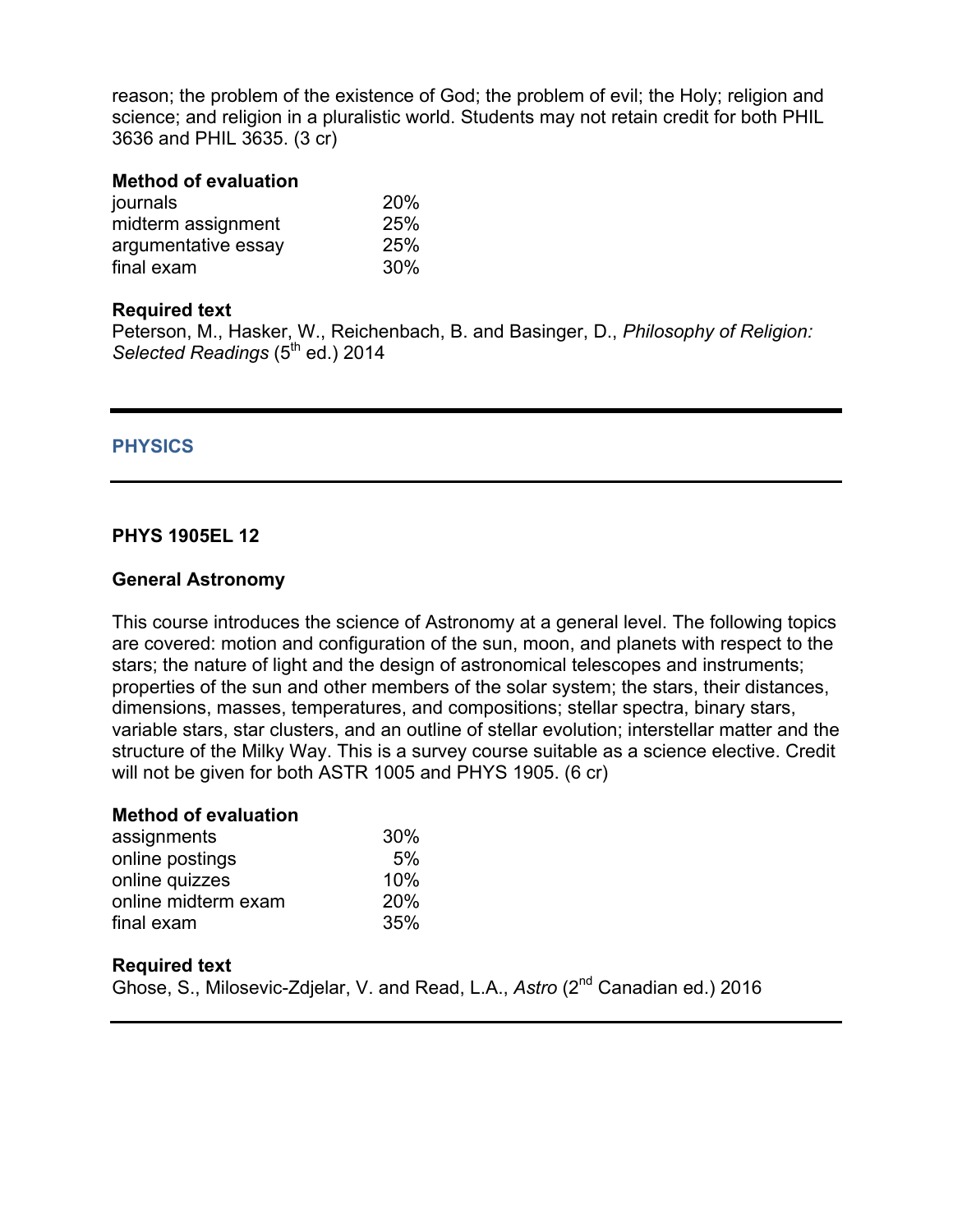### **PHYS 2616EL 10**

# **Physics of Hearing and Vision**

(Internet access is required.)

This course examines the nature of sound and the factors affecting its propagation with the ultimate goal of studying the production of sound (speech) and its detection (hearing) in humans. This course also studies the eye as an optical instrument, first as a sensor (with all its imperfections) gathering the light, then as a converter of light into electrical signals leading to the interpretation of images by the brain. Various defects of the eye, as well as their treatment, will be discussed. Prerequisites: PHYS 1006/1007, or PHYS 1206/1207, or PHYS 1211/1212, or equivalent. (3 cr)

#### **Method of evaluation**

| 5 assignments (10% each) | 50% |
|--------------------------|-----|
| final exam               | 50% |

#### **Required text**

Cameron, J., Skofronick, J. and Grant, R., *Physics of the Body* (2<sup>nd</sup> ed.) 1999

#### **PHYS 3616EL 10**

#### **Use of Lasers and Fibre Optics in Health Sciences**

(Internet access is required.)

The physics of lasers, of light interaction with biological tissues, and of applications of lasers to diagnostic and therapeutic techniques will be studied. The course will include a study of laser characteristics, fibre optics fabrication, physical properties, and various applications in the health sciences. Credit cannot be retained for PHYS 3616 and PHYS 3036 and PHYS 3049. Prerequisites: PHYS 1006/1007, or PHYS 1206/1207, or PHYS 1211/1212, or equivalent. (3 cr)

# **Method of evaluation** 5 assignments 50% final exam 50%

**Required text –** none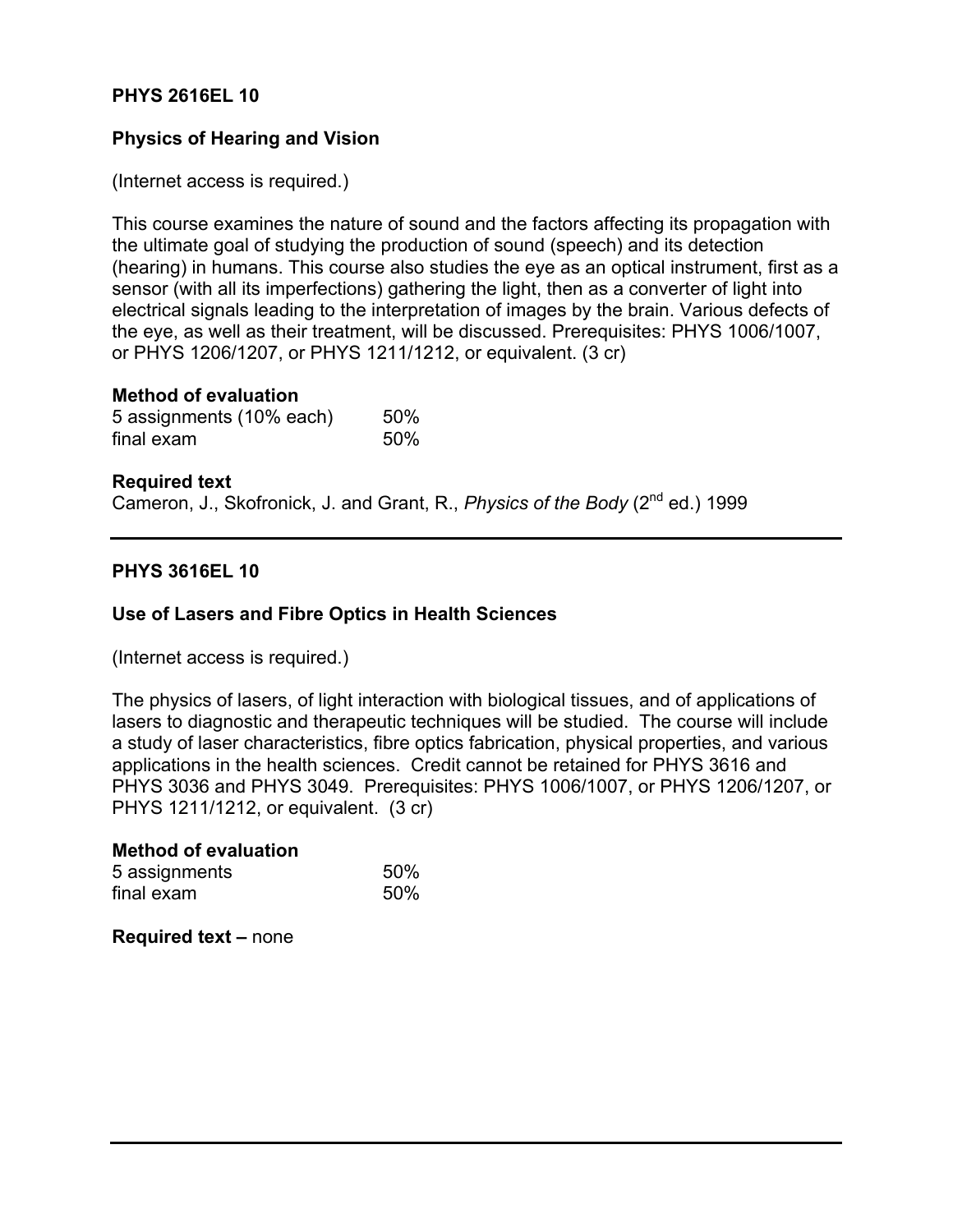# **POLITICAL SCIENCE**

For more information on this course and to order *Selected Readings*, contact the University of Sudbury at indgdistance@usudbury.ca or 705-673-5661, ext. 225.

### **POLI 3105EL 10**

### **Canadian Law, Politics and Aboriginal People**

*University of Sudbury*

This course explores the political, legal and constitutional status of Aboriginal People in Canada. It includes an examination of the effects of laws and policies on their individual and collective rights. The Constitution Act, Indian Act, international law and Aboriginal customary law are studied. Issues such as self-government, self-determination, treaty rights and Aboriginal rights are discussed. Students cannot retain credit for both POLI 3105 and INDG/NATI 3105. Prerequisite: POLI 1005 or equivalent or INDG/NATI 1105/1106/1107. In special circumstances, the Department may grant permission for a student lacking the prerequisite to register for the course. (6 cr)

#### **Method of evaluation**

| assignments        | 40% |
|--------------------|-----|
| special assignment | 25% |
| final exam         | 35% |

#### **Required texts**

Pearen, S., *Four Voices: The Great Manitoulin Island Treaty of 1862* 2012

Scott, T.L., *Postcolonial Sovereignty: The Nisga'a Final Agreement* 2012

Simpson, L. (ed.), *Lighting the Eighth Fire: The Liberation, Resurgence, and Protection of Indigenous Nations* 2008

Turner, D., *This is Not a Peace Pipe: Towards a Critical Indigenous Philosophy* 2006

*Selected Readings* for INDG/POLI 3105 (order from the University of Sudbury)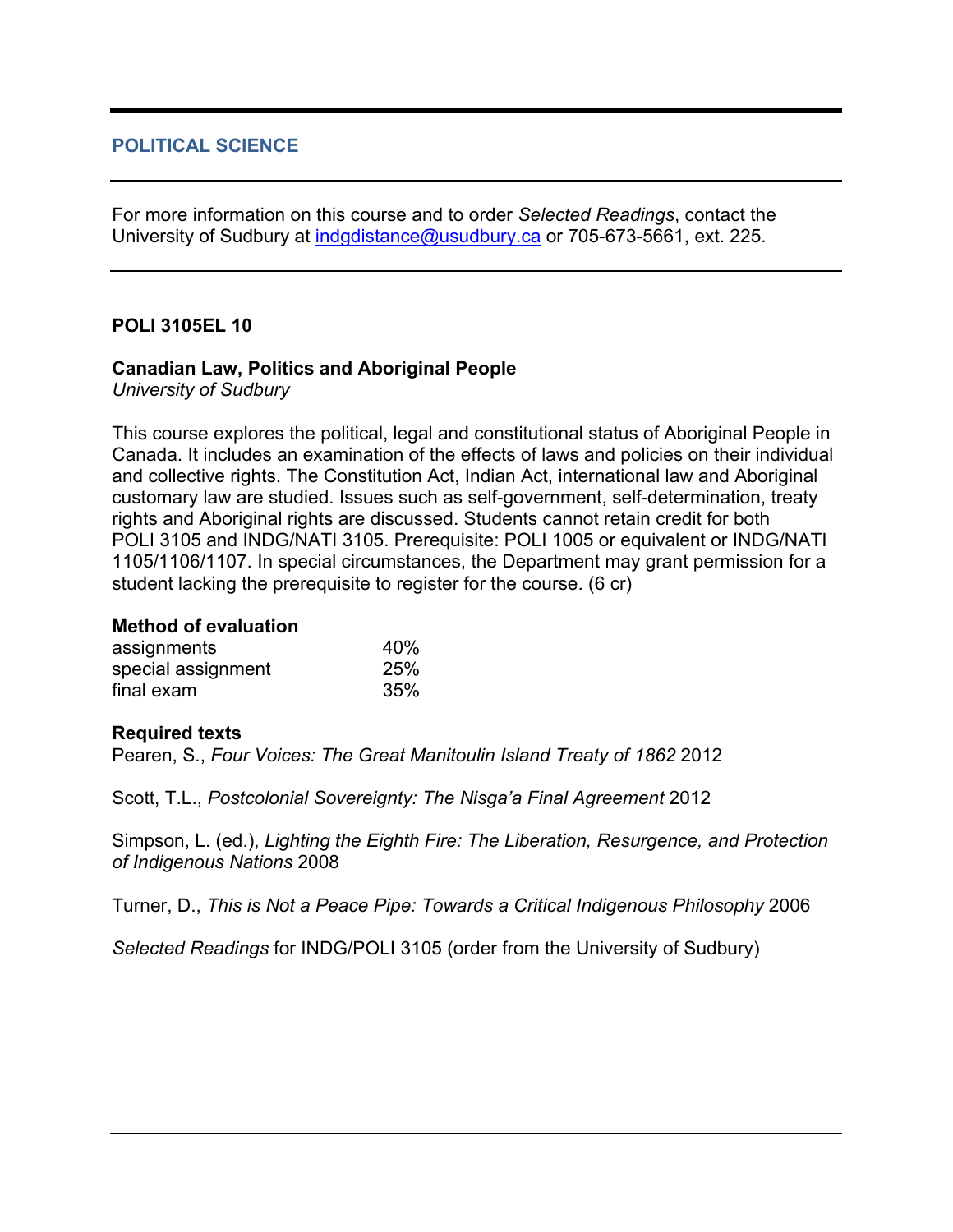# **PSYCHOLOGY**

# **PSYC 1105EL 12**

### **Introduction to Psychology**

(Prerequisite to all other PSYC courses.)

A survey of contemporary psychology, with reference to its historical development and emphasis on its present status and scientific methodology. The biosocial bases of behaviour, development and personality, motivation, emotion, perception and learning. Scaling of behavioural variables, some descriptive statistics, and some elementary experiments and other practical work are included. A minimum grade of 60% or special permission is required to proceed in the PSYC program. (6 cr)

# **Method of evaluation**

| assignments  | 50% |
|--------------|-----|
| midterm exam | 20% |
| final exam   | 30% |

#### **Required text**

Myers, D. and Dewall, C.N., *Psychology* (11<sup>th</sup> ed.) 2015

# **Optional text**

Straub, R., Study Guide to accompany Psychology (11<sup>th</sup> ed.) 2015

# **PSYC 2005EL 12**

# **Developmental Psychology**

Examines human development from conception onwards, with some reference to evolutional psychology. Involves the study of the norms and processes of physical, intellectual, emotional and social changes through the times of childhood, adolescence and adulthood and senescence. Students who have credit for PSYC 2006/07F may not get credit for PSYC 2005. Prerequisite: PSYC 1105. (6 cr)

# **Method of evaluation**

| assignments | 60% |
|-------------|-----|
| final exam  | 40% |

# **Required text**

Shaffer, D., Kipp, K., Wood, E. and Willoughby, T., *Developmental Psychology: Childhood and Adolescence* (4<sup>th</sup> Canadian ed.) 2013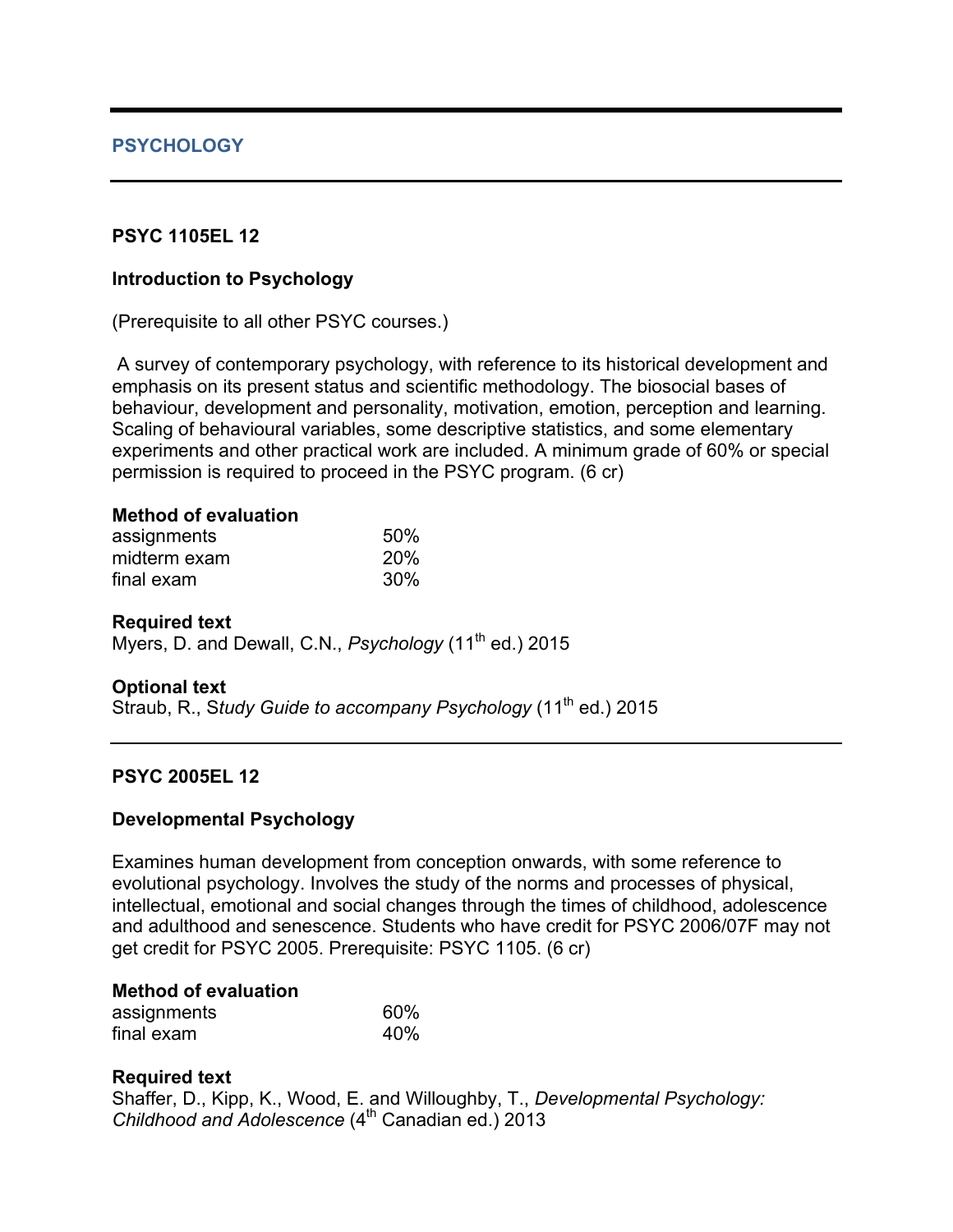# **STAT 2126EL 12**

### **Introduction to Statistics**

(See description under "Statistics.")

# **PSYC 2127EL 12**

### **Scientific Method and Analysis II**

Examines research methods and design of experiments. Students study a variety of inferential statistical procedures. Prerequisite: STAT/PSYC 2126 or equivalent statistics course with a minimum grade of 60%. (3 cr)

#### **Method of evaluation**

| 2 assignments | 50% |
|---------------|-----|
| final exam    | 50% |

### **Required text**

Gravetter, F.J. and Wallnau, L.B., *Essentials of Statistics for the Behavioral Sciences*  $(8^{th}$  ed.) 2014

# **PSYC 2906EL 12**

#### **Receptor Processes and Perception**

This course provides a scientific study of how organisms, especially humans, obtain information about their external and internal environments. Topics include the physical stimuli, pertinent receptor processes, neural encoding, perceptual processing; the development of object perception, perceptual constancies, and distortions, the psychophysical methods, from classical methods to modern signal detection concepts and techniques. Prior scientific knowledge of elementary physics and biology is helpful. Prerequisite: PSYC 1105. (3 cr)

#### **Method of evaluation**

| assignments | 50% |
|-------------|-----|
| final exam  | 50% |

#### **Required text**

Schwartz, B.L. and Krantz, J.H., *Sensation and Perception* 2016

**PSYC 3206EL 12**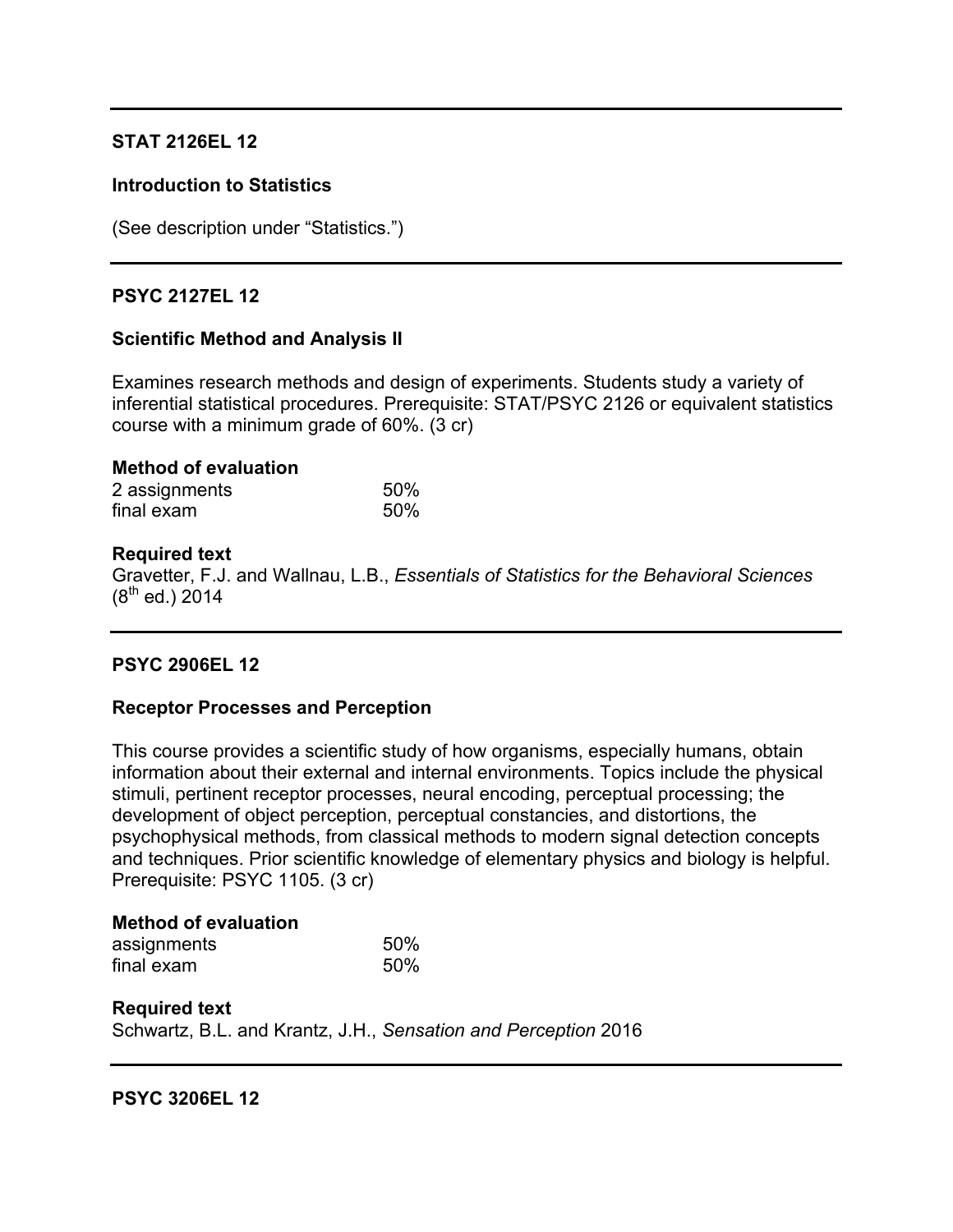# **Fundamentals of Psychometrics**

Examines the theoretical background of tests; the nature of psychological measurement; consistency and validity. Topics include the interpretation of test scores; measurement of achievements, abilities, personality and interest; using psychological tests in education, industry and clinic; description of some of the widely used psychological tests; and ethical issues in psychological testing. Prerequisite: PSYC 1105, STAT/PSYC 2126 and PSYC 2127, or consent of the department. (3 cr)

# **Method of evaluation**

| online postings | 10%        |
|-----------------|------------|
| online quizzes  | <b>20%</b> |
| assignments     | 40%        |
| final exam      | 30%        |

# **Required text**

Neukrug, E.S. and Fawcett, R.C., *The Essentials of Testing and Assessment: A Practical Guide to Counselors, Social Workers, and Psychologists* (3rd ed.) 2015

# **PSYC 3406EL 12**

# **Psychology of Education**

Topics include: principles of teaching and learning; relevance of physical, intellectual, emotional, and social development of the individual; an introduction into the research in education psychology and assessment of attitudes, abilities and achievement; creativity and originality; interpersonal relations and group dynamics of educational situations considering the assets and limitations of current educational practices; and the exceptional child in educational contexts. Prerequistes: PSYC 1105 and PSYC 2005 or EDUC 2505F or three years relevant professional experience or permission of the department. Students may not retain credit for both PSYC 3406 and either PSYC 3405 or EDUC 3006. (3 cr)

# **Method of evaluation**

| online postings | 20% |
|-----------------|-----|
| online quizzes  | 5%  |
| study questions | 15% |
| essay           | 25% |
| final exam      | 35% |

# **Required text**

Woolfolk, A., Winne, P., and Perry, N. , *Educational Psychology* (6th Canadian ed.) 2016

# **Recommended text**

*Publication Manual of the American Psychological Association* (6<sup>th</sup> ed.) 2009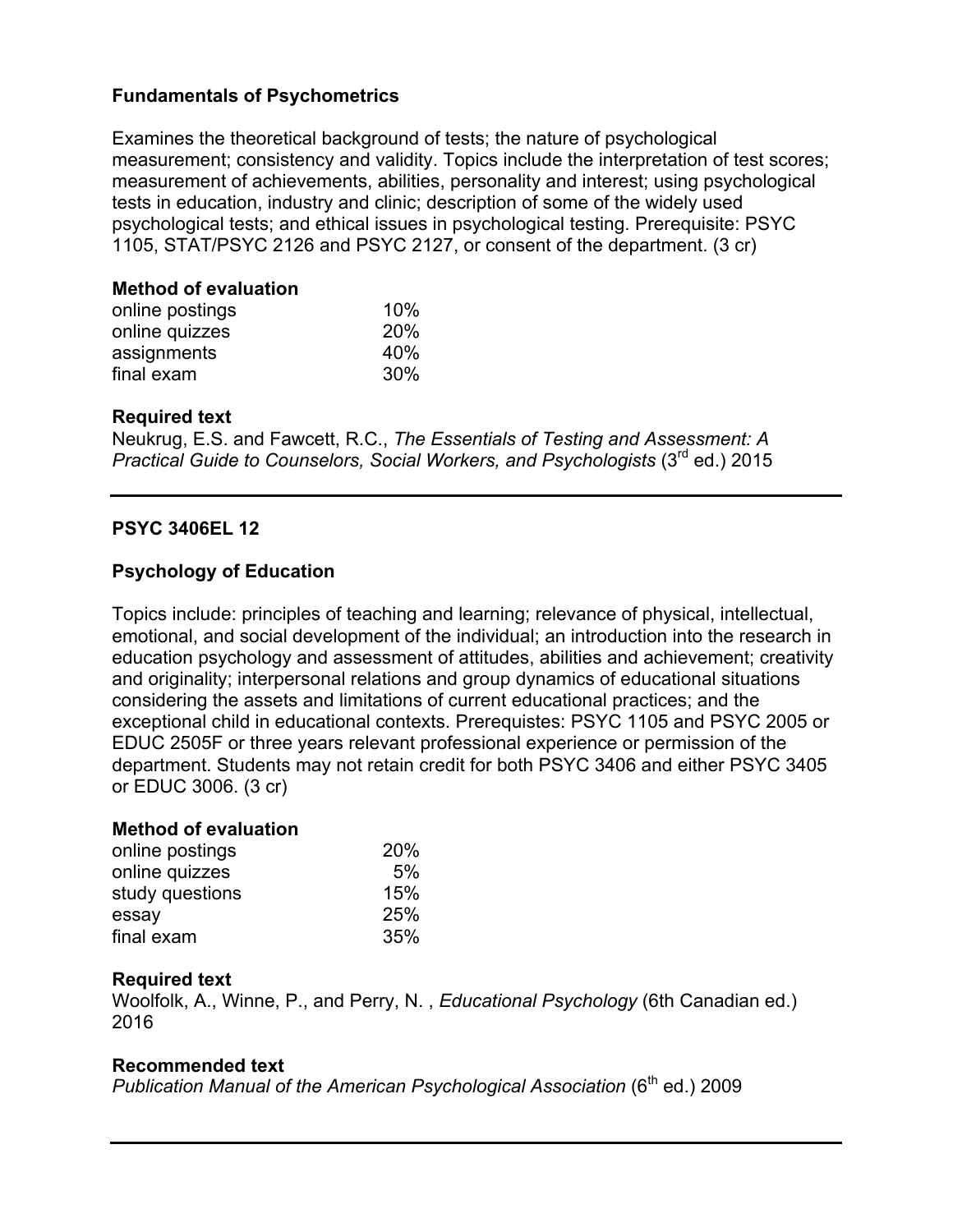### **RELIGIOUS STUDIES**

For more information on Religious Studies courses, contact the appropriate federated university (Huntington, Thorneloe, or University of Sudbury).

# **RLST 1117EL 12**

# **Ideas of Love II**

*Thorneloe University*

This course will explore the theme of love, with the aim of introducing students to the concerns and methods of religious inquiry. A variety of ideas of love, human and divine, from selected religious and literary works, will be examined in relation to questions of spirituality, marriage and the family, justice and morality. The course will focus on writings from the early modern period to the present. (3 cr)

#### **Method of evaluation**

| 2 essays   | 60% |
|------------|-----|
| final exam | 40% |

#### **Required texts**

Berry, W., *Sex, Economy, Freedom and Community*

Duncan, D., *The River Why*

Shakespeare, W., *Romeo and Juliet*

Coursepack: Srigley, R. (ed.) *RLST 1117 EL 10 Ideas of Love II: Selected Readings*

#### **RLST 2105EL 10**

#### **Event and Meaning in the Bible: Foundations of the Judaeo-Christian Tradition** *University of Sudbury*

An introduction to the biblical traditions of the Jewish and Christian faiths. Their setting in the near Eastern world is considered. Archaeological, historical and literary studies will be used to establish the nature of the event and the manner in which its meaning is disclosed. (6 cr)

#### **Method of evaluation**

| 20 short assignments | 50% |
|----------------------|-----|
| 2 essays             | 15% |
| final exam           | 35% |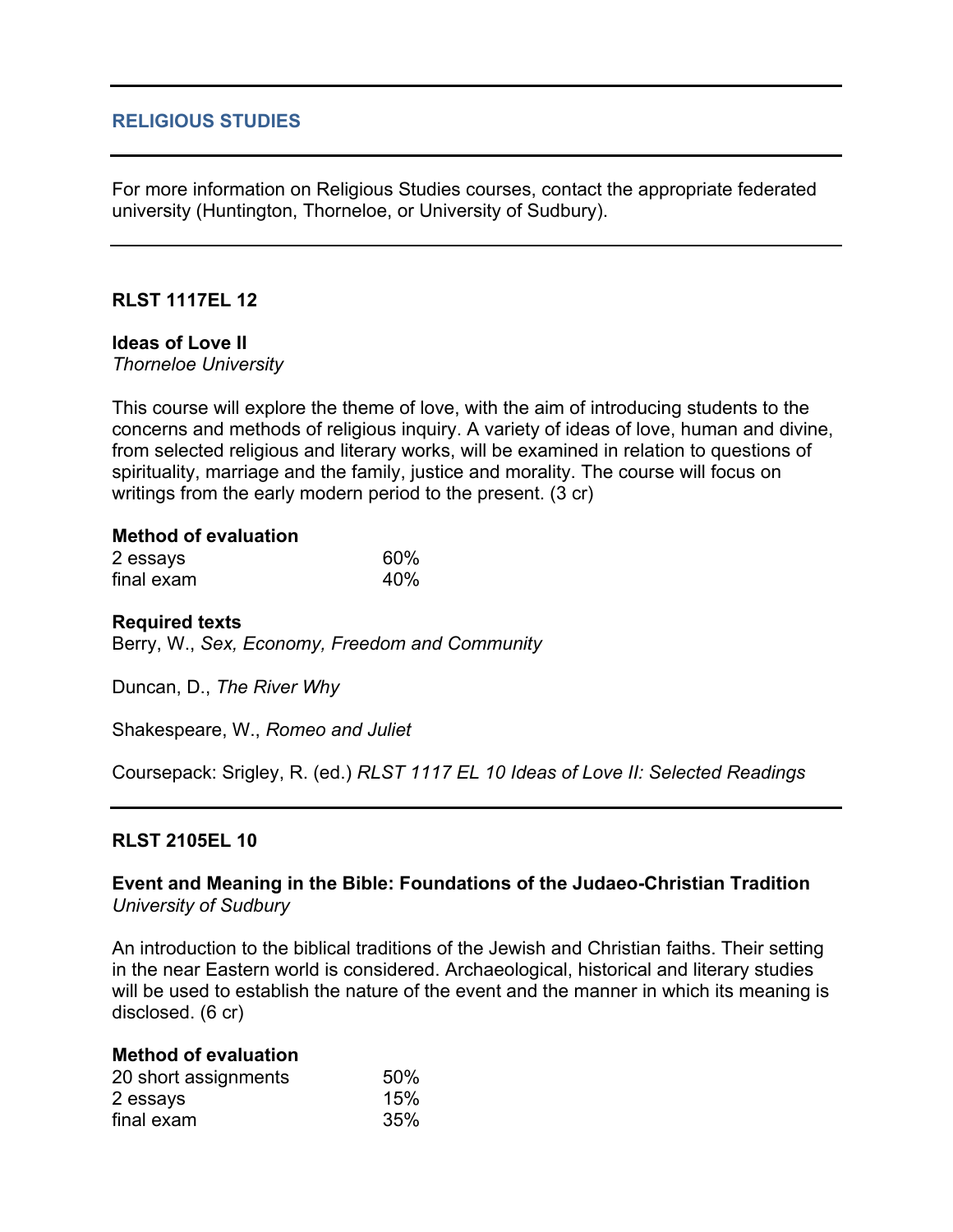### **Required texts**

*The Jerusalem Bible* (unabridged edition)

Anderson, B., *Understanding the Old Testament*

### **RLST 2136EL 12**

#### **Christian Thought and Culture I**

*Thorneloe University*

A study of the principal ideas, persons and historical movements which determined the development of the Christian tradition from the early Church Fathers, through the Middle Ages, to the Reformation of the 16<sup>th</sup> Century. Particular attention will be focussed on the intellectual origins of the main branches of Christianity - Roman Catholicism, Orthodoxy, and Protestantism. Students who have taken RLST 2135 may not take this course for credit. (3 cr)

#### **Method of evaluation**

| 5 worksheets | 30% |
|--------------|-----|
| essay        | 40% |
| final exam   | 30% |

#### **Required text**

Kerr, H. (ed.), *Readings in Christian Thought* (2<sup>nd</sup> ed.) 1990

#### **Recommended text**

any edition of *The Bible*

#### **RLST 2186EL 10**

#### **Jesus in Historical Context**

*University of Sudbury*

Scholars continue to debate about who Jesus was, what he said and what he did. This course examines the context of first century Palestine and the traditions associated with Jesus in order to make informed assessments about how one might characterize this first century figure. Students cannot retain credit for both RLST 2185 and RLST 2186. (3 cr)

# **Method of evaluation**

| assignments | 60% |
|-------------|-----|
| final exam  | 40% |

#### **Required texts**

Theissen, G. and Merz, A., *The Historical Jesus. A Comprehensive Guide* (translated from the German by John Bowden) 1998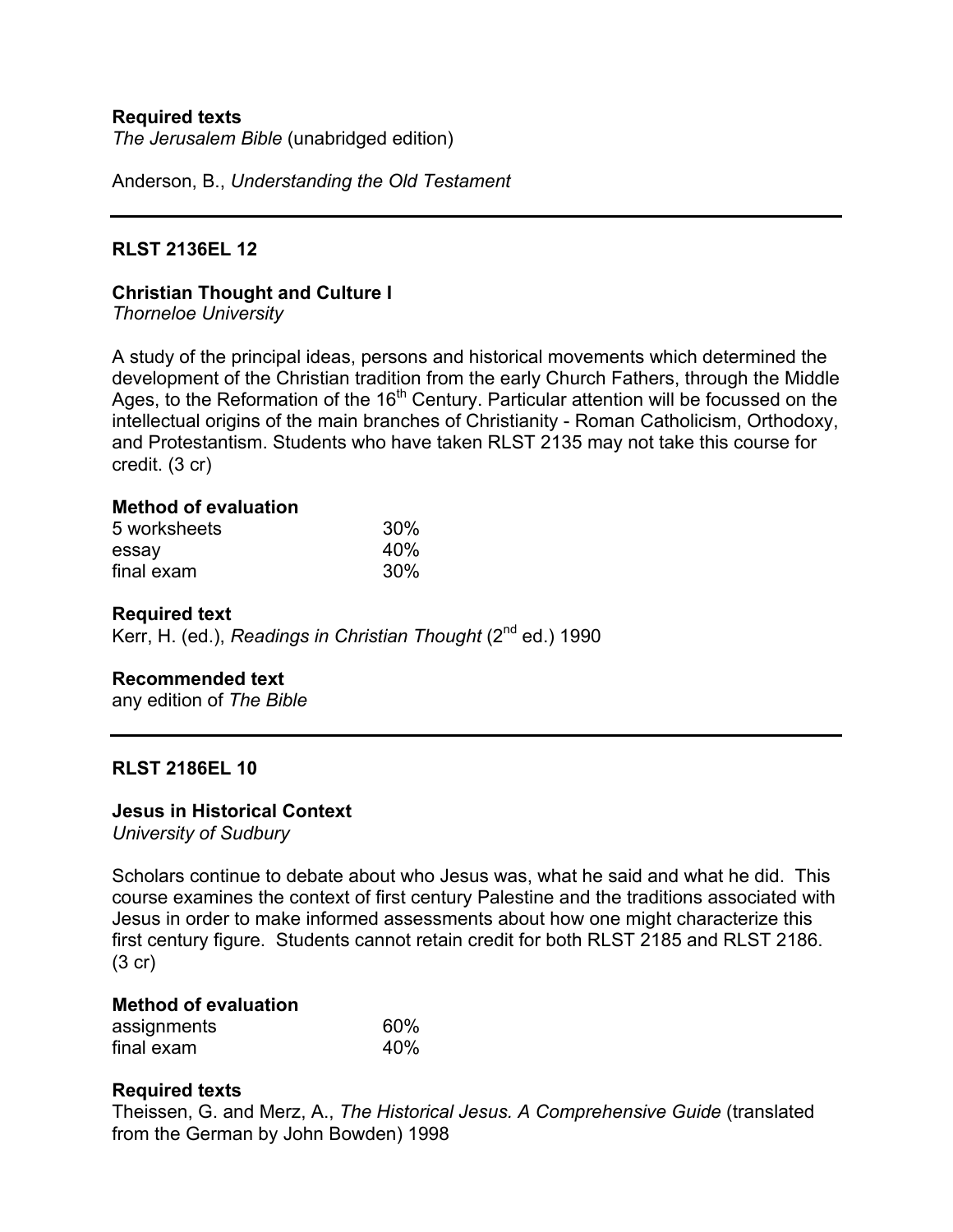### **RLST 2256EL 10**

### **Islam: Origins and Development**

*University of Sudbury*

The goal of the course is to offer a basic account of Islam through its history, texts, practices, beliefs and organization. Students will be introduced to the foundations of Islam within the context of the emergence, expansion and flourishing of Islamic civilization. We will focus on the formative period of Islam and Islamic civilization in exploring the role of Muhammad in the establishment and development of the early Muslim community, as we also pay close attention to the centrality of the Qur'anic revelation in determining the basic beliefs and practices of this community. In addition, the course will investigate the organization of the Muslim community (*umma*) through the development of Islamic law and its diverse schools and applications. (3 cr)

### **Method of evaluation**

| unit quizzes     | 15% |
|------------------|-----|
| source responses | 30% |
| essay            | 30% |
| final exam       | 25% |

#### **Required texts**

Abdel Haleem, M.A.S., *The Qur'an. A New Translation* 2005

Rippin, A., *Muslims: Their Religious Beliefs and Practices* (4<sup>th</sup> ed.) 2011

Rippin, A. and Knappert, J., *Textual Sources for the Study of Islam* 1990

#### **RLST 2267EL 10**

# **Death and Immortalilty in the Religions of the West**

*University of Sudbury*

This course examines constructions of the problem of death and plans of salvation in Western civilization in the ancient world, Judaism, Christianity, Islam and pre- or non-Christian Europe. Topics explored also include disposal of the dead, the preservation of the body, funerary ritual, death-related art and architecture, and the veneration of the "very special dead." (3 cr)

#### **Method of evaluation**

| source responses          | $30\%$ |
|---------------------------|--------|
| unit quizzes              | 12%    |
| other learning activities | 3%     |
| course essay              | $30\%$ |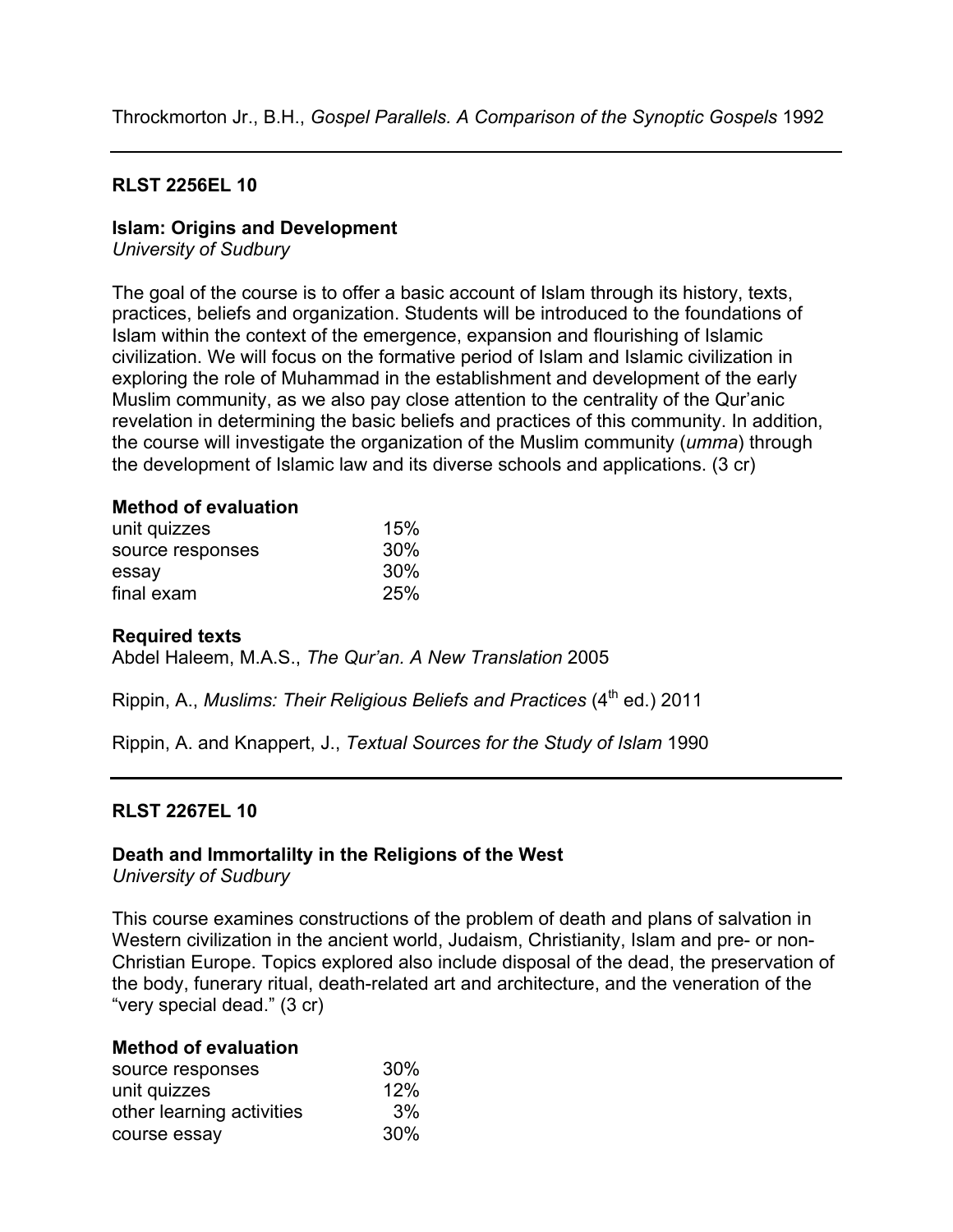#### **Required text - none**

#### **RLST 2276EL 10**

#### **Indian Buddhism**

*University of Sudbury*

This course examines the origin and development of Buddhism in India with emphasis on its doctrines, monastic practices and techniques of meditation. Students may not retain credit for both RLST 2276 and RLST 2275. (3 cr)

#### **Method of evaluation**

| assignments | 50% |
|-------------|-----|
| book report | 25% |
| final exam  | 25% |

#### **Required text**

Gethin, R., *The Foundations of Buddhism* 1998

#### **RLST 2285EL 10**

#### **North American Native People: Tradition and Culture**

*University of Sudbury*

This course will bring about an appreciation of the Native people's tradition and culture. Origin myths, rites and ceremonies, values, customs and life cycle will be examined, as well as certain major themes such as Shamanism, Power, Renewal, Soul concepts and Animal Beings. Native tradition and culture will be presented as a "sacred way of life," and students will be introduced to the special way of thinking, world view and the special relationship to the earth and to other beings of the Original People of North America. Time will be also given to the effects of European contact on Native culture and to contemporary expressions of the "old ways." Also offered as INDG 2285. (6 cr)

#### **Method of evaluation**

| assignments | 75% |
|-------------|-----|
| final exam  | 25% |

#### **Required texts**

Beck, V. and Walters, A., *The Sacred: Ways of Knowledge, Sources of Life*

Benton-Banai, E., *The Mishomis Book: The Voice of the Ojibway* 1988

Elk, B., *The Sacred Pipe: Black Elk's Account of the Seven Rites of the Oglala Sioux*  1989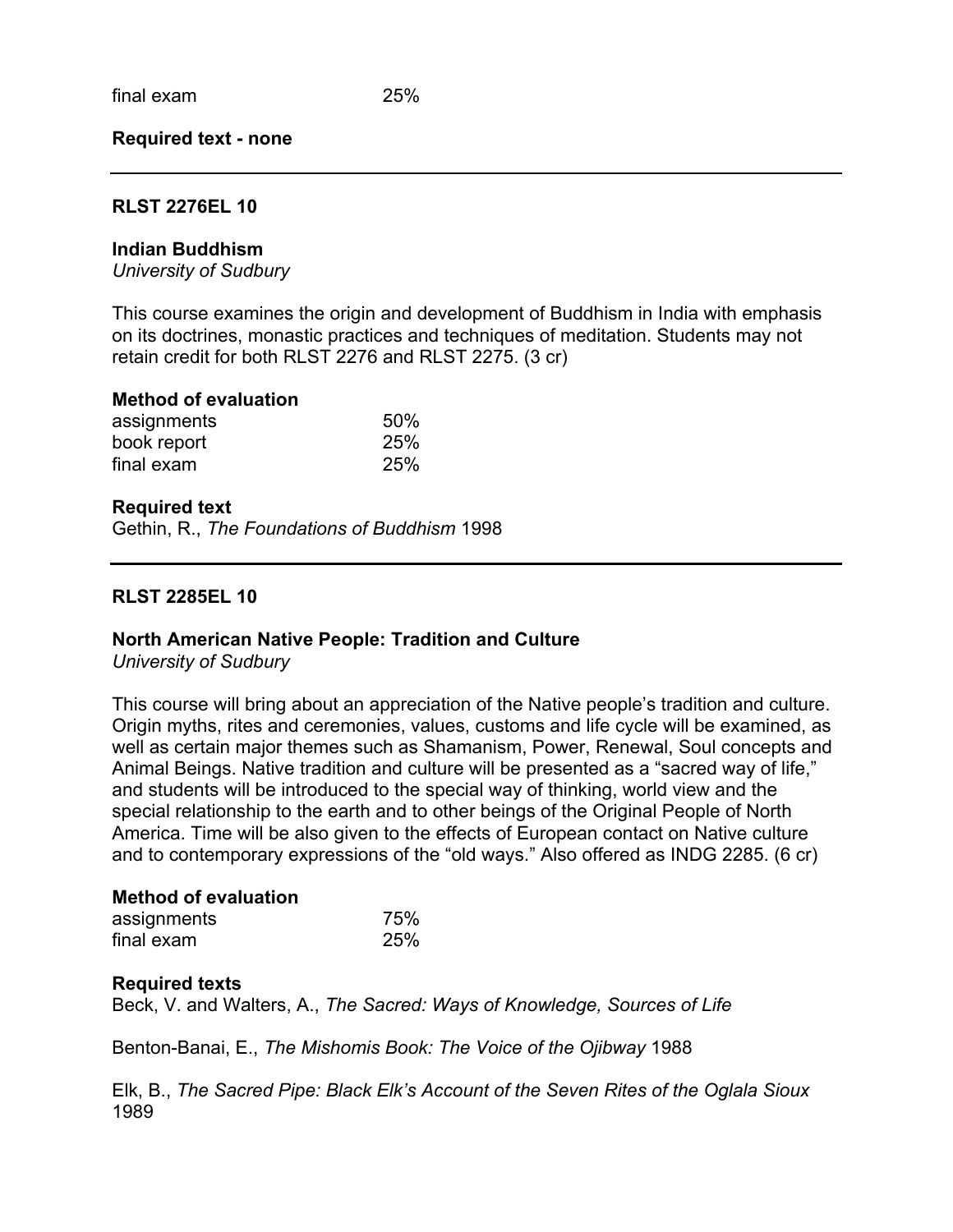Johnston, B., *Ojibway Heritage: The Ceremonies, Rituals, Songs, Dances, Prayers and Legends of the Ojibway* 1976

*Selected Readings* for INDG/RLST 2285 (order from the University of Sudbury)

# **RLST 2296EL 10**

# **Religion and Ecology**

*University of Sudbury*

This course seeks to provide a systematic cross-cultural survey of the relationship between religions and nature. Emphasis is placed on the exploration of the role of foundational religious cosmologies and narratives in human-earth relations. The course explores the construction of a spiritual ecology through a synthetic approach that integrates a plurality of religious and secular evolutionary models of the living environment. (3 cr)

# **Method of evaluation**

| source response papers      | 30% |
|-----------------------------|-----|
| book review                 | 20% |
| research essay or practicum | 25% |
| final exam                  | 25% |

### **Required texts**

Dillard, A., *Pilgrim at Tinker Creek* (reissue ed.) 2007

Gottleib, R. (ed.), *This Sacred Earth: Religion, Nature, Environment* (2<sup>nd</sup> ed.) 2004

# **RLST 2326EL 12**

# **Dimensions of the Paranormal**

*Thorneloe University*

This course critically examines the religious and cultural significance of paranormal phenomena (such as near-death experience, telepathy, clairvoyance, UFO contact and abduction). By studying first-hand accounts, films, academic studies, and selected new paranormal religious movements, students will critically assess both the nature of the evidence and the different ways of accounting for it: mythic-religious, scientific, philosophic, and psychoanalytic. (3 cr)

### **Method of evaluation**

| essay 1 (1500 words) | 30% |
|----------------------|-----|
| essay 2 (2000 words) | 40% |
| final exam           | 30% |

# **Required texts** Sheldrake, R., *Seven Experiments That Could Change the World*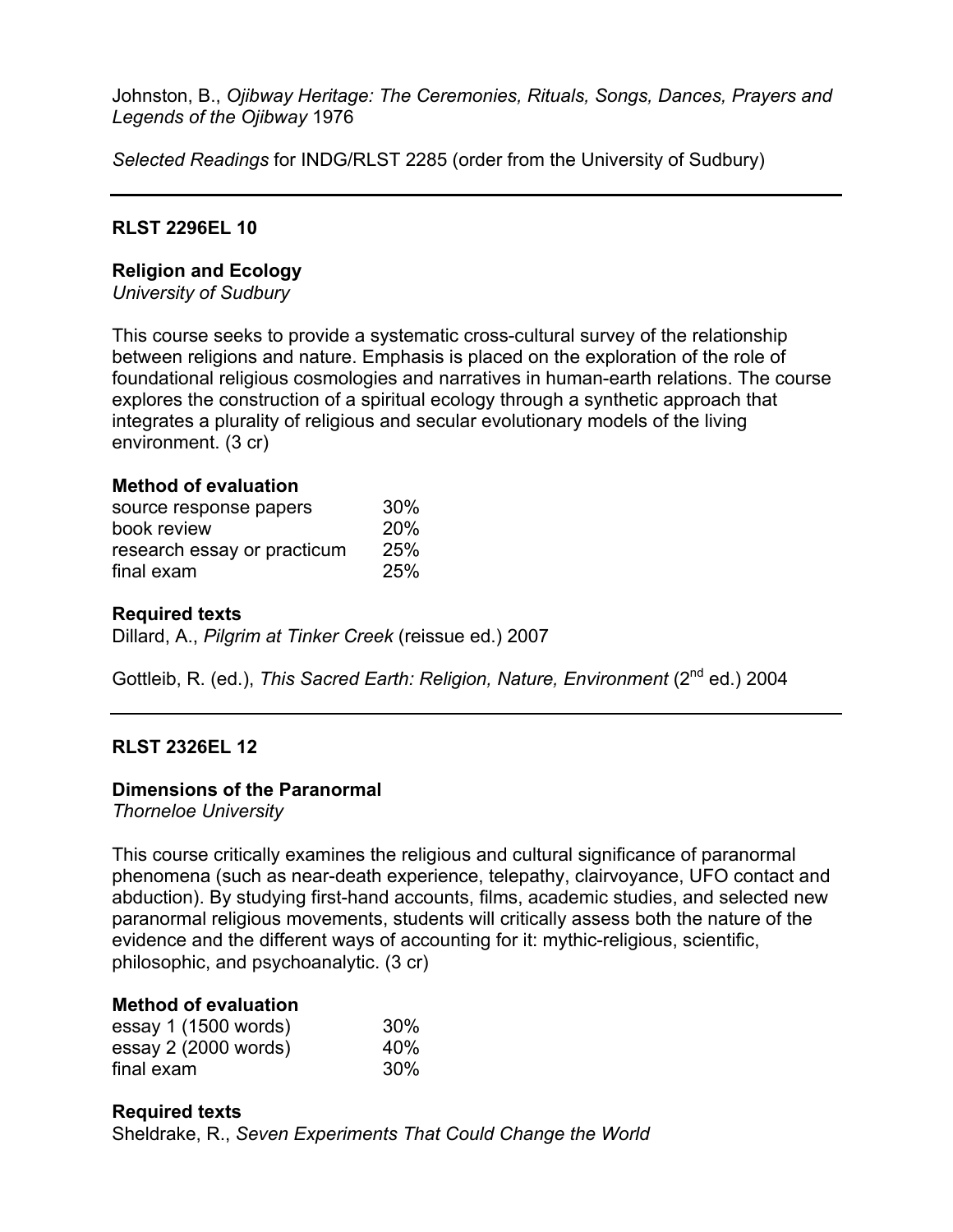### **RLST 2345EL 10**

#### **Bioethics: Human Life Issues**

*University of Sudbury*

This course will examine current controversies about the benefits and dangers to human life arising from recent developments in the biomedical sciences. Special attention will be given to issues in the reproductive technologies, genetics, the care of the terminally ill, AIDS, research with human subjects, and to questions of abortion and euthanasia. Comprehensive understanding of the issues at stake and ability to evaluate the positions taken in these controversies define the aims of the course. Students may not retain credit for both RLST 2345 and PHIL 2345. (6 cr)

# **Method of evaluation**

| 4 assignments | 70% |
|---------------|-----|
| final exam    | 30% |

#### **Required text**

*Selected Readings* for PHIL/RLST 2345 (order from the University of Sudbury)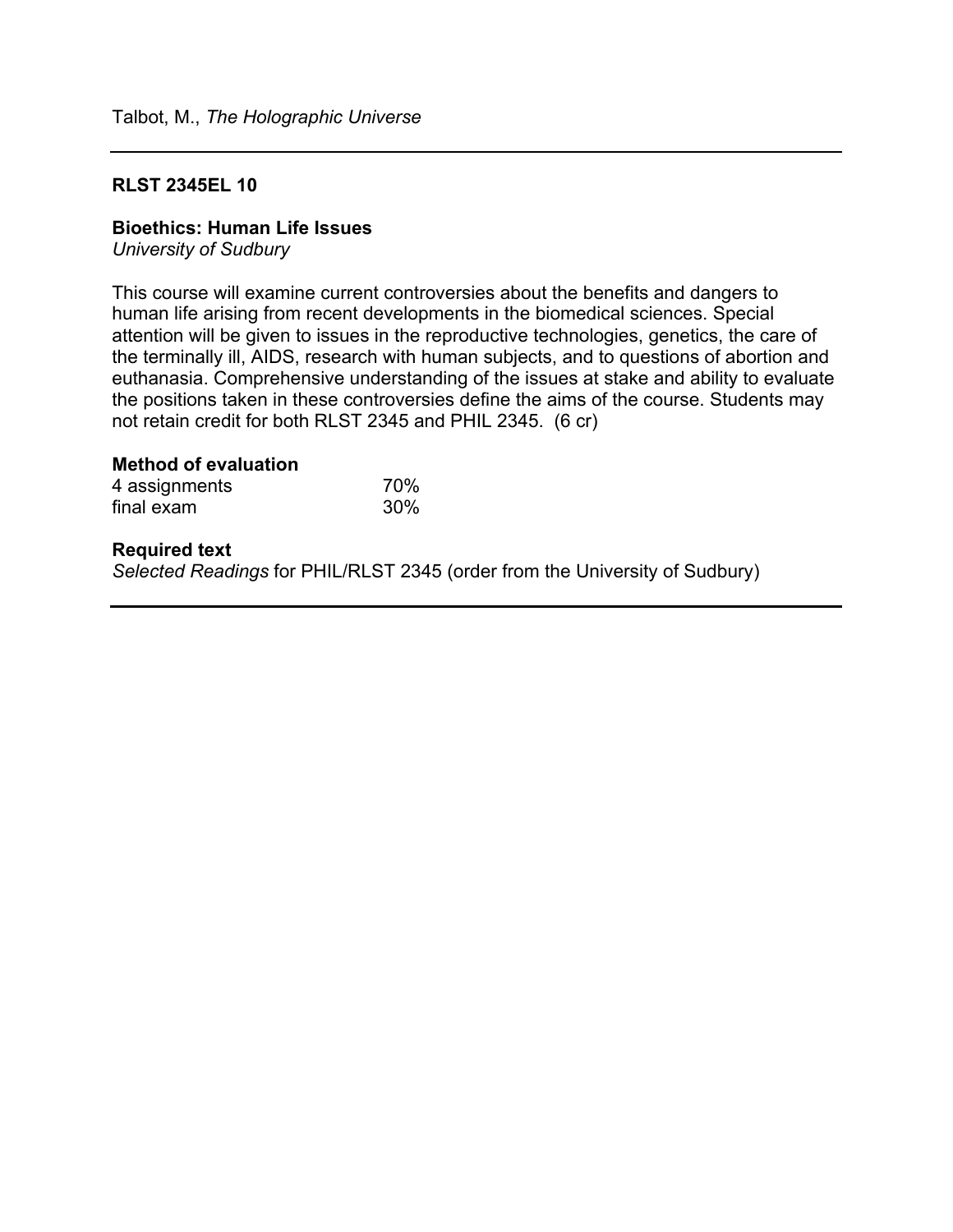# **RLST 2446EL 12**

# **Dynamics of Interpersonal Communication, Part I**

*Huntington University*

This course will consider the nature and meaning of interpersonal communication as dialogue. Resources in the Judaeo-Christian tradition as well as recent phenomenological thought will be explored to enhance communication skills such as self-awareness, self-disclosure, listening and responding. A developmental model of interpersonal communication will also be presented involving: exchange, interchange, intimacy and communion. Cross-listed with COST 2446. Students who have taken RLST/COST 2445 cannot take RLST 2446. (3 cr)

### **Method of evaluation**

| book review | 25% |
|-------------|-----|
| case study  | 40% |
| final exam  | 35% |

### **Required text**

Adler, R. et al., *Interplay* (3rd Canadian ed.) 2012

# **RLST 2447EL 12**

# **Dynamics of Interpersonal Communication, Part II**

*Huntington University*

This course will attempt to demonstrate how interpersonal communication can transform relationships in several contexts such as: marriage, family life, friendship and in the workplace. It will also examine processes of resolving conflict in relationships through negotiation and collaboration. A theoretical model of transformation will be presented utilizing the thought of several current Christian thinkers. Cross-listed with COST 2447. Students who have taken COST/RLST 2445 cannot take RLST 2447. (3 cr)

#### **Method of evaluation**

| <b>20%</b> |
|------------|
| 10%        |
| 35%        |
| 35%        |
|            |

# **Required text**

Adler, R. et al., *Interplay* (3rd Canadian ed.) 2012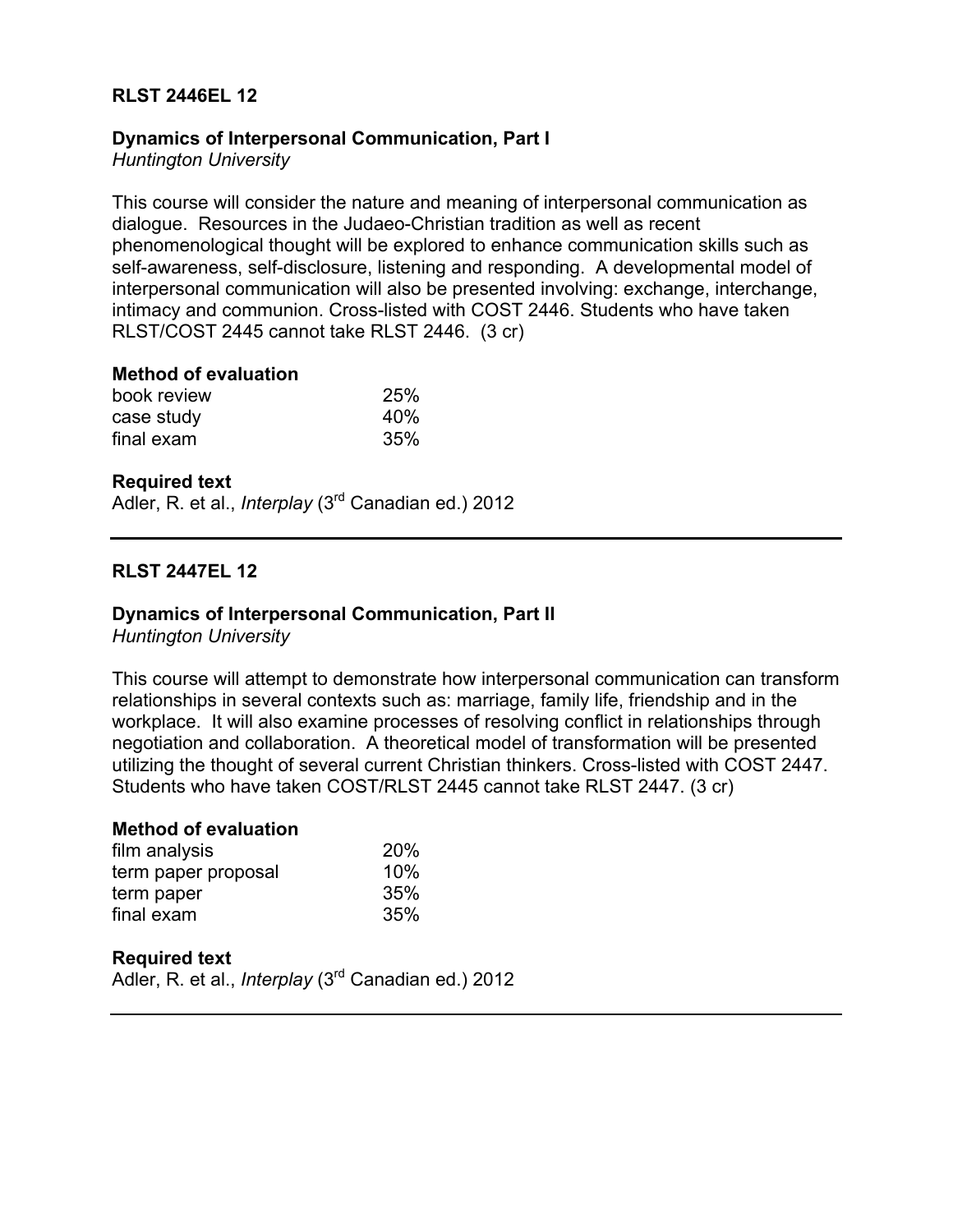# **RLST 3107EL 10**

### **The Church and the Modern World**

*University of Sudbury*

Students explore the historical progress of the Christian Church in its institutional aspects and self-understanding, the meaning of Church in the modern world, different models of Church, the relationship of Church and Churches, the role of the Church(es) in political and social contexts. Students may not retain credit for both RLST 3105 and RLST 3107. (3 cr)

### **Method of evaluation**

reading responses (500 words each)20% short essay (1000-1200 words) 20% term paper (2000-2500 words) 35% final exam 25%

### **Required texts**

de Las Casas, B., *A Short Account of the Destruction of the Indies* 2002

Luther, M. (Dillenberger, J. (ed.)), *Martin Luther: Selections from His Writings* 1962

Shelley, B.L., *Church History in Plain Language* (4<sup>th</sup> ed.) 2013

Tanner, N. (ed.), *Vatican II: The Essential Documents* 2012

# **RLST 3126EL 12**

# **The Prophets of Israel**

*Thorneloe University*

A study of the nature of prophecy in the Ancient Near East, its development in Israel, and its possible relevance for today. Particular attention will be paid to the techniques for the scholarly exegesis of the text. (3 cr)

# **Method of evaluation**

| essay 1 (1500 words) | 25% |
|----------------------|-----|
| essay 2 (2500 words) | 45% |
| final exam           | 30% |

# **Required texts**

*The Bible* (any modern version)

Von Rad, G., *The Message of the Prophets* (published as a Coursepack)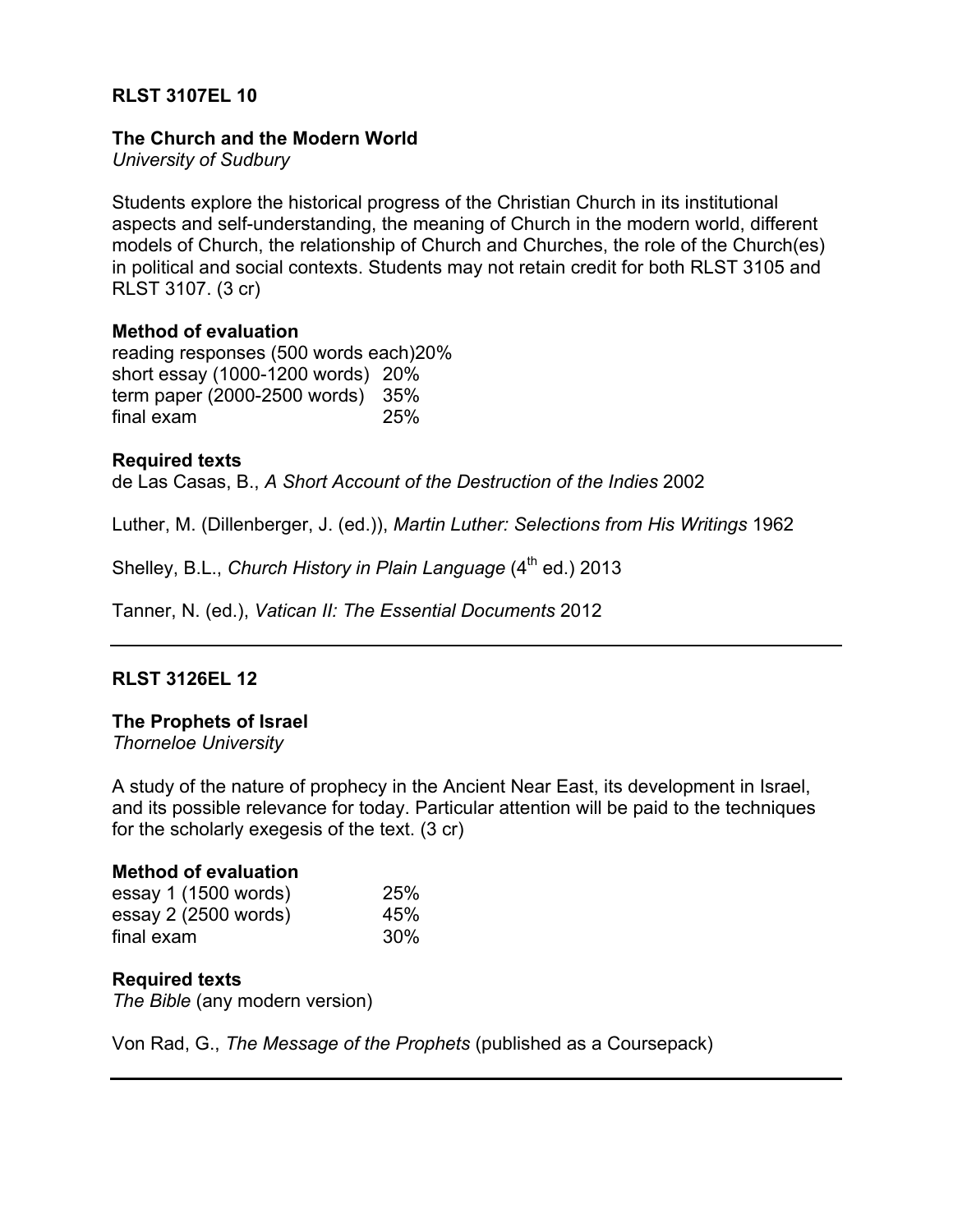# **RLST 3156EL 10**

# **Exploring the Dead Sea Scrolls**

*University of Sudbury*

Students will acquire an understanding of the content, history and community who produced the Dead Sea Scrolls. Attention will be given to biblical interpretation at Qumran and the implications these texts have for our knowledge of the Hebrew Bible. This course will also explore possible correlations between the scrolls and Early Christian texts and practices. (3 cr)

# **Method of Evaluation**

| assignments                        | 35%        |
|------------------------------------|------------|
| contemporary scroll assignments15% |            |
| research paper                     | <b>25%</b> |
| final exam                         | 25%        |

### **Required texts**

Vanderkam, J., and P. Flint. *The Meaning of the Dead Sea Scrolls: Their Significance for Understanding the Bible, Judaism, Jesus, and Christianity* 2002/2004

Garcia Martinez, F. *The Dead Sea Scrolls Translated: The Qumran Texts in English* (2nd ed.) 1996

# **RLST 3235EL 10**

#### **Judaism**

*University of Sudbury*

This course studies Judaism from ancient Palestine to modern Israel. It looks at the beliefs and practices of Judaism in its historical context, particularly in the Western World. Included are such topics as rabbinic Judaism, Jewish spirituality and diversity of modern Judaism. Students who have taken SREL 3236 or RLST 3230 are not permitted to take this course for credit. (6 cr)

#### **Method of evaluation**

| assignments | 40% |
|-------------|-----|
| 2 essays    | 30% |
| final exam  | 30% |

#### **Required texts**

Holtz, B. (ed.), *Back to the Sources. Reading the Classic Jewish Texts* 1984

Trepp, L., *Judaism: Development and Life* (4<sup>th</sup> ed.) 2000

*The New American Bible* (Compact Ed.)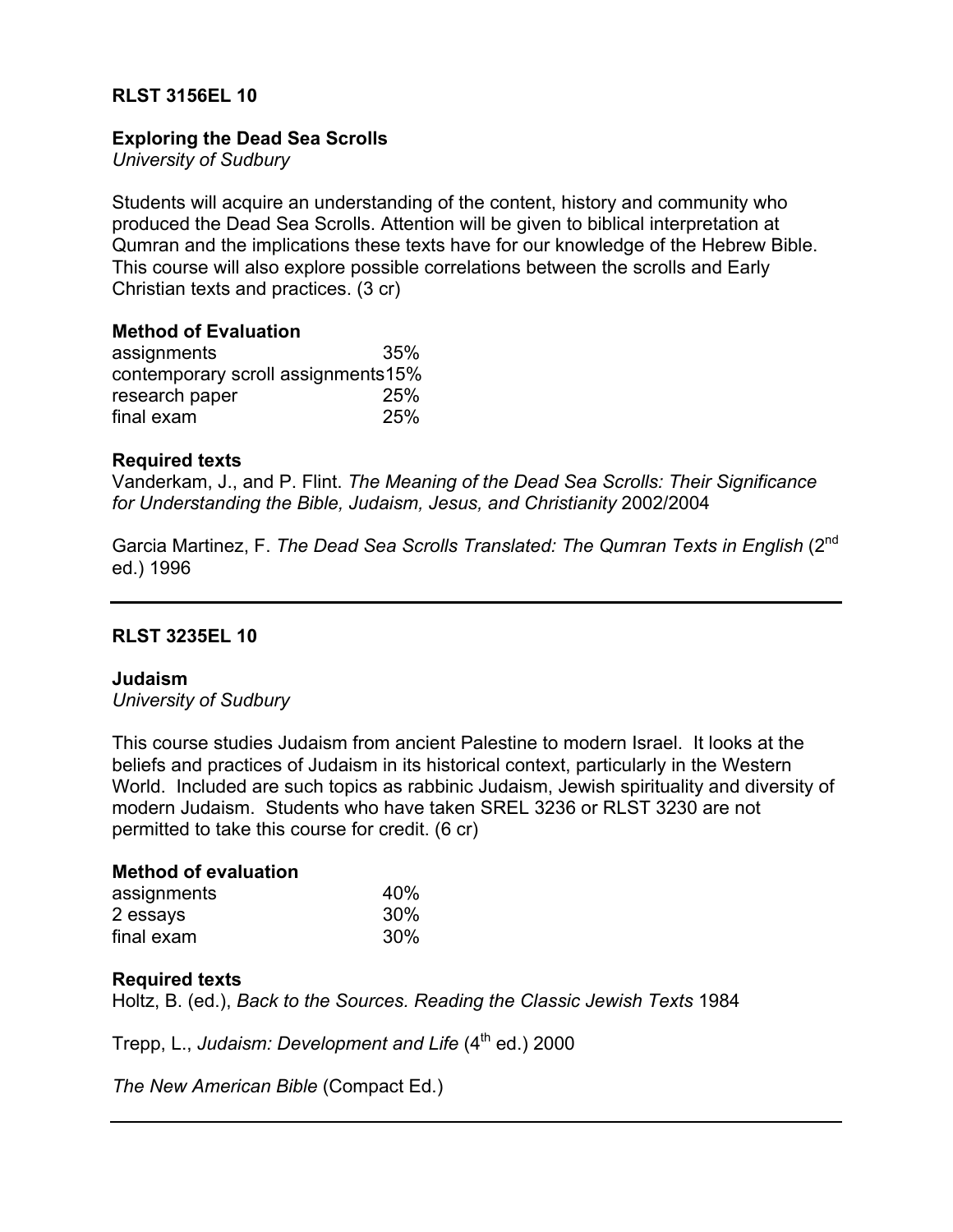# **RLST 3336EL 12**

### **Food, Ritual and Religion**

*Huntington University*

This introductory course on the relationship between food and religion explores the role of food and eating as a means to create and maintain world views. It will examine the variety of interesting topics with the relationship of food, religion, and culture, such as fasting, feasting, ritual, spirituality, cannibalism, gluttony, resource allocation, sacrifice, etc. How human beings use food to practice, experience, and express spiritual and moral concepts. How food is used to engage the human in the world of the divine. (3 cr)

#### **Method of evaluation**

| assignment                   | 20% |
|------------------------------|-----|
| reflective learning journals | 20% |
| research essay               | 25% |
| final exam                   | 35% |

### **Required text**

Peck, A. (ed.), *Bread, Body, Spirit: Finding the Sacred in Food* 2008

# **RLST 3366EL 10**

### **Religion and the Future of Humanity**

*University of Sudbury*

This course is a survey of the relationship between religion, development, and peace. The course will explore international relations between the North and South and the West and non-West through the lens of sampling of the world's religions' understanding of development, peace, justice and the hope for a human future. Through the analysis of the religious and ethical dimensions of global inequality and globalization, students will gain a clearer understanding of the role religion plays in envisioning and bringing forth a just world. Students cannot retain credit for both RLST 3365 and RLST 3366. (3 cr)

# **Method of evaluation**

| assignment | 30% |
|------------|-----|
| essay      | 30% |
| final exam | 40% |

**Required text** - none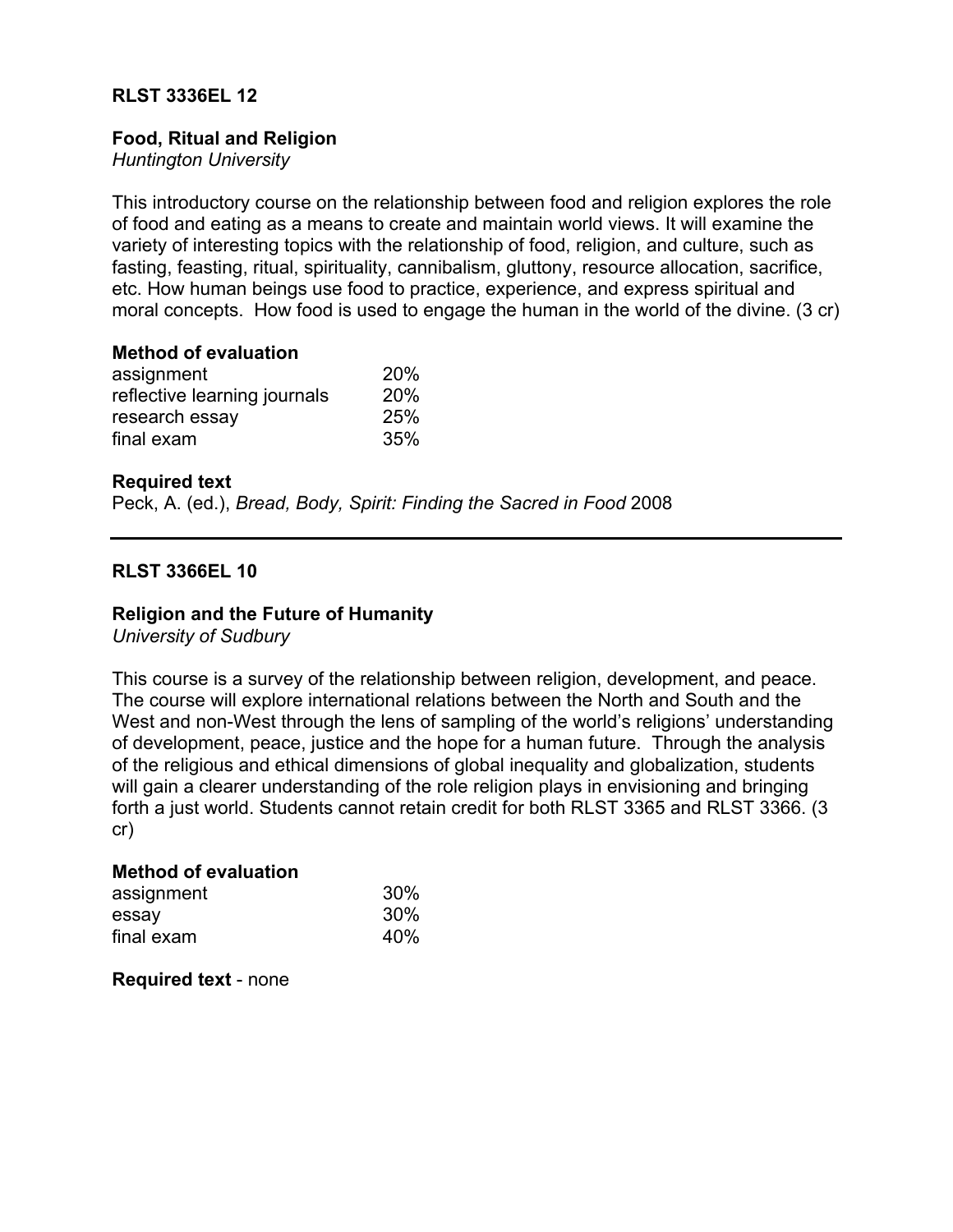### **SOCIAL WORK**

### **SWLF 1006EL 12**

# **Introduction to Social Welfare**

A survey of the history and development of social welfare in Canadian society. This course examines various social policies and their relevance for social welfare. Students may not retain credit for both SWLF 1006 and SWLF 1005 or NWLF/ISWK 1006. (3 cr)

#### **Method of evaluation**

| online postings | 15% |
|-----------------|-----|
| assignments     | 55% |
| final exam      | 30% |

#### **Required text**

Turner, F. and Turner, J. (eds.), *Canadian Social Welfare* (6<sup>th</sup> ed.) 2009

#### **SWLF 1007EL 12**

#### **Introduction to Social Work**

A survey of the profession of social work, including early influences, the relationship between social analysis and social work practice, values and ethics and the factors that shape contemporary social work practice. The course also examines issues related to the delivery of social services. Students may not retain credit for both SWLF 1007 and SWLF 1005 or NWLF/ISWK 1007. (3 cr)

| <b>Method of evaluation</b> |     |
|-----------------------------|-----|
| online postings             | 20% |
| assignments                 | 45% |
| final exam                  | 35% |

#### **Required texts**

Hick, S. and Stokes, J., *Social Work in Canada: An Introduction* (4<sup>th</sup> ed.) 2017

Mullaly, S., *The New Structural Social Work* (3rd ed.) 2007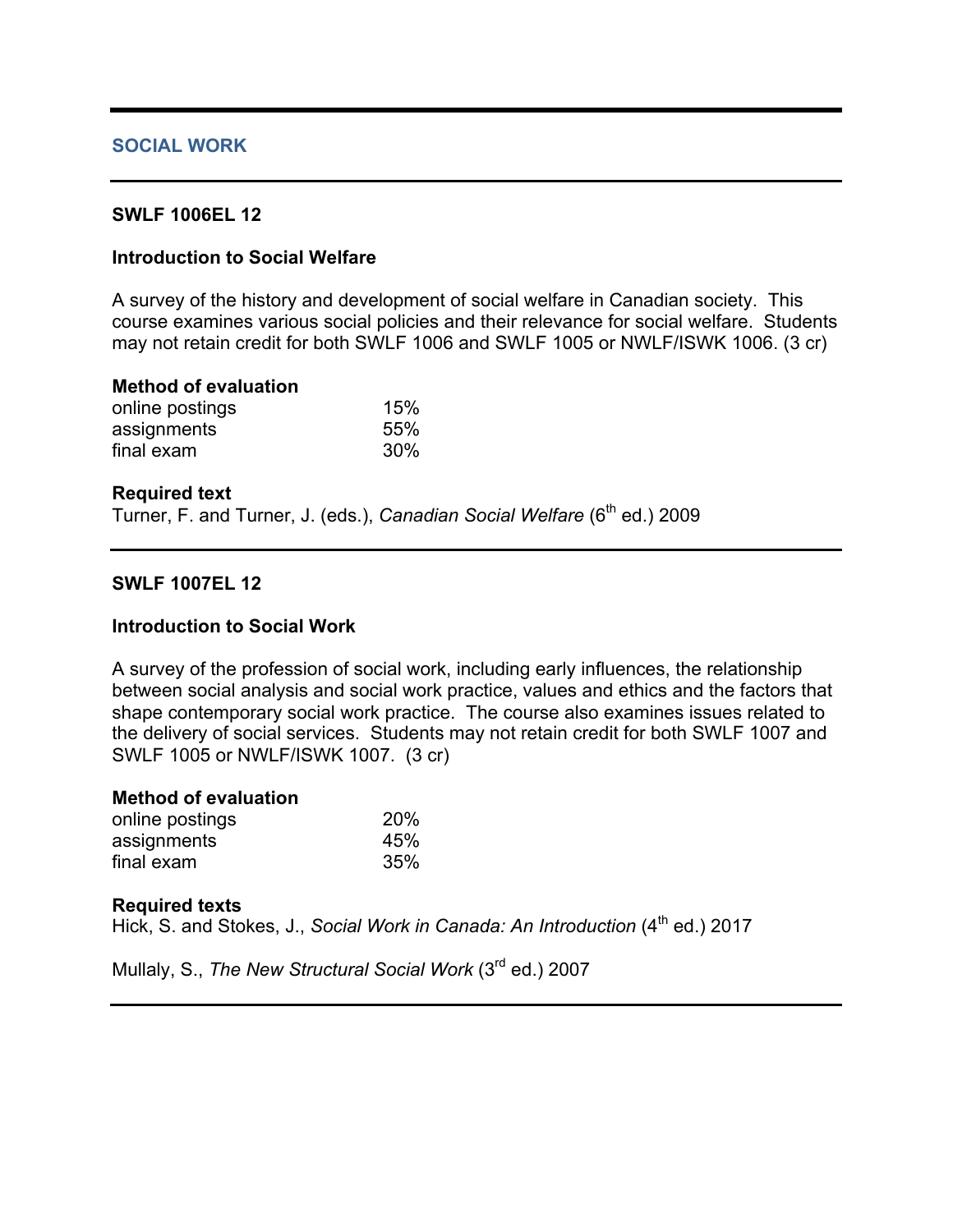### **SWLF 2106EL 12**

### **Political Economy of Social Welfare**

This course traces the development of social programs in Canada from colonial times to the present day. It analyzes the origins, influences, present forms and relative effectiveness of social programs designed to meet human needs. Specific attention is given to issues related to social inequality, globalization, race, gender, and class. Prerequisite: SWLF 1006/1007 or permission of the School Director. Students may not retain credit for both SWLF 2106 and 2105. (3 cr)

| <b>Method of evaluation</b> |  |
|-----------------------------|--|
| online nostings             |  |

| online postings | 20% |
|-----------------|-----|
| assignments     | 50% |
| final exam      | 30% |

#### **Required texts**

Mullaly, B., *The New Structural Social Work: Ideology, Theory, Practice* (3rd ed.) 2007

Stanford, J., *Economics for Everyone, A Short Guide to the Economics of Capitalism*  $(2^{nd}$  ed.) 2015

### **SWLF 2107EL 12**

#### **Human Service Organizations**

This course focuses on issues related to the delivery of human services, including agency mandates, structures, inter-relationships and professional practice issues. Prerequisite: SWLF 1006/1007 or permission of the School Director. Students may not retain credit for both SWLF 2107 and 2105. (3 cr)

#### **Method of evaluation**

| online postings | 15% |
|-----------------|-----|
| assignments     | 60% |
| final exam      | 25% |

#### **Required texts**

Baines, D. (ed.), *Doing Anti-Oppresive Practice, Social Justice Social Work* (2<sup>nd</sup> ed.) 2011

Kennedy-Kish (Bell), B., Sinclair, R., Carniol, B. and Baines, D., *Case Critical, Social Services and Social Justice in Canada* (7<sup>th</sup> ed.) 2017

Mullaly, B., *The New Structural Social Work: Ideology, Theory, Practice* (3rd ed.) 2007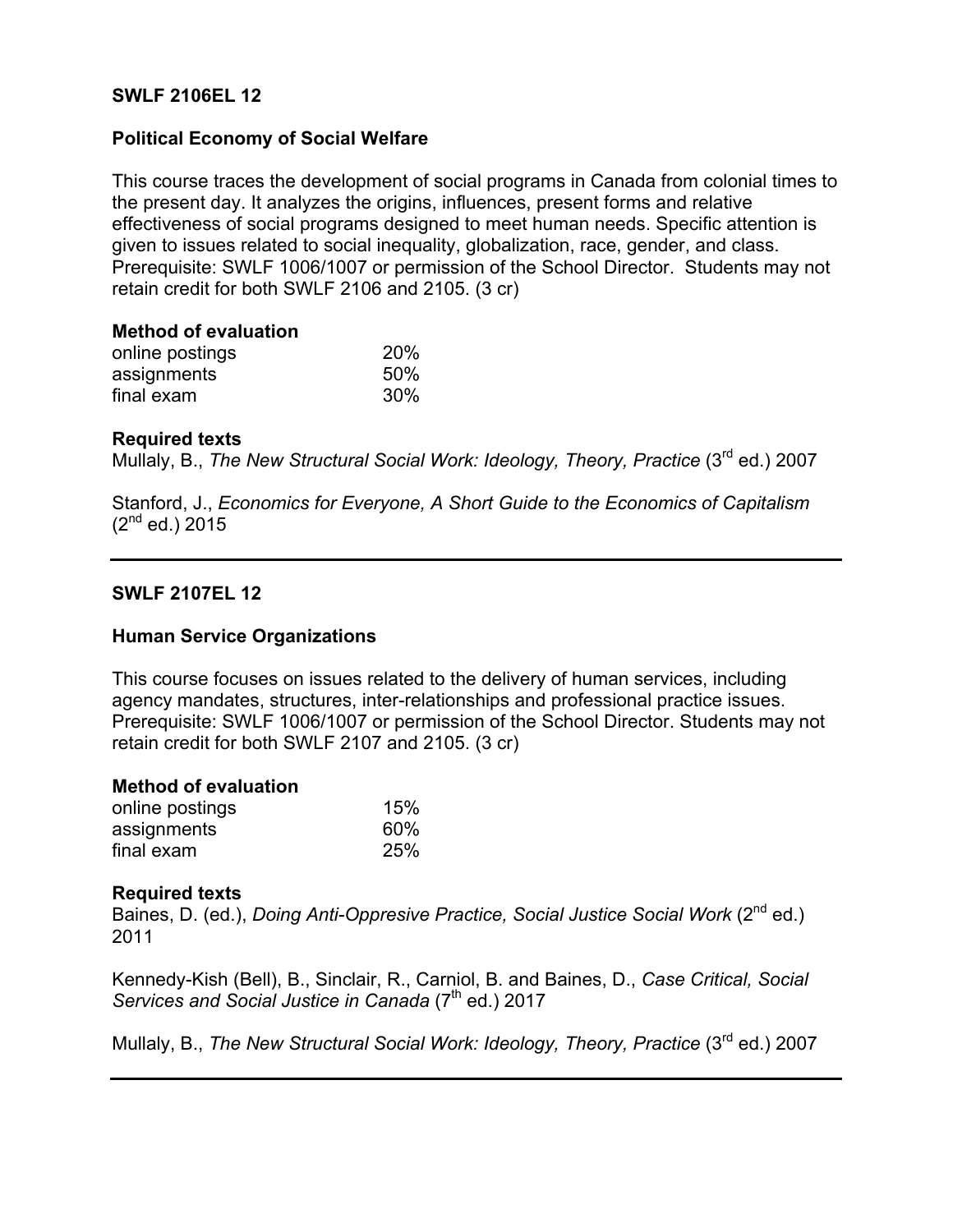### **SWLF 3736EL 12**

### **Critical Perspectives On Disability**

This course examines the social implications of disability in Canadian society. In particular, it examines issues that impact on the well-being of persons with disabilities, including poverty, education, unemployment, violence and gender. Topics include the evolution of public policies, social programs, and the perspectives used by human service professionals to frame disability issues. Open to all University students. Prerequisites: SWLF 1006/07 or NWLF/ISWK 1006/07. (3 cr)

| <b>Method of evaluation</b> |     |
|-----------------------------|-----|
| online postings             | 5%  |
| assignments                 | 70% |
| final exam                  | 25% |

#### **Required text**

Titchkosky, T. and Michalko, R., *Rethinking Normalcy: A Disability Studies Reader* 2009

### **SOCIOLOGY**

#### **SOCI 1015EL 12**

#### **Understanding Society**

A systematic introduction to understanding society, social structure, basic social institutions and their interrelations, the nature of social interactions, and the relationship between the individual and society. Particular attention is given to major issues within society such as power, social class, inequality, and the processes by which human nature and instincts become socially transformed and socially structured. These social issues are examined comparatively and with particular reference to Canadian society. The student is also introduced to major theoretical issues in sociology, the methods of sociology, and the rules of evidence in social science. This course is a prerequisite to all upper-year SOCI courses unless specifically waived by the department. (6 cr)

#### **Method of evaluation**

| online postings     | 10% |
|---------------------|-----|
| assignments         | 45% |
| online midterm exam | 20% |
| final exam          | 25% |

#### **Required texts**

Lothian Murray, J., Linden, R. and Kendall, D., *Sociology in Our Times* (7<sup>th</sup> Canadian ed.) 2017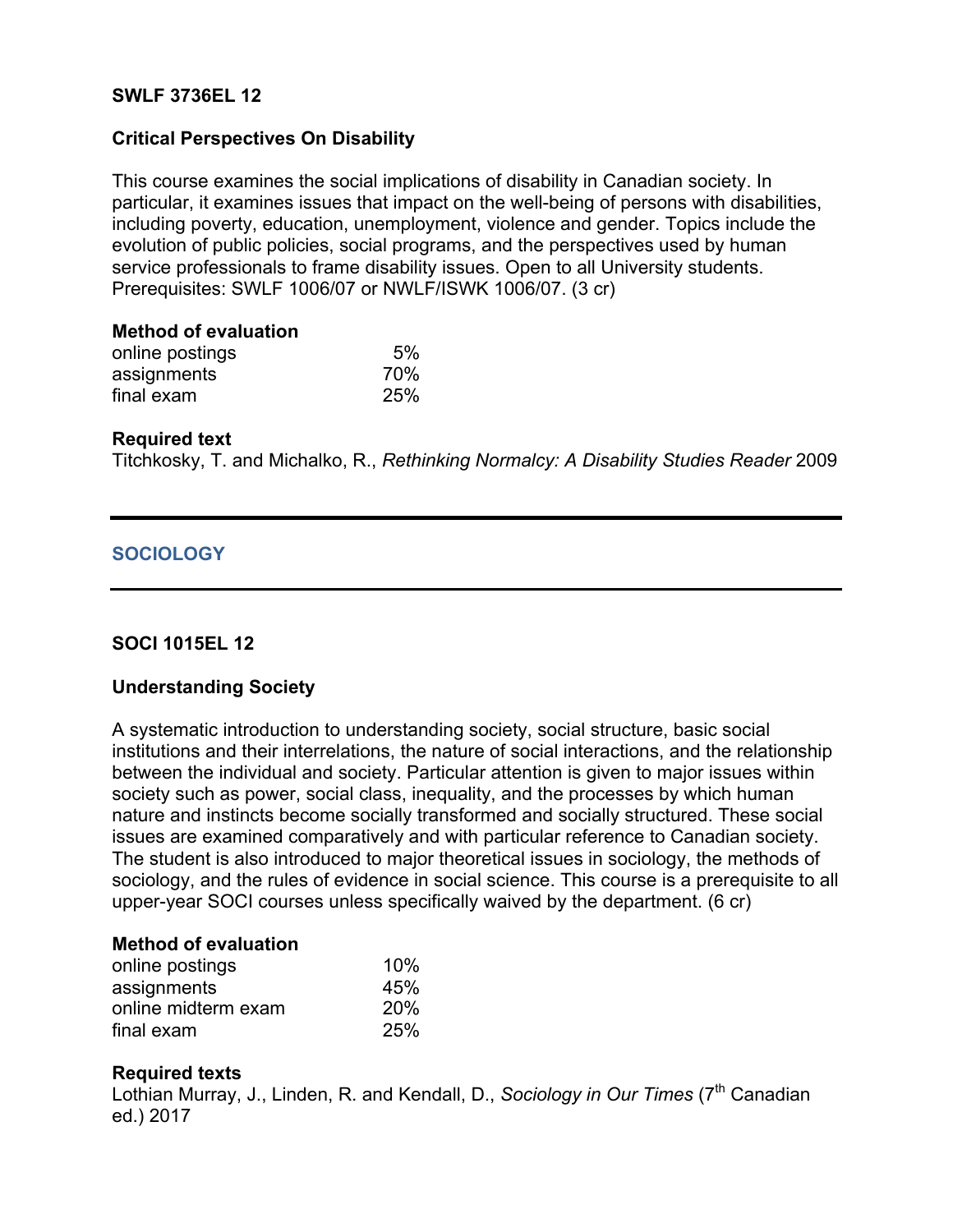Buckley, J. Fit to Print: The Canadian Student's Guide to Essay Writing (8<sup>th</sup> ed.) 2013

# **Optional text**

Brym, R., *Society in Question* (7<sup>th</sup> ed.) 2014

# **SOCI 2006EL 12**

# **The Child and Society**

A course in the sociology of childhood with a focus on the social factors which affect the behaviour and development of children. Prerequisite: SOCI 1015 or permission of instructor. (3 cr)

### **Method of evaluation**

| online postings     | 25% |
|---------------------|-----|
| learning activities | 25% |
| assignment          | 25% |
| final exam          | 25% |

### **Required texts**

Leonard, M., *The Sociology of Children, Childhood and Generation* 2015

Mills, J. and Mills, R., *Childhood Studies: A Reader in Perspectives of Childhood* 2000

# **SOCI 2066EL 12**

# **Explanations of Crime**

A study of the causes of crime with a main emphasis on crime in Canada. The Criminal Code is studied and crime is defined. Types of crimes are described and their quantity estimated. After considering causal explanations generally, several theories of crime are analyzed and evaluated. Students may not retain credit for both SOCI 2086/87 and SOCI 2085. Students may not receive credit for both SOCI 2066 and SOCI 2086. Prerequisite: SOCI 1015 or permission of instructor. (3 cr)

#### **Method of evaluation**

| assignments     | 60%    |  |
|-----------------|--------|--|
| online postings | $10\%$ |  |
| final exam      | 30%    |  |

#### **Required text -** none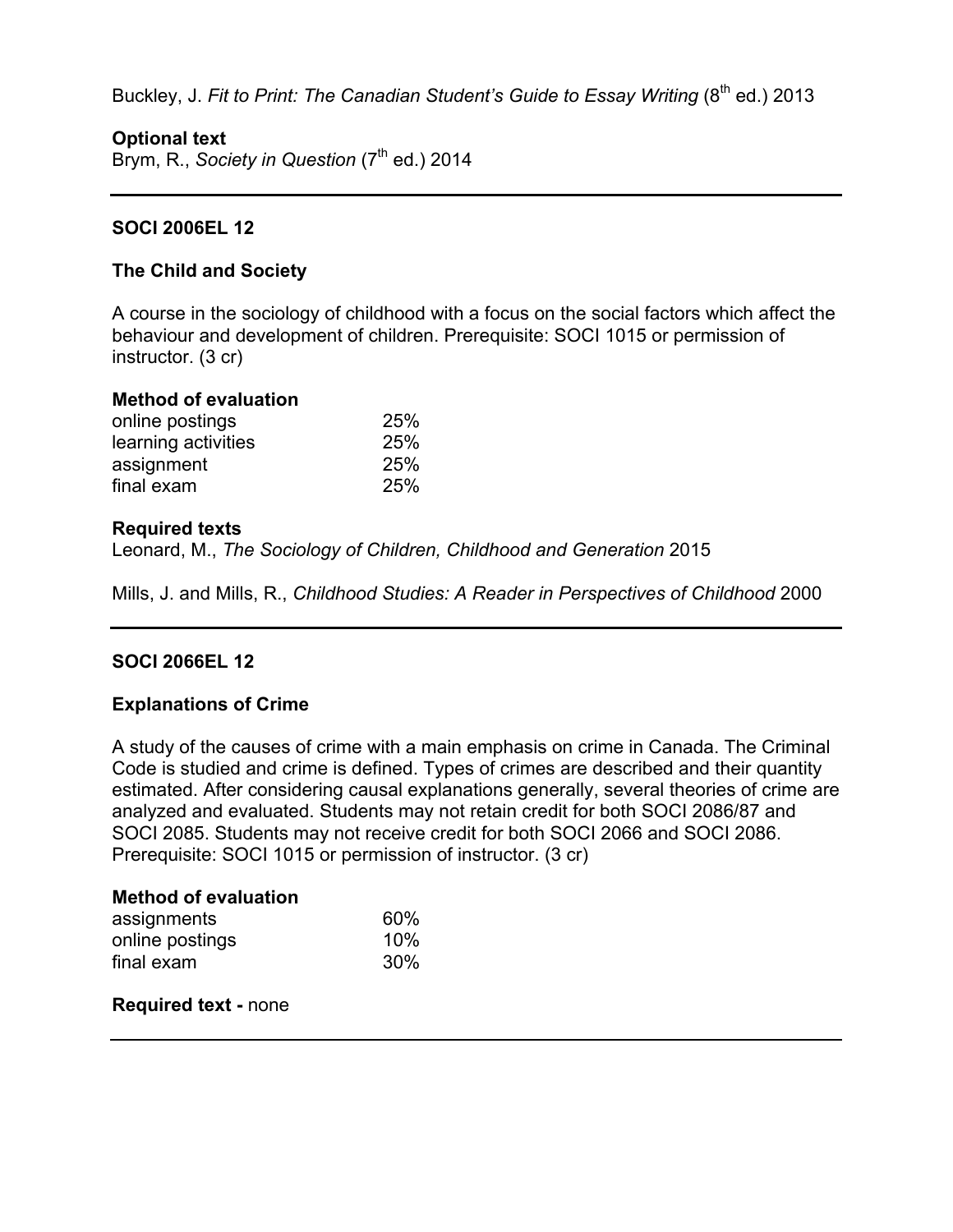# **STAT 2126EL 12**

### **Introduction to Statistics**

(See description under "Statistics.")

### **SOCI 2127EL 12**

### **Research Methods and Data Analysis**

Examines research methods including observational techniques, survey research and advanced sampling methodology. Students will study a variety of inferential statistical procedures. Prerequisite: SOCI 1015. A minimum grade of 60% is required. (3 cr)

| <b>Method of evaluation</b> |     |
|-----------------------------|-----|
| assignments                 | 70% |
| final exam                  | 30% |

#### **Required texts**

Bryman, A. & Bell, E., *Social Research Methods* (4<sup>th</sup> Canadian ed.) 2016

Schwandt, T., *Dictionary of Qualitative Inquiry* (4<sup>th</sup> ed.) 2015

# **SOCI 2636EL 12**

#### **Desire, Love and Work: Part One - The Social Making of Gender**

The primary objective of this course is to develop an understanding of the social making of gender in contemporary society. As a basis for this, anthropological and historical perspectives will also be covered. The focus of this course will be on a critical investigation of the social creation of gender and of the gendered division of labour and patriarchal social organization. The social making of normality and deviance in relation to gender will be explored. This course may be counted towards a concentration in Women's Studies or the Certificate in Family Life Studies and Human Sexuality. Students may not retain credit for SOCI 3626/27 (or SOCI 3625) and SOCI 2636. Prerequisite: SOCI 1015 or permission of the instructor. (3 cr)

#### **Method of evaluation**

| online postings     | 15% |
|---------------------|-----|
| 2 assignments       | 35% |
| online midterm exam | 20% |
| final exam          | 30% |

#### **Required text**

Kramer, L., *The Sociology of Gender: A Brief Introduction* (4<sup>th</sup> ed.) 2014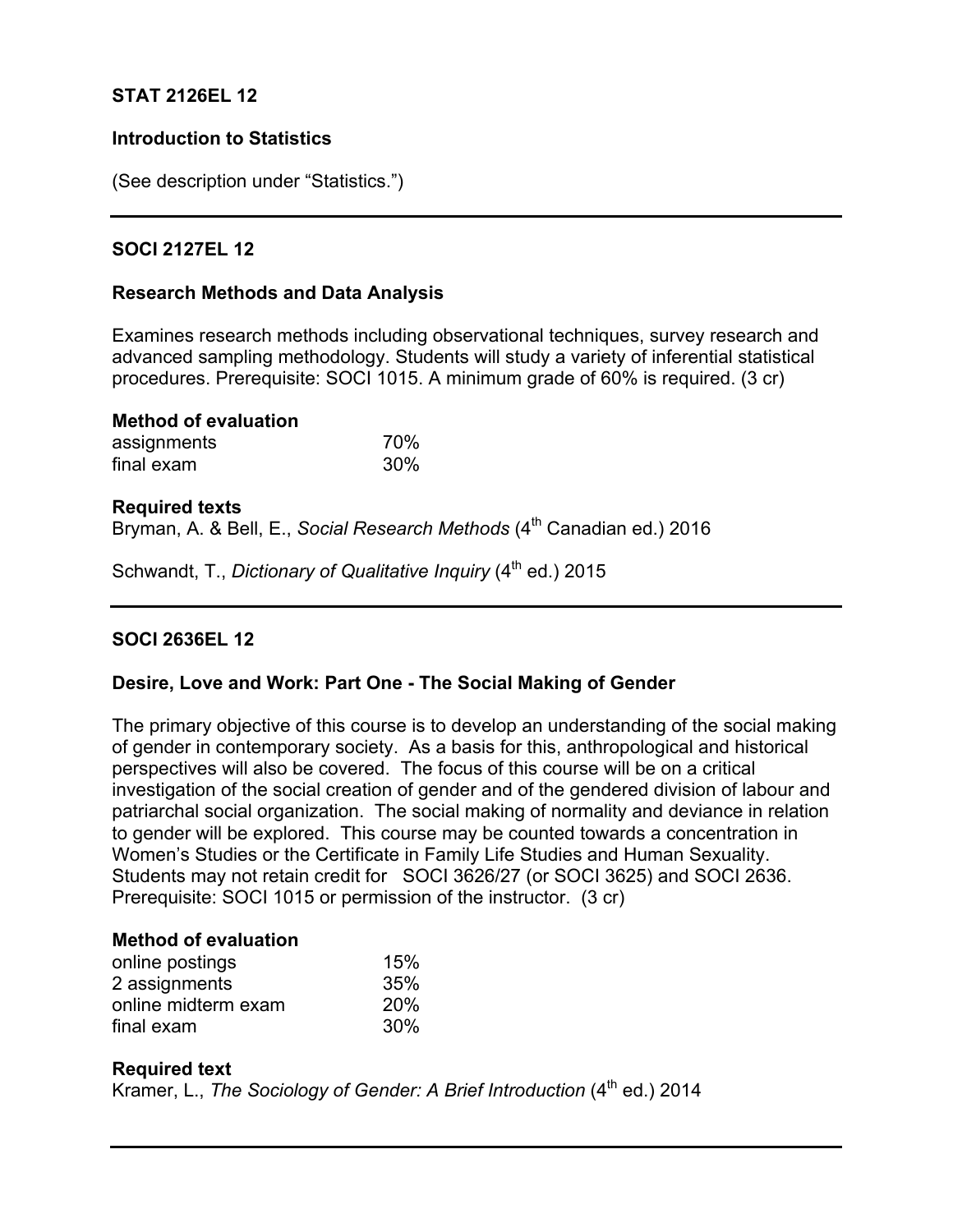### **STATISTICS**

### **STAT 2066EL 13**

### **Business Statistics**

This course introduces the application of statistics in the business workplace. It emphasizes the understanding of the underlying mathematical concepts of the statistical tools, as well as their application to support managerial decision making. Topics such as descriptive statistics, probability, probability distributions, statistical estimation, hypothesis testing with regard to proportions, means and variances of one or two populations, analysis of variance, and regression are covered. COMM 2066 is not considered equivalent to STAT 2126 and STAT 2246. Students may not retain credit for COMM 2066, STAT 1056, STAT 2606, STAT 2126, STAT 2246 and STAT 2066. *Enrolment limited to 65. Prerequisites: Grade 12 4U Advanced Functions (minimum***)** 60%) or MATH 1912 or equivalent. (3 cr)

#### **Method of evaluation** – tba

**Required text** - tba

# **STAT 2126EL 12**

#### **Introduction to Statistics**

Provides an introduction to basic statistical concepts and techniques that are common to all disciplines in the Social Sciences. The principal topics include data collection and description, the characteristics and features of the normal probability distribution, the formulation and testing of hypotheses, linear correlation and regression analyses. (3 cr)

| <b>Method of evaluation</b> |     |
|-----------------------------|-----|
| assignments                 | 50% |
| final exam                  | 50% |

#### **Required text**

Gravetter, F.J. and Wallnau, L.B., *Essentials of Statistics for the Behavioral Sciences*  $(8^{th}$  ed.) 2014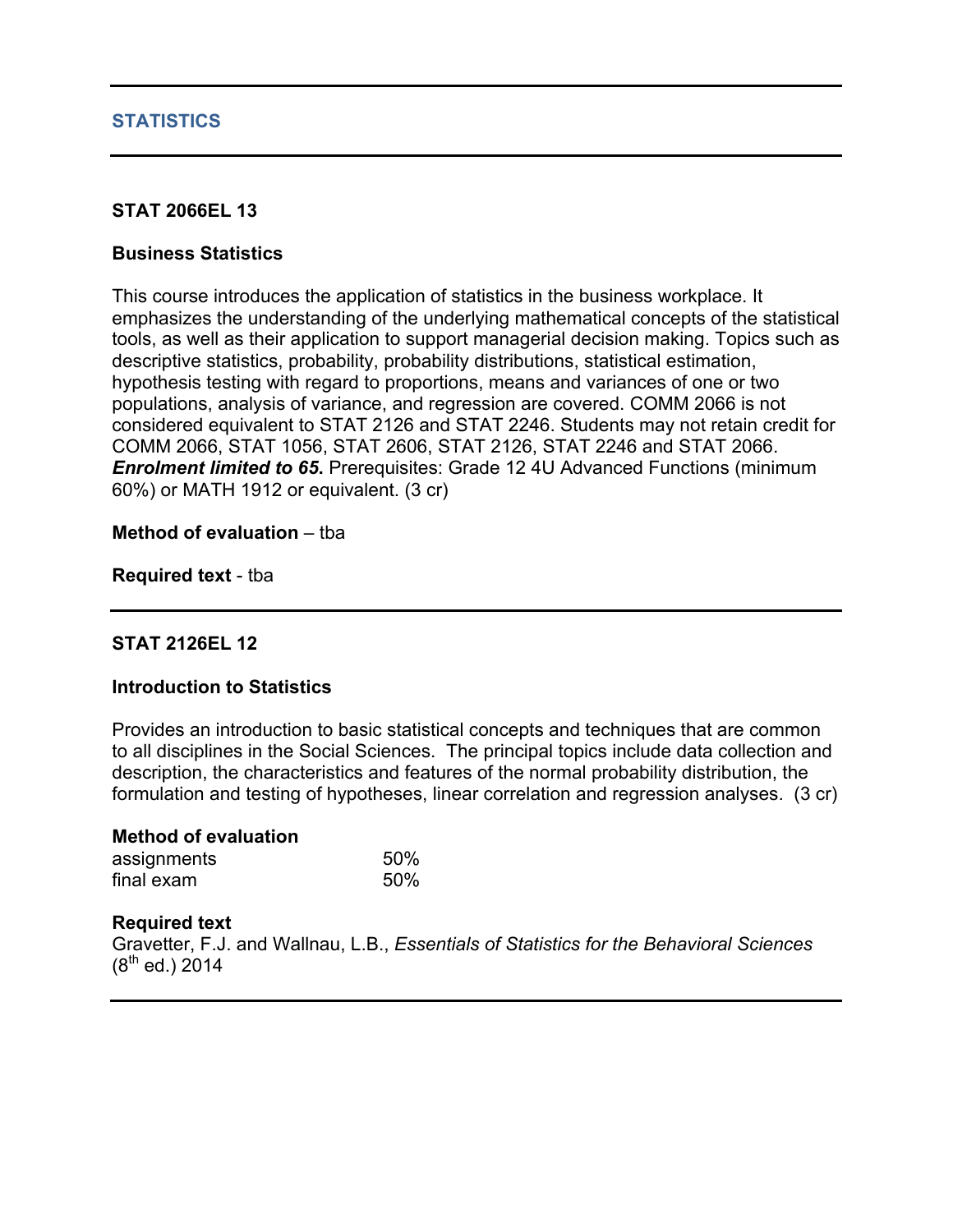# **THEATRE ARTS**

For more information on Theatre Arts courses, contact Thorneloe University at thorneloedistance@laurentian.ca or 705-673-1730, ext. 103.

# **THEA 3357EL 12**

### **Canadian Theatre**

*Thorneloe University*

This course studies Canadian theatre from its origins until the present day. Selected productions from each period are studied. Particular emphasis is placed on contemporary theatre. Students may not retain credit for both THEA 3357 and THEA 2357. (3 cr)

#### **Method of evaluation** - tba

**Required text** - tba

# **WOMEN'S, GENDER AND SEXUALITY STUDIES (formerly Women's Studies)**

For more information on Women's, Gender and Sexuality Studies courses, contact Thorneloe University at thorneloedistance@laurentian.ca or 705-673-1730, ext. 103.

#### **WGSX 1005EL 12**

# **Introduction to Women's Studies**

*Thorneloe University*

This course introduces students to the critical study of gender and how it has increased our understanding of women, men, and their changing roles. Recognizing the diversity of women's experiences, the course examines the historical and contemporary contexts of social injustices facing women in Canada and globally. (6 cr)

### **Method of evaluation**

| online discussions | 15% |
|--------------------|-----|
| 2 assignments      | 15% |
| major paper        | 25% |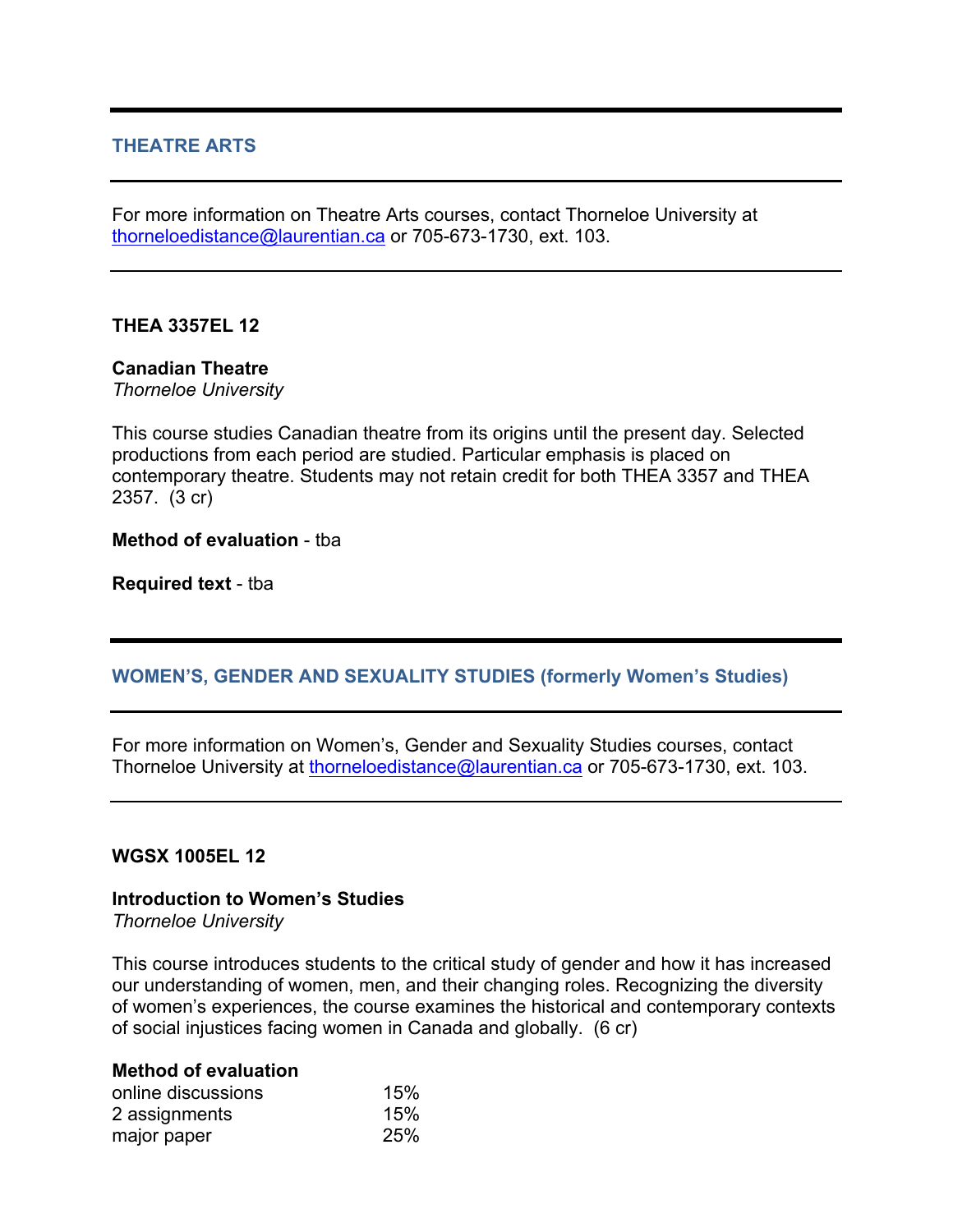| midterm test | 15% |
|--------------|-----|
| final exam   | 30% |

### **Required text**

Coursepack: Koolen, M. (ed.) *WGSX 1005 EL 12 Introduction to Women's Studies: Selected Readings*

#### **WGSX 2036EL 12**

#### **Gender, Work and Families**

*Thorneloe University*

The focus of this course is on understanding women's work and men's work as gendered practices. Economics of paid and unpaid work at various scales of production and reproduction including the family and the nation state are examined. Students may not retain credit for both WGSX 2036 and WOMN 2035 or WOMN 2036 or WOMN 3035. (3 cr)

#### **Method of evaluation**

class discussion and participation15% critical reflection papers 30% analysis paper 25% final exam 30%

#### **Required text**

Coursepack: Johnston, K. (ed.) *WGSX 2036 EL 12 Gender, Work and Families: Selected Readings*

#### **WGSX 2107EL 12**

#### **Women and Popular Culture**

*Thorneloe University*

This course studies representations of women in popular art forms such as television, film, music, and pulp fiction. The course considers images of women in advertising and in narrative story lines and how they influence the status of women in contemporary science. (3 cr)

#### **Method of evaluation**

| assignments         | 15% |
|---------------------|-----|
| online postings     | 20% |
| online midterm exam | 15% |
| research essay      | 25% |
| final exam          | 25% |

#### **Required text**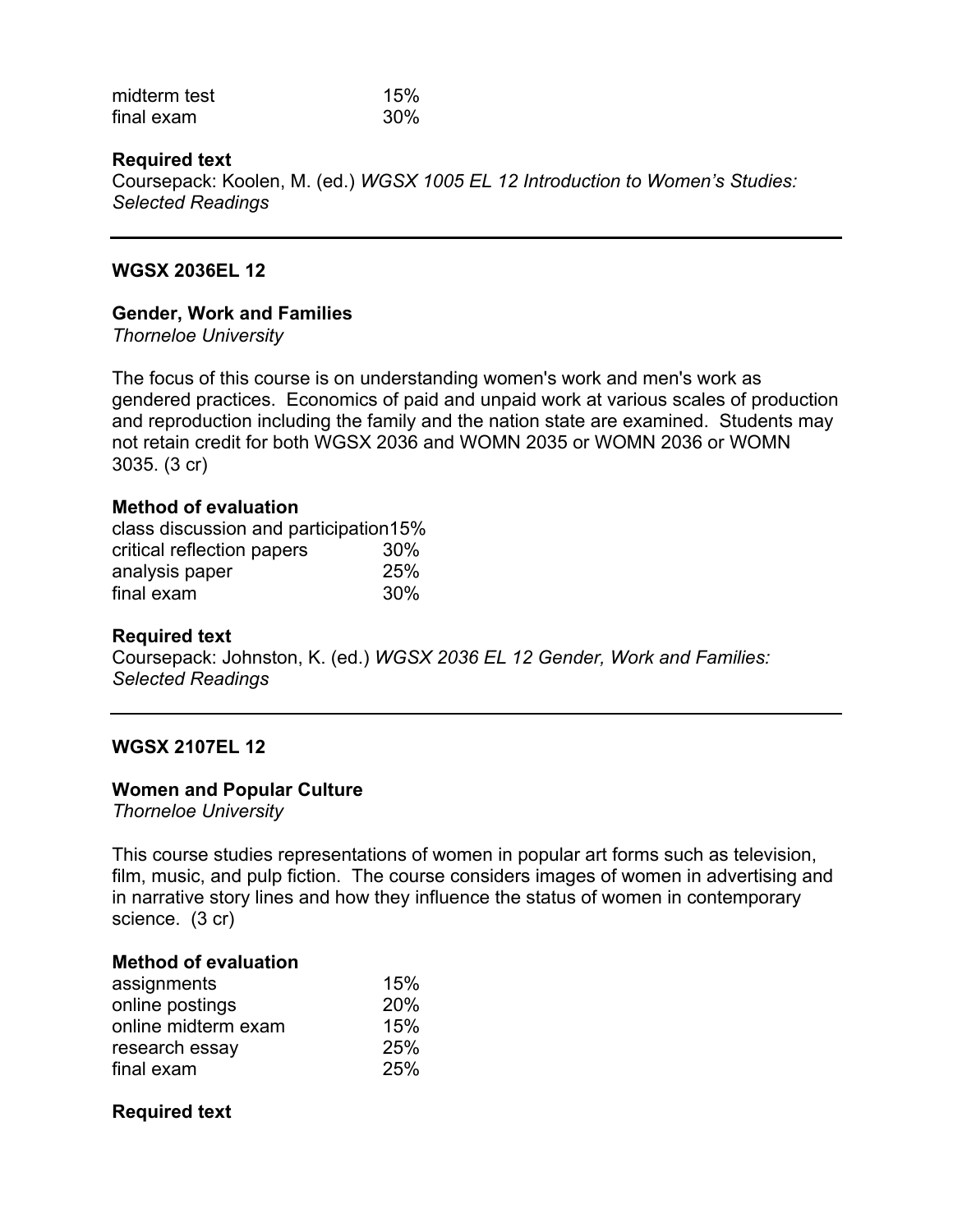### **WGSX 2357EL 12**

### **Women and Aging**

*Thorneloe University*

The focus of this course will be on the problems women face as they age. Included in the course will be topics such as widowhood, poverty and the double standard of aging. Students will also consider the adequacy of initiatives which attempt to address the problems. (3 cr)

#### **Method of evaluation**

| 8 worksheets       | 30% |
|--------------------|-----|
| midterm paper      | 20% |
| essay (1500 words) | 25% |
| final exam         | 25% |
|                    |     |

#### **Required text** - none

#### **WGSX 2406EL 12**

#### **Violence Against Women**

*Thorneloe University*

This course examines a number of different forms of violence against women and its emergence as a social problem. Students will become familiar with different theoretical approaches that shape the way men's violence against women is understood, studied and debated, including suggested causes and solutions. Students may not retain credit for both WGSX/WOMN 2406 and either WOMN 2405 or 3405. (3 cr)

# **Method of evaluation**

| 5 worksheets        | 40% |
|---------------------|-----|
| film or book review | 10% |
| essay               | 25% |
| final exam          | 25% |

#### **Required text**

Coursepack: Levan, A. (ed.), *WGSX 2406 EL 01/12 Violence Against Women: Selected Readings*